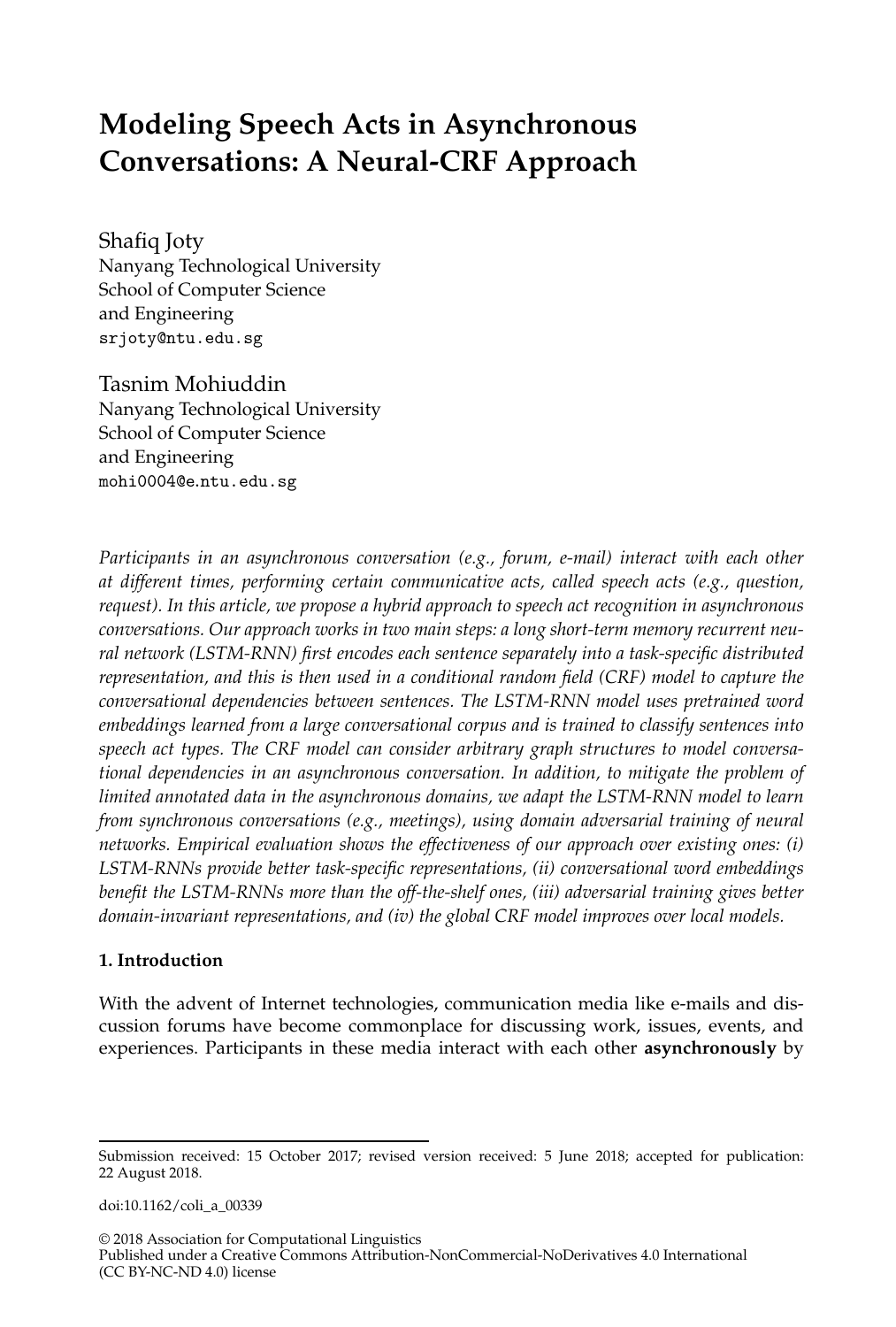writing at different times. This generates a type of conversational discourse, where information flow is often not sequential as in monologue (e.g., news articles) or in synchronous conversation (e.g., instant messaging). As a result, discourse structures such as topic structure, coherence structure, and conversational structure in these conversations exhibit different properties from what we observe in monologue or in synchronous conversation [\(Joty, Carenini, and Ng 2013; Louis and Cohen 2015\)](#page-0-0).

Participants in an asynchronous conversation interact with each other in complex ways, performing certain communicative acts like asking questions, requesting information, or suggesting something. These are called **speech acts** [\(Austin 1962\)](#page-0-0). For example, consider the excerpt of a forum conversation $^1$  $^1$  from our corpus in Figure [1.](#page-2-0) The participant who posted the first comment, **C<sup>1</sup>** , describes his situation in the first two sentences, and then asks a *question* in the third sentence. Other participants respond to the query by *suggesting* something or *asking* for clarification. In this process, the participants get into a conversation by taking turns, each of which consists of one or more speech acts. The two-part structures across posts like question-answer and request-grant are called **adjacency pairs** [\(Schegloff 1968\)](#page-0-0).

Identification of speech acts is an important step toward deep conversational analysis [\(Bangalore, Di Fabbrizio, and Stent 2006\)](#page-0-0), and has been shown to be useful in many downstream applications, including summarization [\(Murray et al. 2006;](#page-0-0) McKeown, Shrestha, and Rambow [2007\)](#page-0-0), question answering (Hong and Davison [2009\)](#page-0-0), collaborative task learning agents [\(Allen et al. 2007\)](#page-0-0), artificial companions for people to use the Internet [\(Wilks 2006\)](#page-0-0), and flirtation detection in speed-dates (Ranganath, Jurafsky, and McFarland [2009\)](#page-0-0).

Availability of large annotated corpora like the Meeting Recorder Dialog Act (MRDA) [\(Dhillon et al. 2004\)](#page-0-0) or the Switchboard-DAMSL (SWBD) (Jurafsky, Shriberg, and Biasca [1997\)](#page-0-0) corpus has fostered research in data-driven automatic speech act recognition in synchronous domains like meeting and phone conversations [\(Ries 1999;](#page-0-0) [Stolcke et al. 2000; Dielmann and Renals 2008\)](#page-0-0).[2](#page-1-1) However, such large corpora are not available in the asynchronous domains, and many of the existing (small-sized) corpora use task-specific speech act tagsets (Cohen, Carvalho, and Mitchelle [2004;](#page-0-0) Ravi and Kim [2007;](#page-0-0) Bhatia, Biyani, and Mitra [2014\)](#page-0-0) as opposed to a standard one. The unavailability of large annotated data sets with standard tagsets is one of the reasons for speech act recognition not getting much attention in asynchronous domains.

Previous attempts in automatic (sentence-level) speech act recognition in asynchronous conversations (Jeong, Lin, and Lee [2009;](#page-0-0) Qadir and Riloff [2011;](#page-0-0) Tavafi et al. [2013;](#page-0-0) Oya and Carenini [2014\)](#page-0-0) suffer from at least one of the following two technical limitations.

First, they use a bag-of-words (BOW) *representation* (e.g., unigram, bigram) to encode lexical information of a sentence. However, consider the Suggestion sentences in the example. Arguably, a model needs to consider the structure (e.g., word order) and the compositionality of phrases to identify the right speech act for an utterance. Furthermore, BOW representation could be quite sparse, and may not generalize well when used in classification models. Recent research suggests that a condensed distributed representation learned by a neural model on the target task (e.g., speech act classification) is more effective. The task-specific training can be further improved by pretrained word embeddings [\(Goodfellow, Bengio, and Courville 2016\)](#page-0-0).

<span id="page-1-0"></span><sup>1</sup> Taken from http://www.qatarliving.com/forum/advice-help/posts/study-canada.

<span id="page-1-1"></span><sup>2</sup> Speech acts are also known as "dialog acts" in the literature.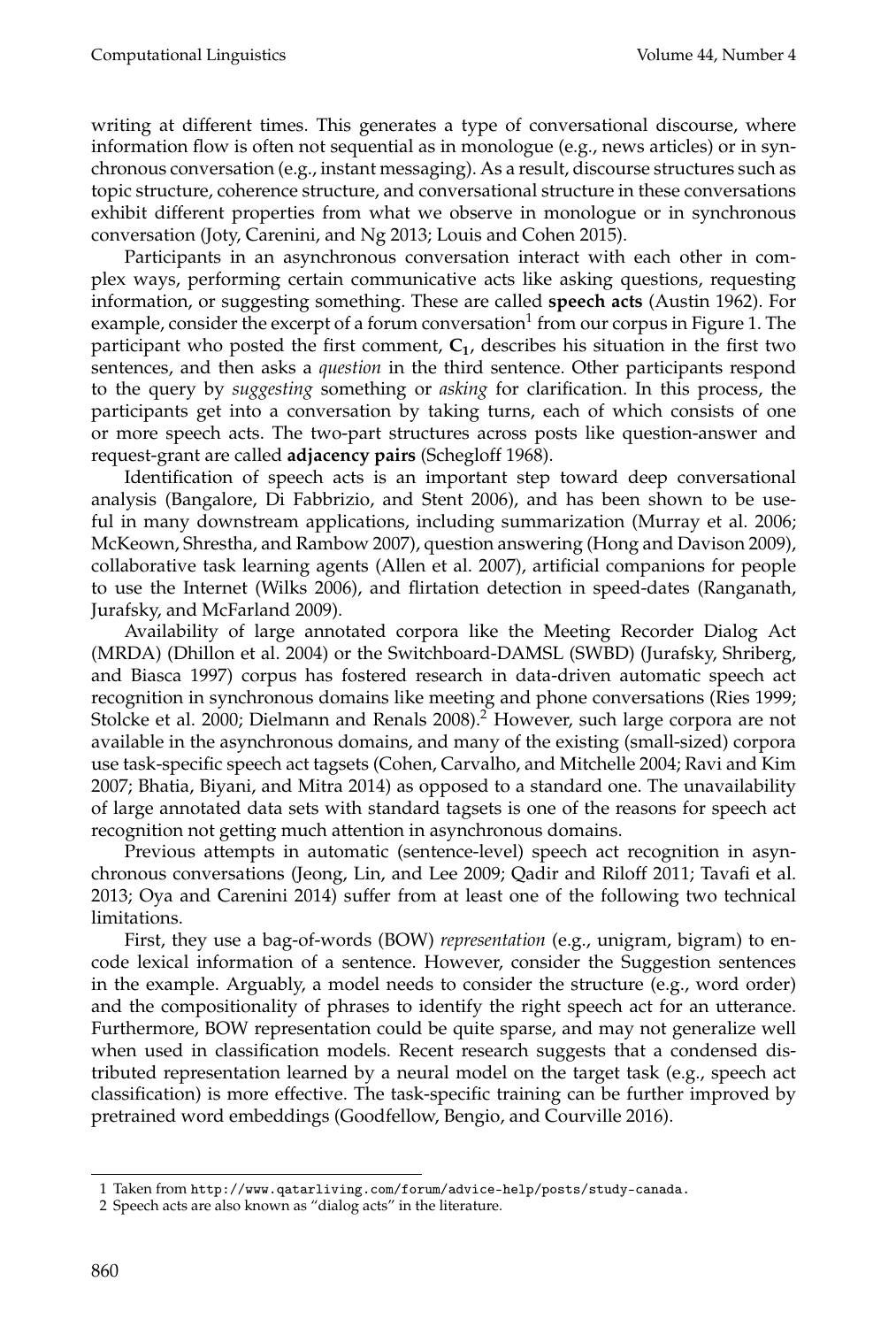Second, existing approaches mostly disregard *conversational dependencies* between sentences inside a comment and across comments. For instance, consider the example in Figure [1](#page-2-0) again. The Suggestions are answers to Questions asked in a previous comment. We therefore hypothesize that modeling inter-sentence relations is crucial for speech act recognition. We have tagged the sentences in Figure [1](#page-2-0) with human annotations (HUMAN) and with the predictions of a local (LOCAL) classifier that considers word order for sentence representation but classifies each sentence separately or individually. Prediction errors are underlined and highlighted in red. Notice the first and second sentences of comment **C<sup>4</sup>** , which are mistakenly tagged as Statement and Response, respectively, by our best local classifier. We hypothesize that some of the errors made by the local classifier could be corrected by utilizing a global joint model that is trained to perform a collective classification, taking into account the conversational dependencies between sentences (e.g., adjacency relations like Question-Suggestion).

<span id="page-2-0"></span>**C**1 **:** My son wish to do his bachelor degree in Mechanical Engineering in an affordable Canadian university.

⇒ HUMAN: Statement, LOCAL: Statement, GLOBAL: Statement

The information available in the net and the people who wish to offer services are too many and some are misleading.

⇒ HUMAN: Statement, LOCAL: Statement, GLOBAL: Statement

The preliminary preparations, eligibility, the require funds etc., are some of the issues which I wish to know from any panel members of this forum who is aware and had gone through similar procedures to obtain an admission in an university abroad. ⇒ HUMAN: Question, LOCAL: Statement, GLOBAL: Statement

**C**3 **:** [truncated] take a list of canadian universities and then create a table and insert all the relevant information by reading each and every program info on the web. ⇒ HUMAN: Suggestion, LOCAL: Suggestion, GLOBAL: Suggestion

Without doing a research my advice would be to apply to UVIC... for the following reasons... 1. good egineering school, 2 affordable, 3 strong co-op, 4. beautiful and safe city. ⇒ HUMAN: Suggestion, LOCAL: Suggestion, GLOBAL: Suggestion

UBC is good too... but it is expensive particularly for international students due to tuition differential.... and pls pls pls.. dont waste your money on intermediaries or so called consultants... do it yourself.. most of them accept on-line application or email application. ⇒ HUMAN: Suggestion, LOCAL: Suggestion, GLOBAL: Suggestion

most of them accept on-line or email application. ⇒ HUMAN: Statement, LOCAL: Statement, GLOBAL: Statement

Good luck !! ⇒ HUMAN: Polite, LOCAL: Polite, GLOBAL: Polite

**C**4 **:** snakyy21: UVIC is a short form of? I have already started researching for my brother and found "College of North Atlantic" and planning to visit their branch in Qatar to inquire about more details

⇒ HUMAN: Question, LOCAL: Statement, GLOBAL: Question

but not sure about the reputation..

⇒ HUMAN: Statement, LOCAL: Response, GLOBAL: Statement

**C**5 **:** thank you for sharing useful tips will follow your advise. ⇒ HUMAN: Polite, LOCAL: Polite, GLOBAL: Polite

### **Figure 1**

Example of a forum conversation (truncated) with HUMAN annotations and automatic predictions by a LOCAL classifier and a GLOBAL classifier for speech acts (e.g., Statement, Suggestion). The incorrect decisions are underlined and marked with red color.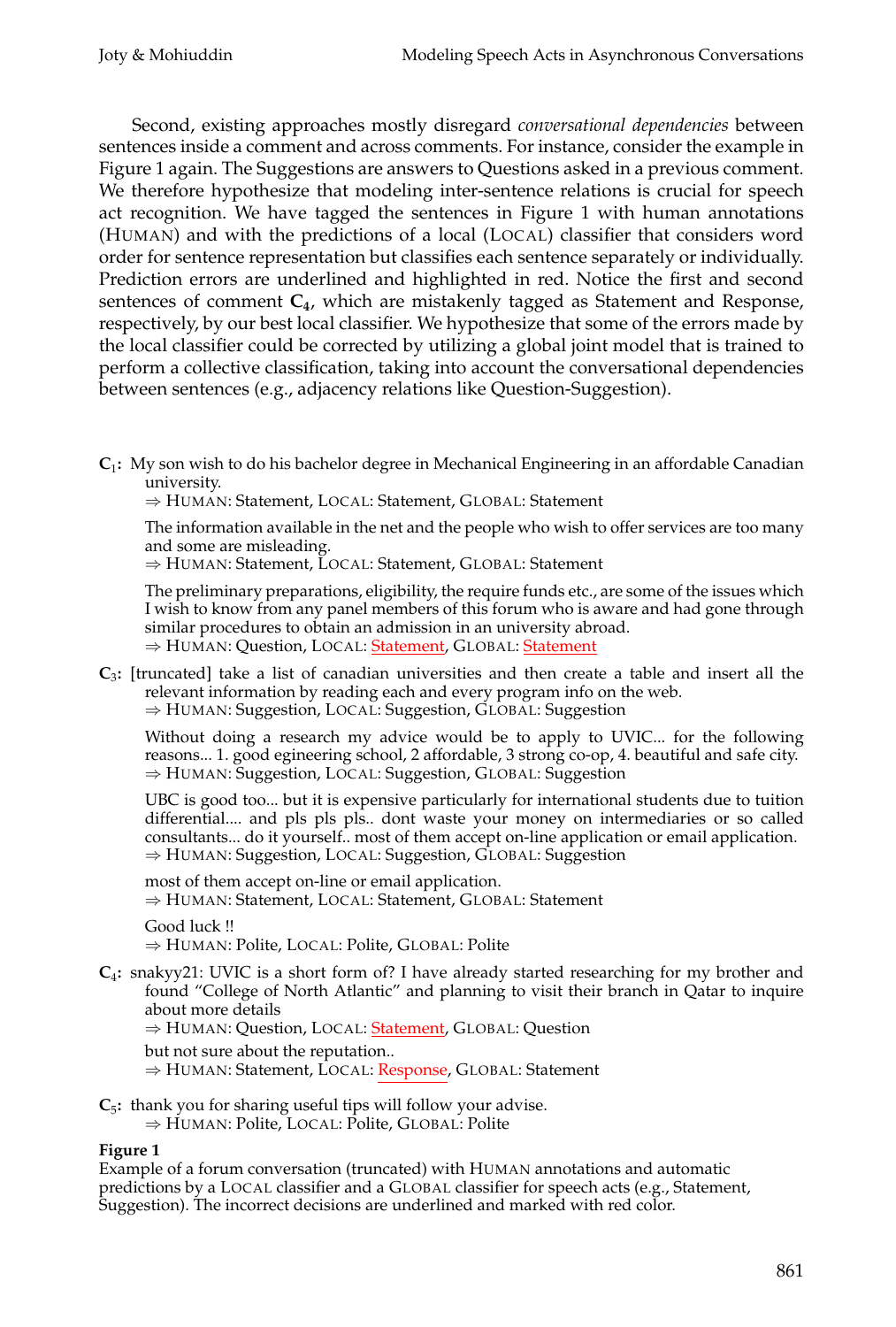However, unlike synchronous conversations (e.g., meeting, phone), modeling conversational dependencies between sentences in an asynchronous conversation is challenging, especially when the thread structure (e.g., "reply-to" links between comments) is missing, which is also our case. The conversational flow often lacks sequential dependencies in its temporal/chronological order. For example, if we arrange the sentences as they arrive in the conversation, it becomes hard to capture any dependency between the act types because the two components of the adjacency pairs can be far apart in the sequence. This leaves us with one open research question: How do we model the dependencies between sentences in a single comment and between sentences across different comments? In this article, we attempt to address this question by designing and experimenting with conditional structured models over arbitrary graph structures of the conversation. Apart from the underlying discourse structure (sequence vs. graph), asynchronous conversations differ from synchronous conversations in *style* (spoken vs. written) and in *vocabulary* usage (meeting conversations on some focused topics vs. conversations on any topic of interest in a public forum). In this article, we propose to use domain adaptation methods in the neural network framework to model these differences in the sentence encoding process.

More concretely, we make the following contributions in speech act recognition for asynchronous conversations. First, we propose to use a recurrent neural network (RNN) with a long short-term memory (LSTM) hidden layer to compose phrases in a sentence and to represent the sentence using distributed condensed vectors (i.e., embeddings). These embeddings are trained directly on the speech act classification task. We experiment with both unidirectional and bidirectional RNNs. Second, we train (task-agnostic) word embeddings from a large conversational corpus, and use it to boost the performance of the LSTM-RNN model. Third, we propose conditional structured models in the form of pairwise conditional random fields (CRF) [\(Murphy 2012\)](#page-0-0) over arbitrary conversational structures. We experiment with different variations of this model to capture different types of interactions between sentences inside the comments and across the comments in a conversational thread. These models use the LSTMencoded vectors as feature vectors for learning to classify sentences in a conversation collectively.

Furthermore, to address the problem of insufficient training data in the asynchronous domains, we propose to use the available labeled data from synchronous domains (e.g., meetings). To make the best use of this out-of-domain data, we adapt our LSTM-RNN encoder to learn task-specific sentence representations by modeling the differences in style and vocabulary usage between the two domains. We achieve this by using the recently proposed **domain adversarial** training methods of neural networks [\(Ganin et al. 2016\)](#page-0-0). As a secondary contribution, we also present and release a forum data set annotated with a standard speech act tagset.

We train our models in various settings with synchronous and asynchronous corpora, and we evaluate on one synchronous meeting data set and three asynchronous data sets—two forum data sets and one e-mail data set. We also experimented with different pretrained word embeddings in the LSTM-RNN model. Our main findings are: (i) LSTM-RNNs provide better sentence representation than BOW and other unsupervised methods; (ii) bidirectional LSTM-RNNs, which encode a sentence using two vectors, provide better representation than the unidirectional ones; (iii) word embeddings pretrained on a large conversational corpus yield significant improvements; (iv) the globally normalized joint models (CRFs) improve over local models for certain graph structures; and (v) domain adversarial training improves the results by inducing domain-invariant features. The source code, the pretrained word embeddings,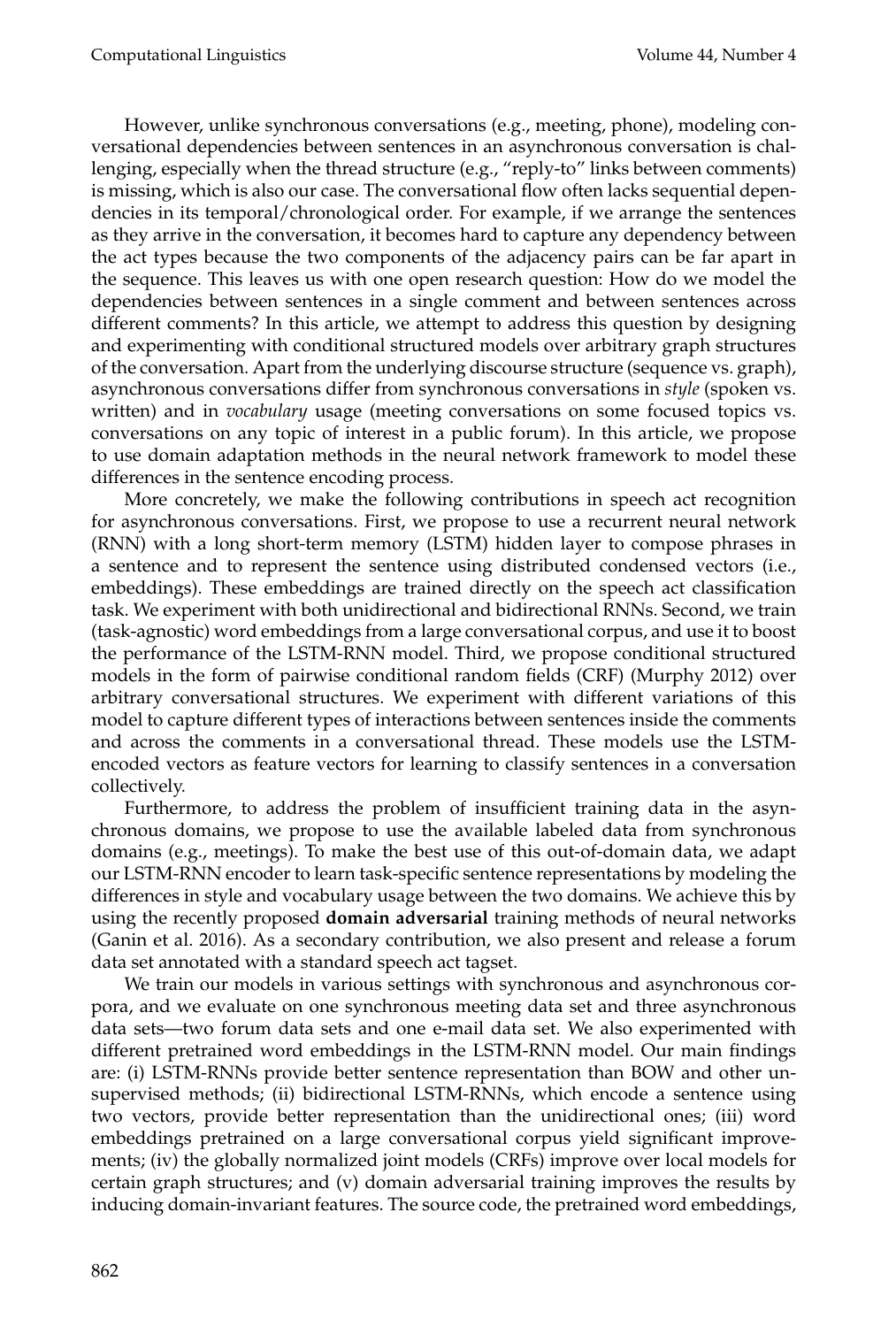and the new data sets are available at [https://ntunlpsg.github.io/demo/project/](https://ntunlpsg.github.io/demo/project/speech-act/) [speech-act/](https://ntunlpsg.github.io/demo/project/speech-act/).

After discussing related work in Section [2,](#page-4-0) we present our speech act recognition framework in Section [3.](#page-7-0) In Section [4,](#page-16-0) we present the data sets used in our experiments along with our newly created corpus. The experiments and analysis of results are presented in Section [5.](#page-20-0) Finally, we summarize our contributions with future directions in Section [6.](#page-29-0)

# <span id="page-4-0"></span>**2. Related Work**

Three lines of research are related to our work: (i) compositionality with LSTM-RNNs, (ii) conditional structured models, and (iii) speech act recognition in asynchronous conversations.

# **2.1 LSTM-RNNs for Composition**

RNNs are arguably the most popular deep learning models in natural language processing, where they have been used for both encoding and decoding a text—for example, language modeling [\(Mikolov 2012a; Tran, Zukerman, and Haffari 2016\)](#page-0-0), machine translation [\(Bahdanau, Cho, and Bengio 2015\)](#page-0-0), summarization [\(Rush, Chopra, and Weston](#page-0-0) [2015\)](#page-0-0), and syntactic parsing [\(Dyer et al. 2015\)](#page-0-0). RNNs have also been used as a sequence tagger, as in opinion mining [\(Irsoy and Cardie 2014; Liu, Joty, and Meng 2015\)](#page-0-0), named entity recognition [\(Lample et al. 2016\)](#page-0-0), and part-of-speech tagging [\(Plank, Søgaard, and](#page-0-0) [Goldberg 2016\)](#page-0-0).

Relevant to our implementation, [Kalchbrenner and Blunsom \(2013\)](#page-0-0) use a simple RNN to model sequential dependencies between act types for speech act recognition in phone conversations. They use a convolutional neural network (CNN) to compose sentence representations from word vectors. [Lee and Dernoncourt \(2016\)](#page-0-0) use a similar model, but they also experiment with RNNs to compose sentence representations. Similarly, Khanpour, Guntakandla, and Nielsen [\(2016\)](#page-0-0) use an LSTM-based RNN to compose sentence representations. [Ji, Haffari, and Eisenstein \(2016\)](#page-0-0) propose a latent variable RNN that can jointly model sequences of words (i.e., language modeling) and discourse relations between adjacent sentences. The discourse relations are modeled with a latent variable that can be marginalized during testing. In one experiment, they use coherence relations from the Penn Discourse Treebank corpus as the discourse relations. In another setting, they use speech acts from the SWBD corpus as the discourse relations. They show improvements on both language modeling and discourse relation prediction tasks. [Shen and Lee \(2016\)](#page-0-0) use an attention-based LSTM-RNN model for speech act classification. The purpose of the attention is to focus on the relevant part of the input sentence. [Tran, Zukerman, and Haffari \(2017\)](#page-0-0) use an online inference technique similar to the forward pass of the traditional forward-backward inference algorithm to improve upon the greedy decoding methods typically used in the RNN-based sequence labeling models. [Vinyals and Le \(2015\)](#page-0-0) and [Serban et al. \(2016\)](#page-0-0) use RNN-based encoderdecoder framework for conversation modeling. [Vinyals and Le \(2015\)](#page-0-0) use a single RNN to encode all the previous utterances (i.e., by concatenating the tokens of previous utterances), whereas [Serban et al. \(2016\)](#page-0-0) use a hierarchical encoder—one to encode the words in each utterance, and another to connect the encoded context vectors.

[Li et al. \(2015\)](#page-0-0) compare recurrent neural models with recursive (syntax-based) models for several NLP tasks and conclude that recurrent models perform on par with the recursive for most tasks (or even better). For example, recurrent models outperform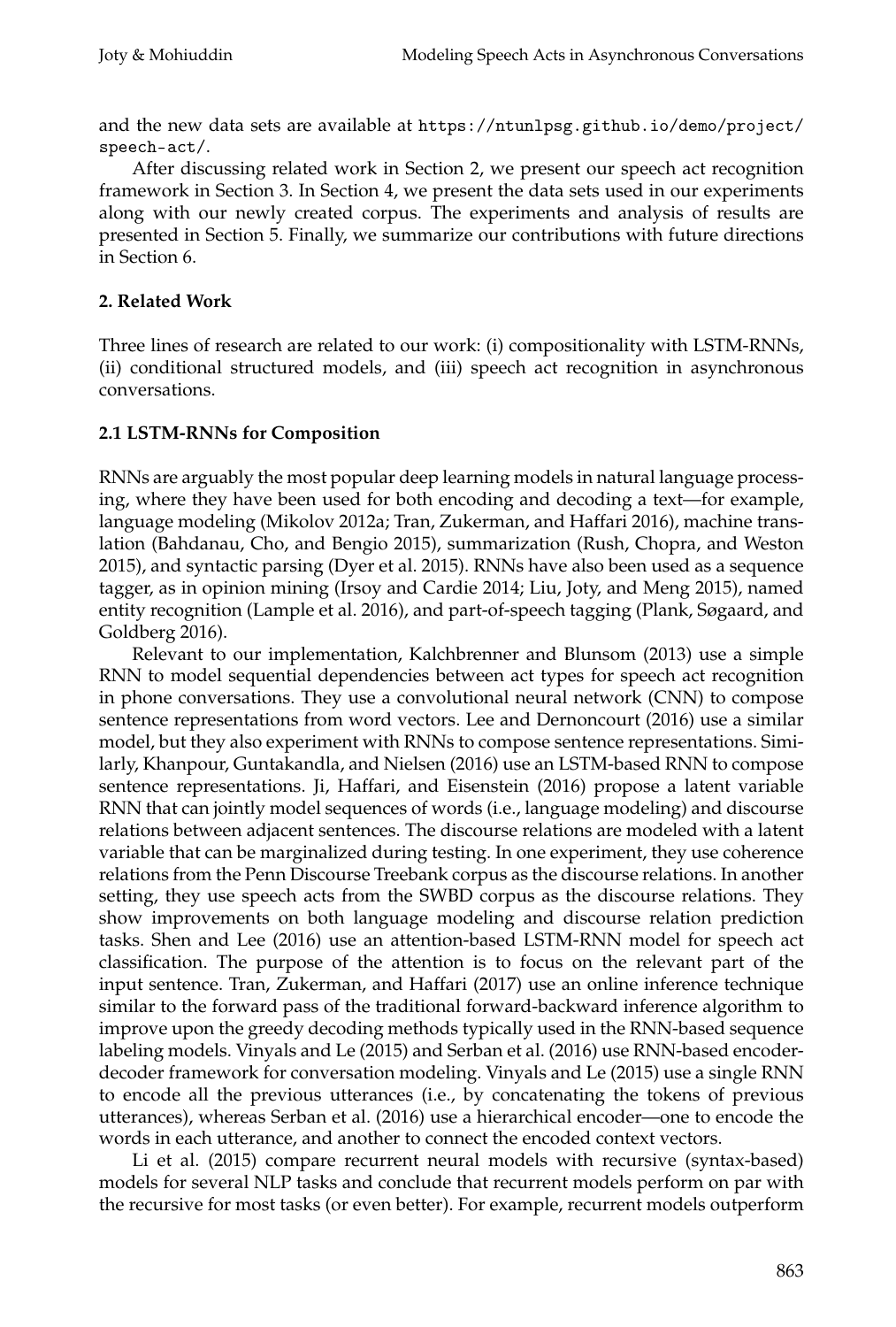recursive on sentence level sentiment classification. This finding motivated us to use recurrent models rather than recursive ones.

# **2.2 Conditional Structured Models**

There has been an explosion of interest in CRFs for solving structured output problems in NLP; see [Smith \(2011\)](#page-0-0) for an overview. The most common type of CRF has a linear chain structure that has been used in sequence labeling tasks like part-of-speech (POS) tagging, chunking, named entity recognition, and many others [\(Sutton and McCallum](#page-0-0) [2012\)](#page-0-0). Tree-structured CRFs have been used for parsing (e.g., Finkel, Kleeman, and Manning [2008\)](#page-0-0).

The idea of combining neural networks with graphical models for speech act recognition goes back to [Ries \(1999\)](#page-0-0), in which a feed-forward neural network is used to model the emission distribution of a supervised hidden Markov model (HMM). In this approach, each input sentence in a dialogue sequence is represented as a BOW vector, which is fed to the neural network. The corresponding sequence of speech acts is given by the hidden states of the HMM. [Surendran and Levow \(2006\)](#page-0-0) first use support vector machines (SVMs) (i.e., local classifier) to estimate the probability of different speech acts for each individual utterance by combining sparse textual features (i.e., bag of *n*-grams) and dense acoustic features. The estimated probabilities are then used in the Viterbi algorithm to find the most probable tag sequence for a conversation. [Julia](#page-0-0) [and Iftekharuddin \(2008\)](#page-0-0) use a fusion of SVM and HMM classifiers with textual and acoustic features to classify utterances into speech acts.

More recently, [Lample et al. \(2016\)](#page-0-0) proposed an LSTM-CRF model for named entity recognition (NER), which first generates a bi-directional LSTM encoding for each input word, and then it passes this representation to a CRF layer, whose task is to encourage global consistency of the NER tags. For each input word, the input to the LSTM consists of a concatenation of the corresponding word embedding and of character-level bi-LSTM embeddings for the current word. The whole network is trained end-to-end with backpropagation, which can be done effectively for chain-structured graphs. [Ma and](#page-0-0) [Hovy \(2016\)](#page-0-0) proposed a similar framework, but they replace the character-level bi-LSTM with a CNN. They evaluated their approach on POS and NER tagging tasks. [Strubell et al. \(2017\)](#page-0-0) extended these models by substituting the word-level LSTM with an *iterated dilated* convolutional neural network, a variant of CNN, for which the effective context window in the input can grow exponentially with the depth of the network, while having a modest number of parameters to estimate. Their approach permits fixeddepth convolutions to run in parallel across entire documents, thus making use of GPUs, which yields up to 20-fold speed up, while retaining performance comparable to that of LSTM-CRF. Speech act recognition in asynchronous conversation posits a different problem, where the challenge is to model arbitrary conversational structures. In this work, we propose a general class of models based on pairwise CRFs that work on arbitrary graph structures.

# **2.3 Speech Act Recognition in Asynchronous Conversation**

Previous studies on speech act recognition in asynchronous conversation have used supervised, semi-supervised, and unsupervised methods.

[Cohen, Carvalho, and Mitchell \(2004\)](#page-0-0) first use the term *e-mail speech act* for classifying e-mails based on their acts (e.g., deliver, meeting). Their classifiers do not capture any contextual dependencies between the acts. To model contextual dependencies,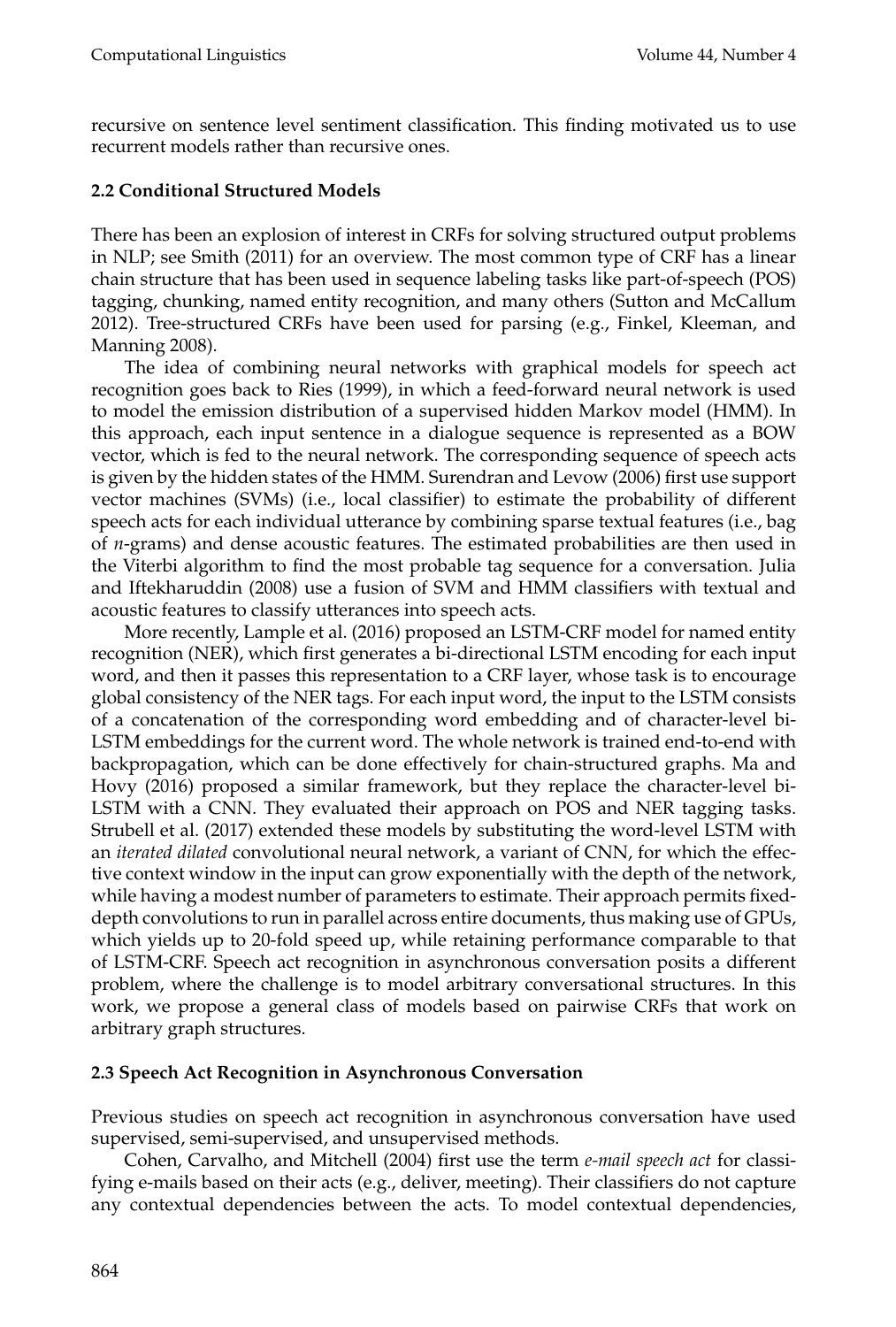[Carvalho and Cohen \(2005\)](#page-0-0) use a collective classification approach with two different classifiers, one for content and one for context, in an iterative algorithm. The content classifier only looks at the content of the message, whereas the context classifier takes into account both the content of the message and the dialog act labels of its parent and children in the thread structure of the e-mail conversation. Our approach is similar in spirit to their approach with three crucial differences: (i) our CRFs are globally normalized to surmount the *label bias* problem, while their classifiers are normalized locally; (ii) the graph structure of the conversation is given in their case, which is not the case with ours; and (iii) their approach works at the comment level, whereas we work at the sentence level.

Identification of adjacency pairs like *question-answer* pairs in e-mail discussions using supervised methods was investigated in [Shrestha and McKeown \(2004\)](#page-0-0) and [Ravi and Kim \(2007\)](#page-0-0). [Ferschke, Gurevych, and Chebotar \(2012\)](#page-0-0) use speech acts to analyze the collaborative process of editing Wiki pages, and apply supervised models to identify the speech acts in Wikipedia Talk pages. Other sentence-level approaches use supervised classifiers and sequence taggers [\(Qadir and Riloff 2011; Tavafi et al. 2013;](#page-0-0) [Oya and Carenini 2014\)](#page-0-0). [Vosoughi and Roy \(2016\)](#page-0-0) trained off-the-shelf classifiers (e.g., SVM, naive Bayes, Logistic Regression) with syntactic (e.g., punctuations, dependency relations, abbreviations) and semantic feature sets (e.g., opinion words, vulgar words, emoticons) to classify tweets into six Twitter-specific speech act categories.

Several semi-supervised methods have been proposed for speech act recognition in asynchronous conversation. [Jeong, Lin, and Lee \(2009\)](#page-0-0) use semi-supervised boosting to tag the sentences in e-mail and forum discussions with speech acts by inducing knowledge from annotated spoken conversations (MRDA meeting and SWBD telephone conversations). Given a sentence represented as a set of trees (i.e., dependency, *n*-gram tree, and POS tag tree), the boosting algorithm iteratively learns the best feature set (i.e., sub-trees) that minimizes the errors in the training data. This approach does not consider the dependencies between the act types, something we successfully exploit in our work. [Zhang, Gao, and Li \(2012\)](#page-0-0) also use semi-supervised methods for speech act recognition in Twitter. They use a transductive SVM and a graph-based label propagation framework to leverage the knowledge from abundant unlabeled data. In our work, we leverage labeled data from synchronous conversations while adapting our model to account for the shift in the data distributions of the two domains. In our unsupervised adaptation scenario, we do not use any labeled data from the target (asynchronous) domain, whereas in the semi-supervised scenario, we use some labeled data from the target domain.

Among methods that use unsupervised learning, [Ritter, Cherry, and Dolan \(2010\)](#page-0-0) propose two HMM-based unsupervised conversational models for modeling speech acts in Twitter. In particular, they use a simple HMM and a HMM+Topic model to cluster the Twitter posts (not the sentences) into act types. Because they use a unigram language model to define the emission distribution, their simple HMM model tends to find some topical clusters in addition to the clusters that are based on speech acts. The HMM+Topic model tries to separate the act indicators from the topic words. By visualizing the type of conversations found by the two models, they show that the output of the HMM+Topic model is more interpretable than that of the HMM one; however, their classification accuracy is not empirically evaluated. Therefore, it is not clear whether these models are actually useful, and which of the two models is a better speech act tagger. [Paul \(2012\)](#page-0-0) proposes using a mixed membership Markov model to cluster sentences based on their speech acts, and show that this model outperforms a simple HMM. [Joty, Carenini, and Lin \(2011\)](#page-0-0) propose unsupervised models for speech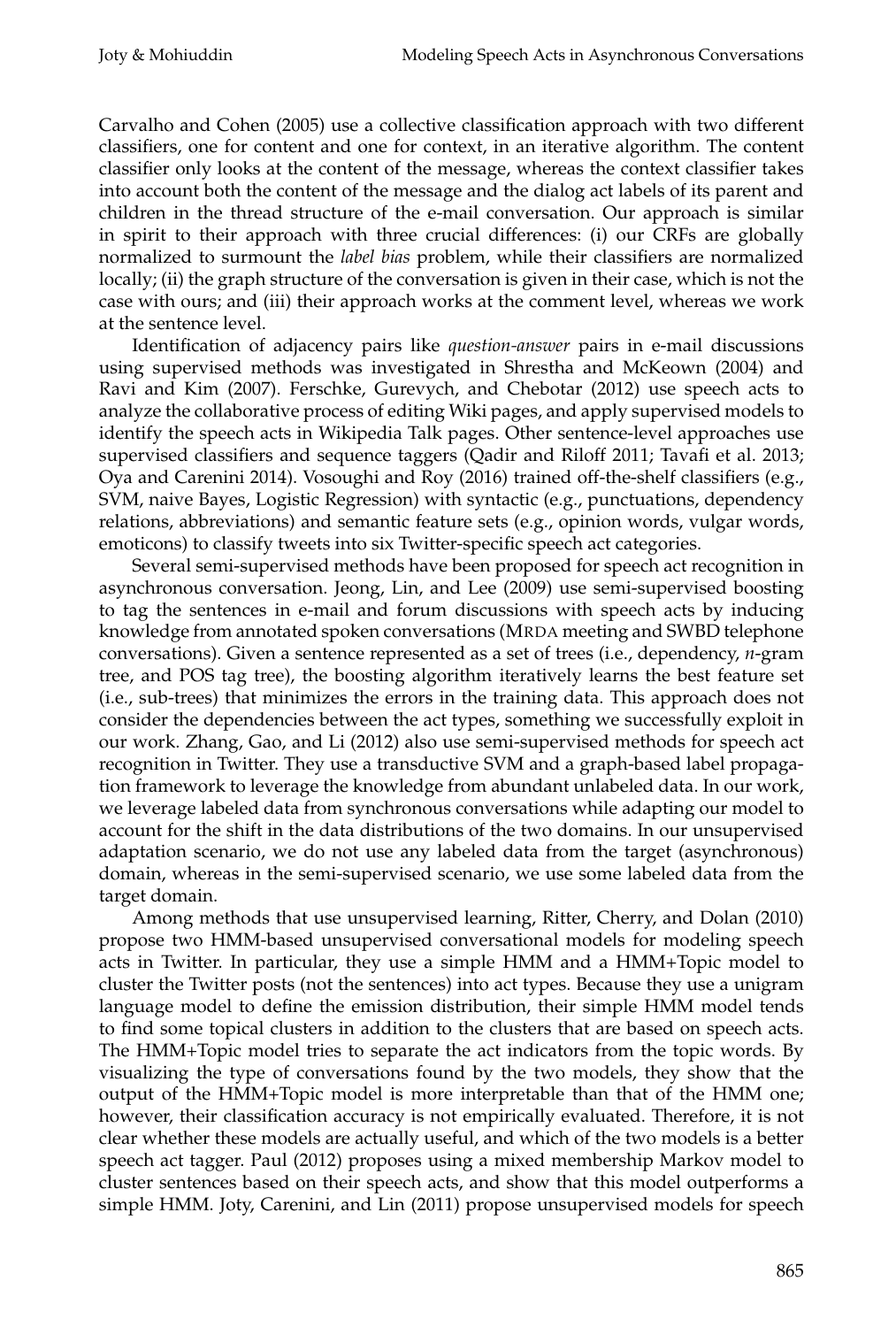act recognition in e-mail and forum conversations. They propose a HMM+Mix model to separate out the topic indicators. By training their model based on a conversational structure, they demonstrate that conversational structure is crucial to learning a better speech act recognition model. In our work, we also demonstrate that conversational structure is important for modeling conversational dependencies, however, we do not use any given structure; rather, we build models based on arbitrary graph structures.

# <span id="page-7-0"></span>**3. Our Approach**

Let  $\mathbf{s}_m^n$  denote the *m*-th sentence of comment *n* in an asynchronous conversation; our goal is to find the corresponding speech act tag  $y_m^n \in \mathcal{T}$ , where  $\mathcal T$  is the set of available tags. Our approach works in two main steps, as outlined in Figure [2.](#page-7-1) First, we use a RNN to encode each sentence into a task-specific distributed representation (i.e., embedding) by composing the words sequentially. The RNN is trained to classify sentences into speech act types, and is adapted to give *domain-invariant* sentence features when trained to leverage additional data from synchronous domains (e.g., meetings). In the second step, a structured model takes the sentence embeddings as input, and defines a joint distribution over sentences to capture the conversational dependencies. In the following sections, we describe these steps in detail.

# **3.1 Learning Task-Specific Sentence Representation**

One of our main hypotheses is that a sentence representation method should consider the word order of the sentence. To this end, we use a RNN to encode each sentence into a vector by processing its words sequentially, at each time step combining the current input with the previous hidden state. Figure [3\(](#page-8-0)a) demonstrates the process for three sentences. Initially, we create an embedding matrix  $E \in \mathbb{R}^{|\mathcal{V}| \times D}$ , where each row represents the distributed representation of dimension *D* for a word in a finite vocabulary  $V$ . We construct  $V$  from the training data after filtering out the infrequent words.

<span id="page-7-1"></span>

# **Figure 2**

Our two-step inference framework for speech act recognition in asynchronous conversation. Each sentence in the conversation is first encoded into a task-specific representation by a recurrent neural network (RNN). The RNN is trained on the speech act classification task, and leverages large labeled data from synchronous domains (e.g., meetings) in an adversarial domain adaptation training method. A structured model (CRF) then takes the encoded sentence vectors as input, and performs joint prediction over all sentences in a conversation.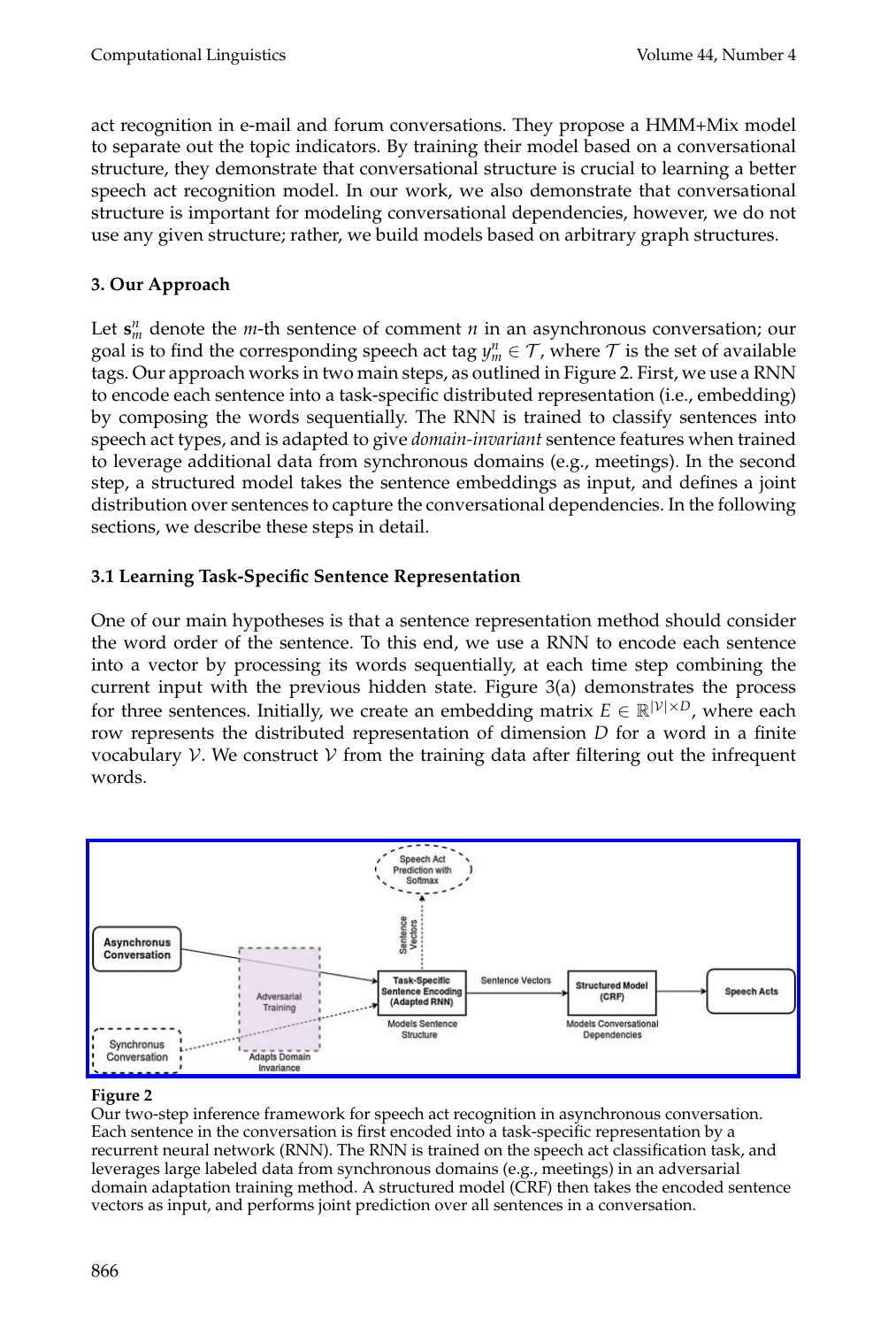<span id="page-8-0"></span>

**Figure 3**

A bidirectional LSTM-RNN to encode each sentence  $\mathbf{s}_m^n$  into a condensed vector  $\mathbf{z}_m^n$ . The network is trained to classify each sentence into its speech act type.

Given an input sentence  $\mathbf{s} = (w_1, \dots, w_T)$  of length *T*, we first map each word  $w_t$  to its corresponding index in *E* (equivalently, in V). The first layer of our network is a lookup layer that transforms each of these indices to a distributed representation  $\mathbf{x}_t \in \mathbb{R}^D$  by looking up the embedding matrix *E*. We consider *E* a model parameter to be learned by backpropagation. We can initialize *E* randomly or using pretrained word vectors (to be described in Section [4.2\)](#page-19-0). The output of the look-up layer is a matrix in  $\mathbb{R}^{T\times D}$ , which is fed to the recurrent layer.

The recurrent layer computes a compositional representation  $\mathbf{h}_t$  at every time step *t* by performing nonlinear transformations of the current input  $\mathbf{x}_t$  and the output of the previous time step  $\overrightarrow{\mathbf{h}}_{t-1}$ . We use LSTM blocks [\(Hochreiter and Schmidhuber 1997\)](#page-0-0) in the recurrent layer. As shown in Figure [3\(](#page-8-0)b), each LSTM block is composed of four elements: (i) a memory cell *c* (a neuron) with a self-connection, (ii) an input gate *i* to control the flow of input signal into the neuron, (iii) an output gate *o* to control the effect of neuron activation on other neurons, and (iv) a forget gate *f* to allow the neuron to adaptively reset its current state through a self-connection. The following sequence of equations describe how the memory blocks are updated at every time step *t*:

<span id="page-8-2"></span>
$$
\mathbf{i}_t = \text{sign}(U_i \mathbf{h}_{t-1} + V_i \mathbf{x}_t)
$$
\n(1)

$$
\mathbf{f}_t = \text{sign}(U_f \mathbf{h}_{t-1} + V_f \mathbf{x}_t)
$$
\n(2)

$$
\mathbf{c}_t = \mathbf{i}_t \odot \tanh(U_c \mathbf{h}_{t-1} + V_c \mathbf{x}_t) + \mathbf{f}_t \odot \mathbf{c}_{t-1}
$$
 (3)

$$
\mathbf{o}_t = \text{sign}(U_o \mathbf{h}_{t-1} + V_o \mathbf{x}_t)
$$
\n<sup>(4)</sup>

$$
\mathbf{h}_t = \mathbf{o}_t \odot \tanh(\mathbf{c}_t) \tag{5}
$$

where *U* and *V* are the weight matrices between two consecutive hidden layers, and between the input and the hidden layers, respectively.<sup>[3](#page-8-1)</sup> The symbols sigh and tanh denote hard sigmoid and hard tan nonlinear functions, respectively, and the symbol  denotes an element-wise product of two vectors. LSTM-RNNs, by means of their specifically designed gates (as opposed to simple RNNs), are capable of capturing longrange dependencies. We can interpret **h***<sup>t</sup>* as an intermediate representation summarizing

<span id="page-8-1"></span><sup>3</sup> There is bias associated with each nonlinear transformation, which we have omitted for notational simplicity.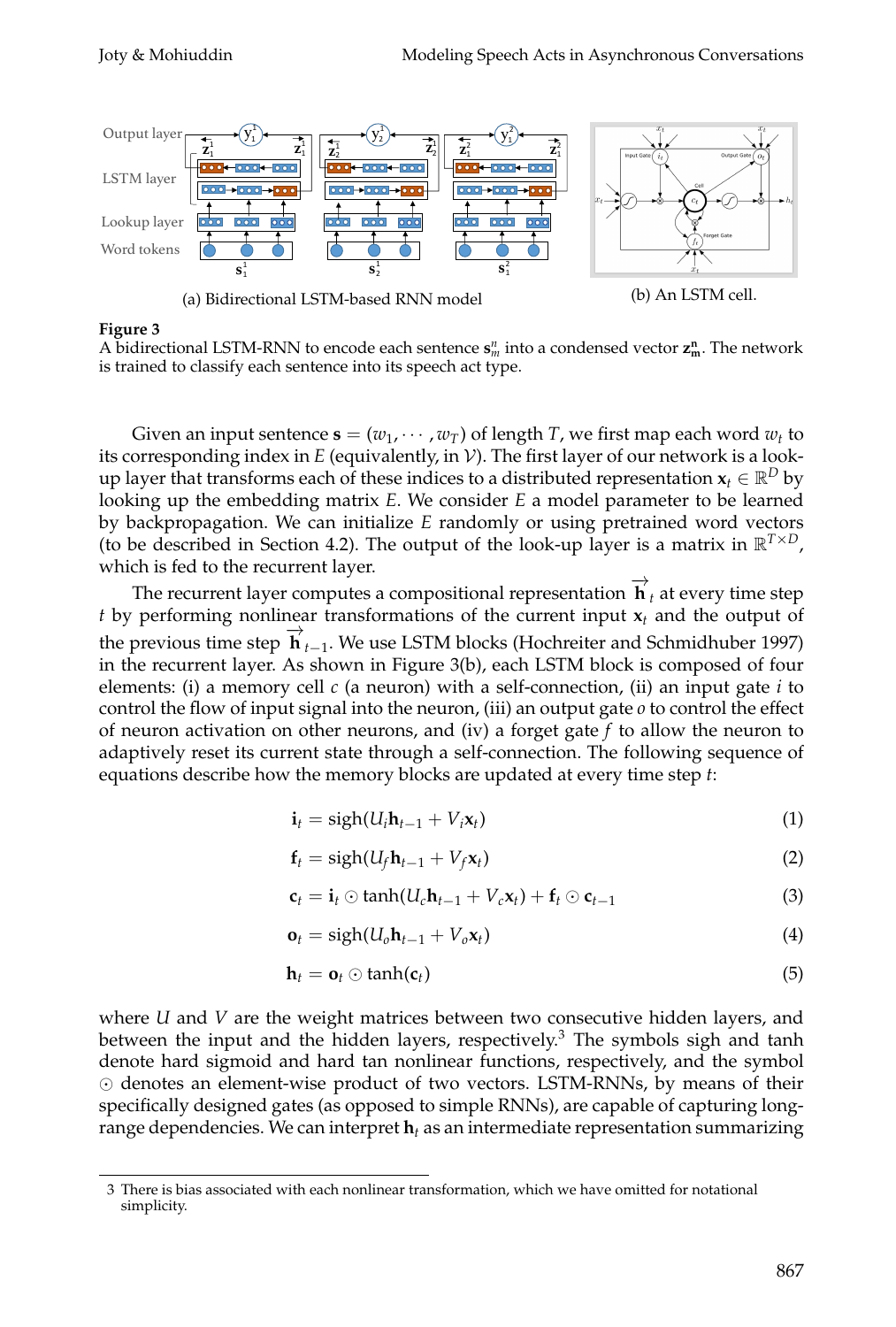the past, that is, the sequence  $(w_1, w_2, \ldots, w_t)$ . The output of the last time step  $\mathbf{h}_T = \mathbf{z}$  can thus be considered as the representation of the entire sentence, which can be fed to the classification layer.

The classification layer uses a softmax for multi-class classification. Formally, the probability of the *k*-th class for classifying into *K* speech act classes is

$$
p(y = k | \mathbf{s}, W, \theta) = \frac{\exp(\mathbf{w}_k^T \mathbf{z})}{\sum_{k=1}^K \exp(\mathbf{w}_k^T \mathbf{z})}
$$
(6)

where *W* are the classifier weights, and  $\theta = \{E, U, V\}$  are the encoder parameters. We minimize the negative log likelihood of the gold labels. The negative log likelihood for one data point is:

<span id="page-9-1"></span>
$$
\mathcal{L}_c(W,\theta) = -\sum_{k=1}^K \mathcal{I}(y=k) \log p(y=k|\mathbf{s}, W, \theta)
$$
\n(7)

where  $\mathcal{I}(y = k)$  is an indicator function to encode the gold labels:  $\mathcal{I}(y = k) = 1$  if the gold label  $y = k$ , otherwise  $0.4$  $0.4$  The loss function minimizes the cross-entropy between the predicted distribution and the target distribution (i.e., gold labels).

*Bidirectionality.* The RNN just described encodes information that it obtains only from the past. However, information from the future could also be crucial for recognizing speech acts. This is especially true for longer sentences, where a unidirectional LSTM can be limited in encoding the necessary information into a single vector. Bidirectional RNNs [\(Schuster and Paliwal 1997\)](#page-0-0) capture dependencies from both directions, thus providing two different views of the same sentence. This amounts to having a backward counterpart for each of the equations from [\(1\)](#page-8-2) to [\(5\)](#page-8-2). For classification, we use the concatenated vector  $z = [\vec{z}, \vec{\Sigma}]$  (equivalently,  $[\vec{h}_T, \vec{h}_T]$ ), where  $\vec{z}$  and  $\vec{\Sigma}$  are the encoded vectors summarizing the past and the future, respectively.

# <span id="page-9-2"></span>**3.2 Adapting LSTM-RNN with Adversarial Training**

The LSTM-RNN described in the previous section can model long-distance dependencies between words, and, given enough training data, it should be able to compose a sentence, capturing its syntactic and semantic properties. However, when it comes to speech act recognition in asynchronous conversations, as mentioned before, not many large corpora annotated with a standard tagset are available. Because of the large number of parameters, the LSTM-RNN model usually overfits when it is trained on small data sets of asynchronous conversations (shown later in Section [5\)](#page-20-0).

One solution to address this problem is to use data from synchronous domains for which large annotated corpora are available (e.g., MRDA meeting corpus). However, as we will see, although simple concatenation of data sets generally improves the performance of the LSTM-RNN model, it does not provide the optimal solution because the conversations in synchronous and asynchronous domains are different in modality (spoken vs. written) and in style. In other words, to get the best out of the available synchronous domain data, we need to adapt our model.

<span id="page-9-0"></span><sup>4</sup> This is also known as one-hot vector representation.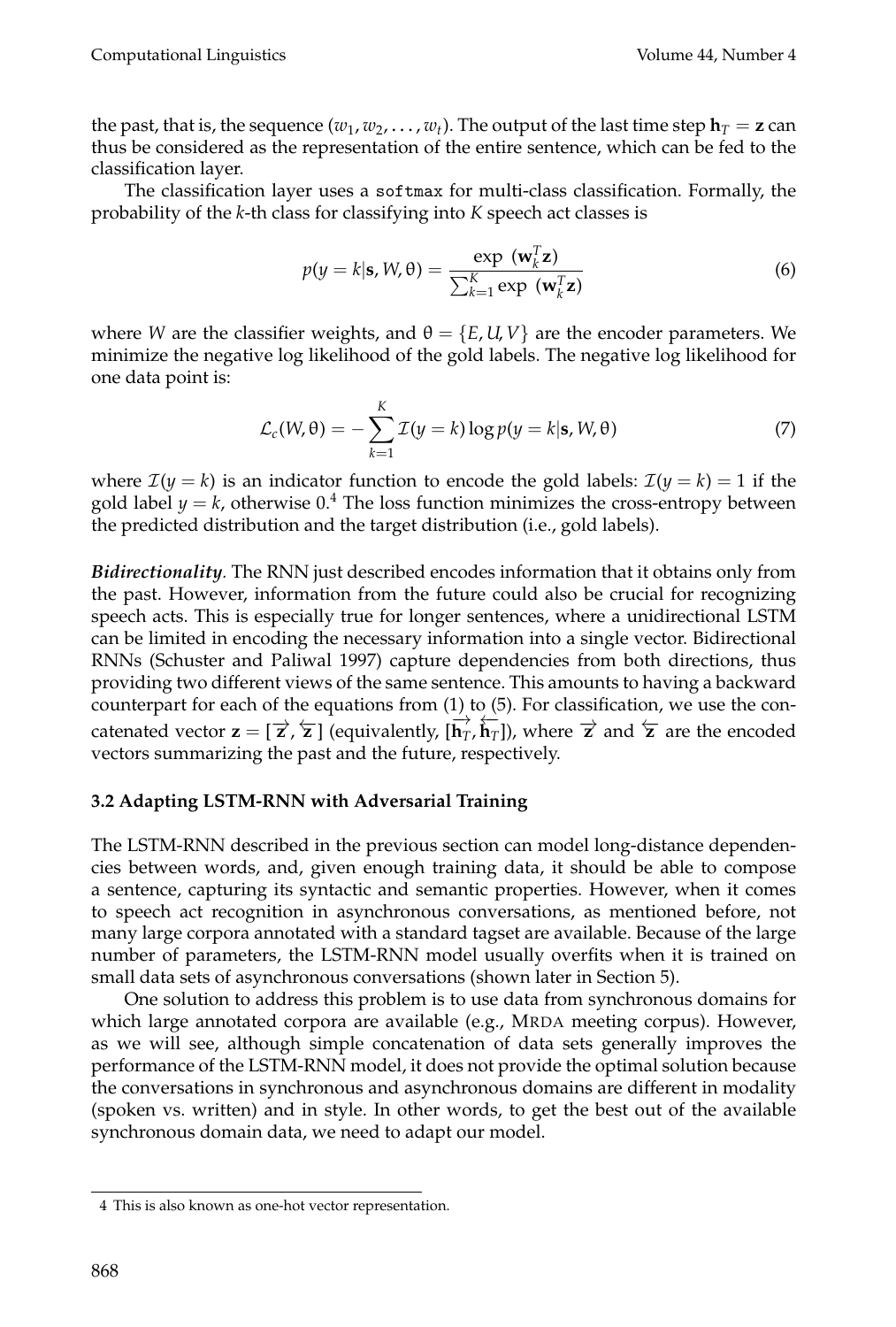Our goal is to adapt the LSTM-RNN encoder so that it learns to encode sentence representations **z** (i.e., features used for classification) that are not only discriminative for the act classification task, but also invariant across the domains. To this end, we propose to use the **domain adversarial training** of neural networks proposed recently by [Ganin et al. \(2016\)](#page-0-0).

Let  $\mathcal{D}_S = {\mathbf{s}_n, y_n}_{n=1}^N$  denote the set of *N* training instances (labeled) in the source domain (e.g., MRDA meeting corpus). We consider two possible adaptation scenarios:

- (i) **Unsupervised adaptation:** In this scenario, we have only *unlabeled* examples in the target domain (e.g., forum). Let  $\mathcal{D}_{T}^{u} = {\mathbf{s}_{n}}_{n=N+1}^{M}$  be the set of  $(M - N - 1)$ unlabeled training instances in the target domain with *M* being the total number of training instances in the two domains.
- (ii) **Supervised adaptation:** In addition to the unlabeled instances  $\mathcal{D}_{T}^{\mu}$ , here we have access to some *labeled* training instances in the target domain,  $\mathcal{D}_T^l = \{\mathbf{s}_n, y_n\}_{n=M+1}^L$ with *L* being the total number of training examples in the two domains.

In the following, we describe our models for these two adaptation scenarios in turn.

*3.2.1 Unsupervised Adaptation.* Figure [4](#page-10-0) shows our extended LSTM-RNN network trained for domain adaptation. The input sentence **s** is sampled either from a synchronous domain (e.g., meeting) or from an asynchronous (e.g., forum) domain. As before, we pass the sentence through a look-up layer and a bidirectional recurrent layer to encode it into a distributed representation  $z = [\overrightarrow{z}, \overleftarrow{z}]$ , using our bidirectional LSTM-RNN encoder. For domain adaptation, our goal is to adapt the encoder to generate **z**, such that it is not only informative for the target classification task (i.e., speech act recognition) but also invariant across domains. Upon achieving this, we can use the adapted LSTM-RNN encoder to encode a target sentence, and use the source classifier (the softmax layer) to classify the sentence into its corresponding speech act type.

<span id="page-10-0"></span>

**Figure 4** Adversarial LSTM-RNN for domain adaptation.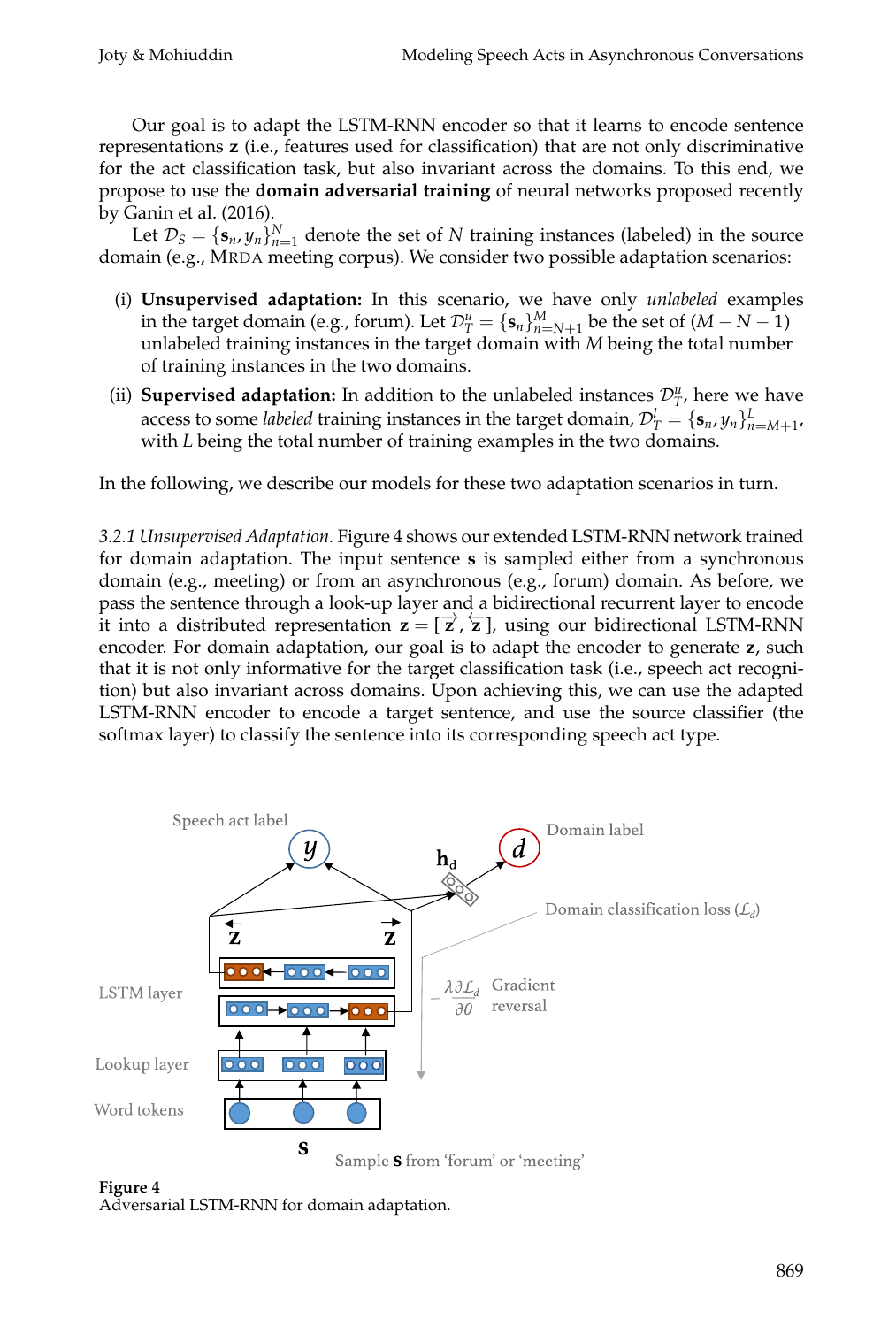To this end, we add a domain discriminator, another neural network that takes **z** as input and tries to discriminate the domains of the input sentence (e.g., meeting vs. forum). Formally, the output of the domain discriminator is defined by a sigmoid function:

$$
\hat{d}_{\omega} = p(d = 1 | \mathbf{z}, \omega, \theta) = \text{sigm}(\mathbf{w}_d^T \mathbf{h}_d)
$$
\n(8)

<span id="page-11-1"></span>where  $d \in \{0,1\}$  denotes the domain of the sentence **s** (1 for meeting, 0 for forum),  $\mathbf{w}_d$  are the final layer weights of the discriminator, and  $h_d = g(U_d z)$  defines the hidden layer of the discriminator with  $U_d$  being the layer weights, and  $g(.)$  being the ReLU activations [\(Nair and Hinton 2010\)](#page-0-0). We use the negative log-probability as the discrimination loss:

$$
\mathcal{L}_d(\omega,\theta) = -d \log \hat{d}_{\omega} - (1-d) \log \left(1 - \hat{d}_{\omega}\right) \tag{9}
$$

The composite network (Figure [4\)](#page-10-0) has three players: (i) the encoder (E), (ii) the classifier (C), and (iii) the discriminator (D). During training, the encoder and the classifier play a co-operative game, while the encoder and the discriminator play an adversarial game. The training objective of the composite model can be written as follows:

$$
\mathcal{L}(W,\theta,\omega) = \sum_{\substack{n=1 \ \text{act classification (source)}}}^{N} \mathcal{L}_{c}^{n}(W,\theta) - \lambda \Big[ \sum_{\substack{n=1 \ \text{domain discrimination (source)}}}^{N} \mathcal{L}_{d}^{n}(\omega,\theta) + \sum_{\substack{n=N+1 \ \text{domain discrimination (target)}}}^{M} \mathcal{L}_{d}^{n}(\omega,\theta) \Big]
$$
(10)

where  $\theta = \{E, U, V\}$  are the parameters of the LSTM-RNN encoder, *W* are the classifier weights, and  $\omega = \{U_d, \mathbf{w}_d\}$  are the parameters of the discriminator network.<sup>[5](#page-11-0)</sup> The hyper-parameter  $\lambda$  controls the relative strength of the two networks. In training, we look for parameter values that satisfy a *min-max* optimization criterion as follows:

$$
\theta^* = \underset{W, \theta}{\text{argmin}} \max_{U_d, \mathbf{w}_d} \mathcal{L}(W, \theta, \omega) \tag{11}
$$

which involves a maximization (gradient ascent) with respect to  $\{U_d, \mathbf{w}_d\}$  and a minimization (gradient descent) with respect to θ and *W*. Maximizing  $L(W, θ, ω)$  with respect to  $\{U_d, \mathbf{w}_d\}$  is equivalent to minimizing the discriminator loss  $\mathcal{L}_d(\omega, \theta)$  in Equation [\(9\)](#page-11-1), which aims to improve the discrimination accuracy. When put together, the updates of the shared encoder parameters  $\theta = \{E, U, V\}$  for the two networks work *adversarially* with respect to each other.

In our gradient descent training, the min-max optimization is achieved by reversing the gradients [\(Ganin et al. 2016\)](#page-0-0) of the domain discrimination loss  $\mathcal{L}_d(\omega,\theta)$ , when they are backpropagated to the encoder. As shown in Figure [4,](#page-10-0) the gradient reversal

<span id="page-11-0"></span><sup>5</sup> For simplicity, we list *U* and *V* parameters of LSTM in a generic way rather than being specific to the gates.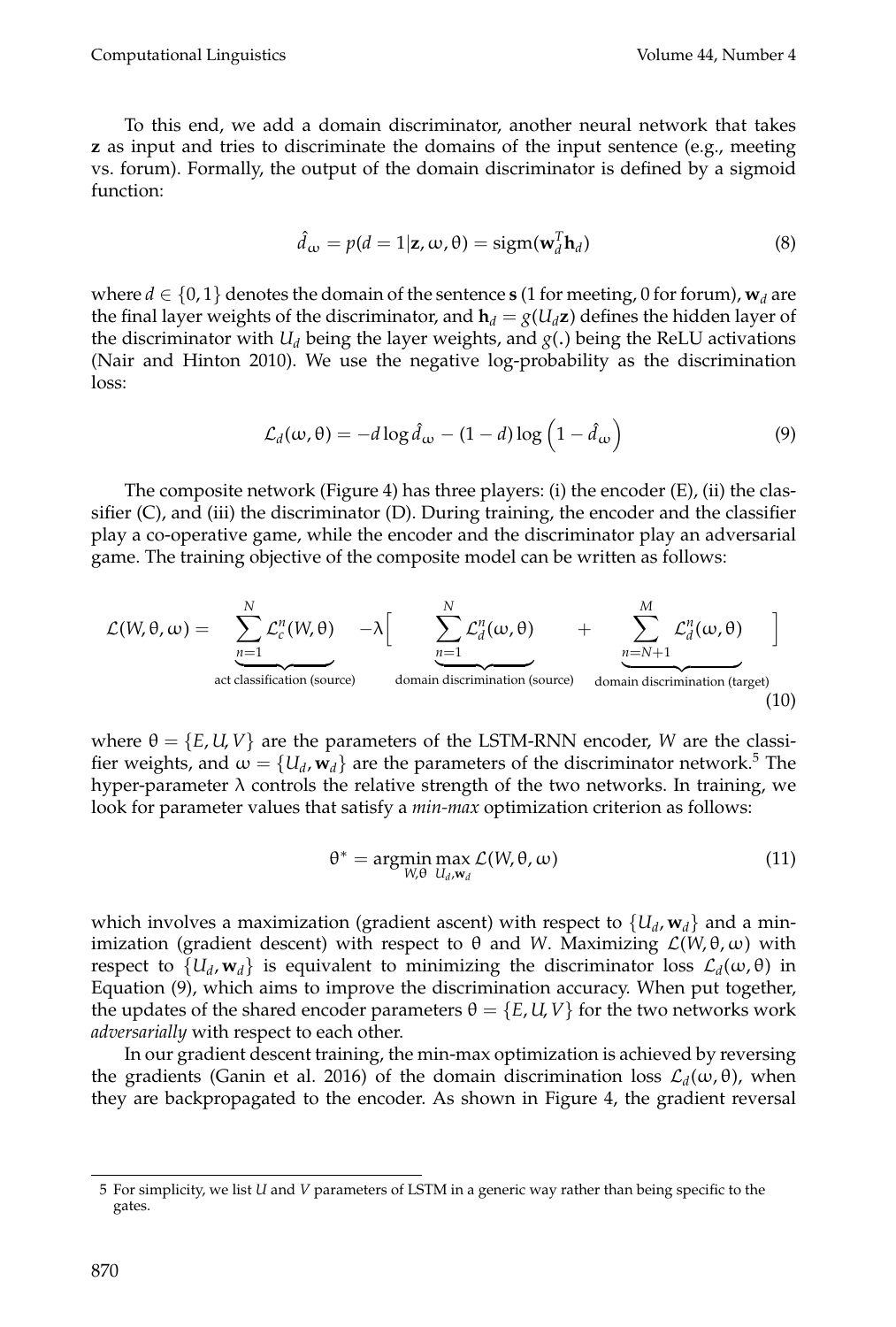is applied to the recurrent and embedding layers. This optimization set-up is related to the training method of Generative Adversarial Networks [\(Goodfellow et al. 2014\)](#page-0-0), where the goal is to build deep *generative* models that can generate realistic images. The discriminator in Generative Adversarial Networks tries to distinguish real images from model-generated images, and thus the training attempts to minimize the discrepancy between the two image distributions. When backpropagating to the generator network, they consider a slight variation of the reverse gradients with respect to the discriminator loss. In particular, if  $\hat{d}_{\omega}$  is the discriminator probability for real images, rather than reversing the gradients of  $-\log(1 - \hat{d}_{\omega})$ , they backpropagate the gradients of  $-\log \hat{d}_{\omega}$  to the generator. Reversing the gradient is just a different way of achieving the same goal.

Algorithm [1](#page-12-0) presents pseudocode of our training algorithm based on stochastic gradient descent (SGD). We first initialize the model parameters by sampling from Glorot-uniform distribution [\(Glorot and Bengio 2010\)](#page-0-0). We then form minibatches of size *b* by randomly sampling *b*/2 labeled examples from D*<sup>S</sup>* and *b*/2 unlabeled examples from  $\mathcal{D}_{T}^u$ . For labeled instances, both  $\mathcal{L}_c(W, \theta)$  and  $\mathcal{L}_d(\omega, \theta)$  losses are active, while only  $\mathcal{L}_d(\omega,\theta)$  is active for unlabeled instances.

The main challenge in adversarial training is to balance the two components (the task classifier and the discriminator) of the network. If one component becomes smarter, its loss to the shared layer becomes useless, and the training fails to converge [\(Arjovsky,](#page-0-0) [Chintala, and Bottou 2017\)](#page-0-0). Equivalently, if one component gets weaker, its loss overwhelms that of the other, causing training to fail. In our experiments, we found the domain discriminator to be weaker; initially, it could not distinguish the domains often. To balance the two components, we would need the error signals from the discriminator to be fairly weak initially, with full power unleashed only as the classification errors start to dominate. We follow the weighting schedule proposed by Ganin et al. [\(2016,](#page-0-0) page 21), who initialize  $\lambda$  to 0, and then change it gradually to 1 as training progresses. That is, we start training the task classifier first, and we gradually add the discriminator's loss.

<span id="page-12-0"></span>

| Algorithm 1: Model training with stochastic gradient descent.                                                                     |
|-----------------------------------------------------------------------------------------------------------------------------------|
| <b>Input</b> : Data $\mathcal{D}_S = {\mathbf{s}_n, y_n}_{n=1}^N$ , $\mathcal{D}_T^u = {\mathbf{s}_n}_{n=N+1}^M$ and batch size b |
| <b>Output:</b> Adapted model parameters $\theta = \{E, U, V\}$ , W                                                                |
| 1. Initialize model parameters;                                                                                                   |
| 2. repeat                                                                                                                         |
| ( <i>a</i> ) Randomly sample $\frac{b}{2}$ labeled examples from $\mathcal{D}_S$                                                  |
| (b) Randomly Sample $\frac{b}{2}$ unlabeled examples from $\mathcal{D}_T^u$                                                       |
| (c) Compute $\mathcal{L}_c(W, \theta)$ and $\mathcal{L}_d(\omega, \theta)$                                                        |
| ( <i>d</i> ) Set $\lambda = \frac{2}{1 + \exp(-10 * p)} - 1$ ; <i>p</i> is the training progress linearly changing form           |
| $0$ to 1.                                                                                                                         |
| // Classifier & Encoder                                                                                                           |
| (e) Take a gradient step for $\frac{2}{b} \nabla_{W,\theta} \mathcal{L}_c(W,\theta)$                                              |
| // Discriminator                                                                                                                  |
| ( <i>f</i> ) Take a gradient step for $\frac{2\lambda}{h} \nabla_{U_d, \mathbf{w}_d} \mathcal{L}_d(\omega, \theta)$               |
| // Gradient reversal to fool Discriminator                                                                                        |
| (g) Take a gradient step for $-\frac{2\lambda}{h} \nabla_{\theta} \mathcal{L}_d(\omega, \theta)$                                  |
| until convergence;                                                                                                                |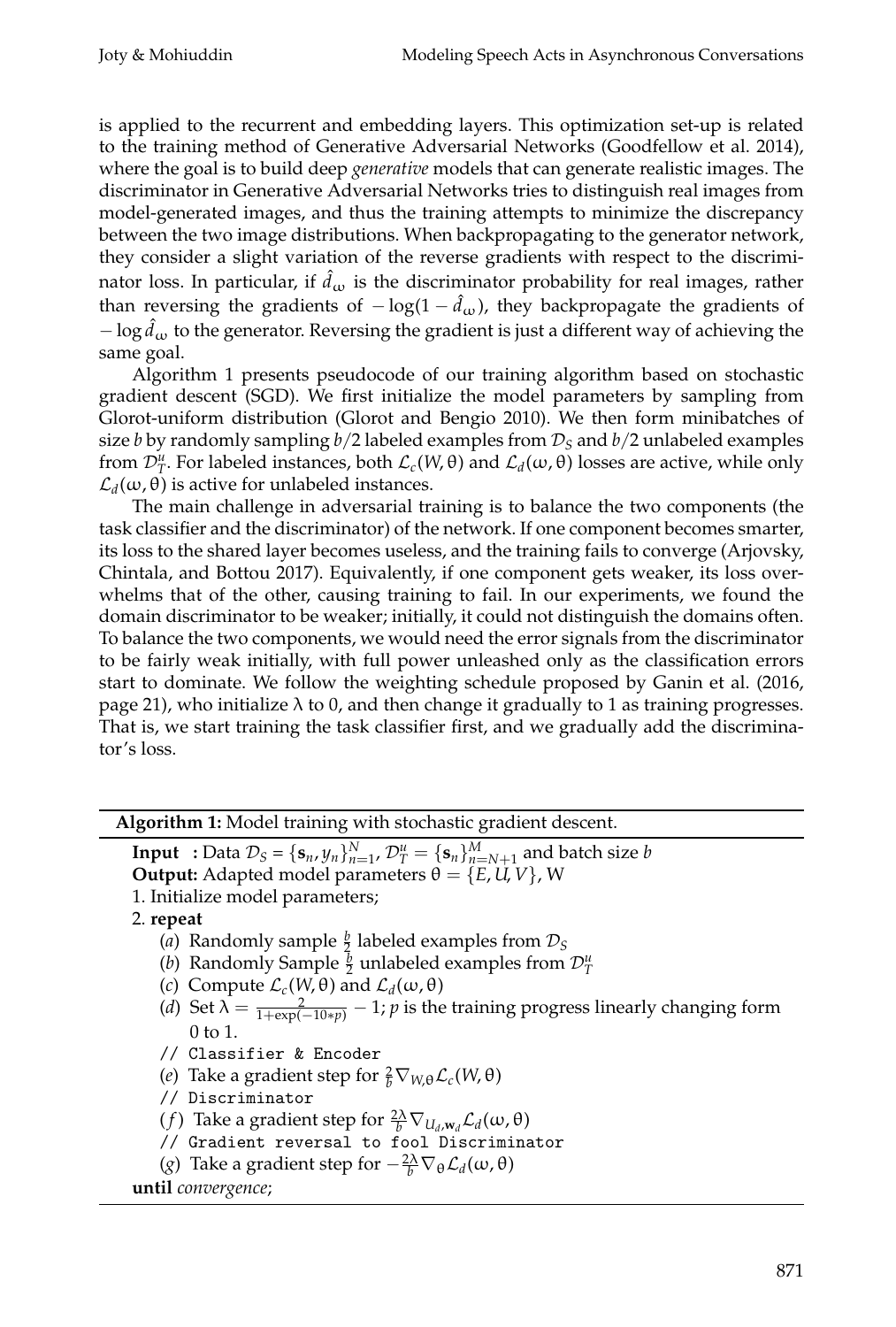*3.2.2 Supervised Adaptation.* It is quite straightforward to extend our adaptation method to a supervised setting, where we have access to some labeled instances in the target domain. Similar to the instances in the source domain  $(\mathcal{D}_S)$ , the labeled instances in the target domain  $(\mathcal{D}_T^l)$  are used for act classification and domain discrimination. The total training loss in the supervised adaptation setting can be written as

$$
\mathcal{L}(W,\theta,\omega) = \underbrace{\sum_{n=1}^{N} \mathcal{L}_{c}^{n}(W,\theta)}_{\text{act classif. (source)}} + \underbrace{\sum_{n=M+1}^{L} \mathcal{L}_{c}^{n}(W,\theta)}_{\text{act classif. (target)}} - \lambda \left[ \underbrace{\sum_{n=1}^{N} \mathcal{L}_{d}^{n}(\omega,\theta)}_{\text{dom classif. (source)}} + \underbrace{\sum_{n=N+1}^{L} \mathcal{L}_{d}^{n}(\omega,\theta)}_{\text{dom classif. (target)}} \right]
$$
(12)

where the second term is the classification loss on the labeled target data set  $\mathcal{D}_T^l$  , and the last term is the discrimination loss on both labeled and unlabeled data in the target domain. We modify the training algorithm accordingly. Specifically, each minibatch in SGD training is formed by labeled instances from both  $\mathcal{D}_S$  and  $\mathcal{D}_T^l$ , and unlabeled instances from  $\mathcal{D}_T^u$ .

### **3.3 Conditional Structured Model for Conversational Dependencies**

Given the vector representation of the sentences in an asynchronous conversation, we explore two different approaches to learn classification functions. The first and the traditional approach is to learn a local classifier, ignoring the structure in the output and using it for predicting the label of each sentence separately. Indeed, this is the approach we took in the previous subsection when we fed the output layer of the LSTM RNNs (Figures [3](#page-8-0) and [4\)](#page-10-0) with the sentence vectors. However, this approach does not model the conversational dependency between sentences in a conversation (e.g., *adjacency* relations between question-answer and request-accept pairs).

The second approach, which we adopt in this article, is to model the dependencies between the output variables (i.e., speech act labels of the sentences), while learning the classification functions jointly by optimizing a global performance criterion. We represent each conversation by a graph  $G = (V, E)$ , as shown in Figure [5.](#page-13-0) Each node  $i \in V$  is associated with an input vector  $z_i = z_m^n$  (extracted from the LSTM-RNN), representing

<span id="page-13-0"></span>

### **Figure 5**

Examples of conditional structured models for speech act recognition in asynchronous conversation. The sentence vectors (**z** *n <sup>m</sup>*) are extracted from the LSTM-RNN model.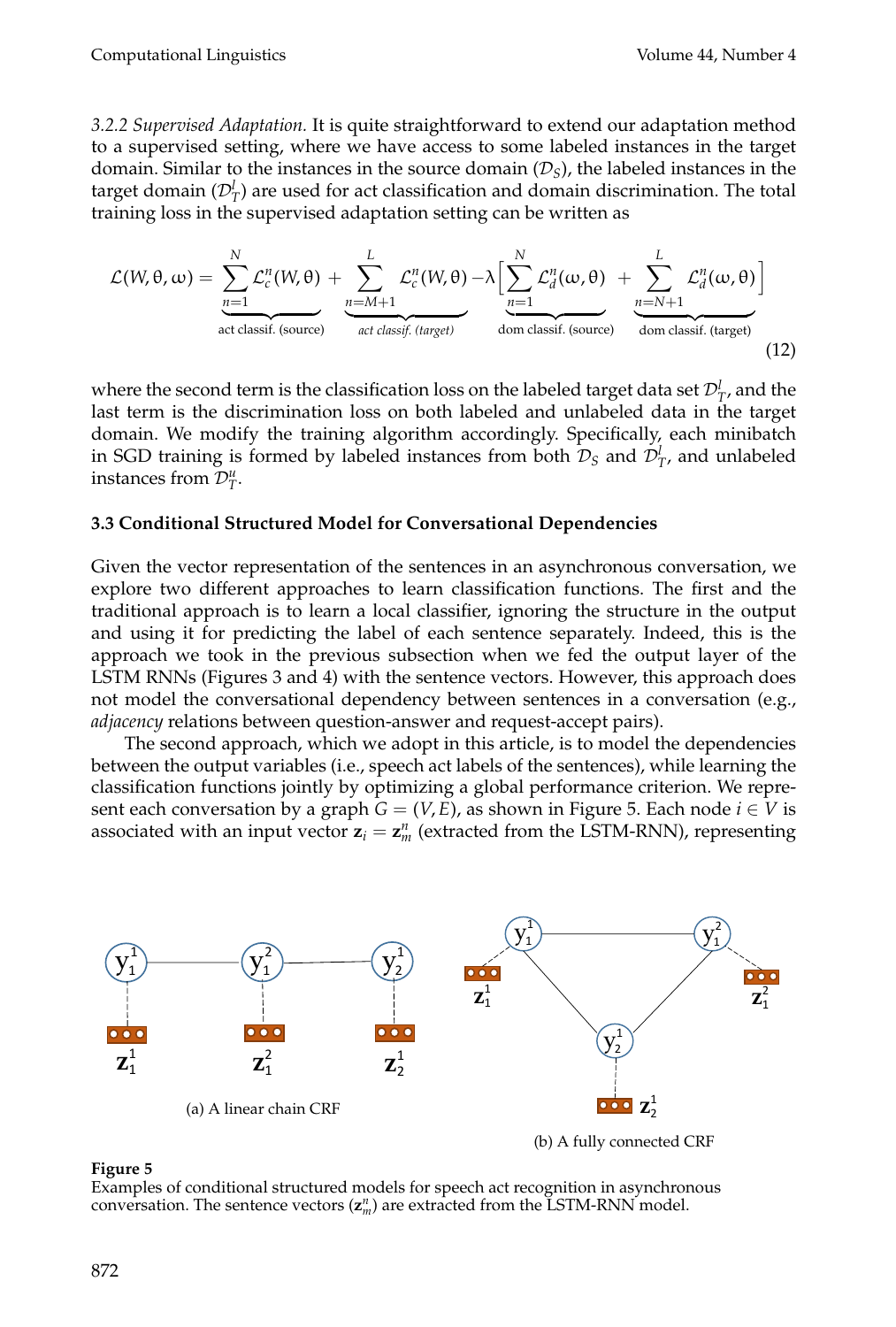the encoded features for the sentence  $\mathbf{s}_m^n$ , and an output variable  $y_i \in \{1, 2, \cdots, K\}$ , representing the speech act type. Similarly, each edge  $(i, j) \in E$  is associated with an input feature vector φ(**z***<sup>i</sup>* , **z***<sup>j</sup>* ), derived from the node-level features, and an output variable  $y_{i,j} \in \{1, 2, \dots, L\}$ , representing the state transitions for the pair of nodes. We define the following conditional joint distribution:

<span id="page-14-0"></span>
$$
p(\mathbf{y}|\mathbf{v}, \mathbf{w}, \mathbf{z}) = \frac{1}{Z(\mathbf{v}, \mathbf{w}, \mathbf{z})} \prod_{i \in V} \underbrace{\psi_n(y_i|\mathbf{z}, \mathbf{v})}_{\text{node factor}} \prod_{(i,j) \in E} \underbrace{\psi_e(y_{i,j}|\mathbf{z}, \mathbf{w})}_{\text{edge factor}}
$$
(13)

where  $\psi_n$  and  $\psi_e$  are the node and the edge *factors*, and  $Z(.)$  is the global normalization constant that ensures a valid probability distribution. We use a log-linear representation for the factors:

$$
\psi_n(y_i|\mathbf{z}, \mathbf{v}) = \exp(\mathbf{v}^T \phi(y_i, \mathbf{z}))
$$
\n(14)

$$
\psi_e(y_{i,j}|\mathbf{z}, \mathbf{w}) = \exp(\mathbf{w}^T \phi(y_{i,j}, \mathbf{z}))
$$
\n(15)

where  $\phi(.)$  is a feature vector derived from the inputs and the labels. This model is essentially a pairwise conditional random field [\(Murphy 2012\)](#page-0-0). The global normalization allows CRFs to surmount the so-called label bias problem [\(Lafferty, McCallum,](#page-0-0) [and Pereira 2001\)](#page-0-0), allowing them to take long-range interactions into account. The log likelihood for one data point (**z**, **y**) (i.e., a conversation) is:

$$
f(\theta) = \sum_{i \in V} \mathbf{v}^T \phi(y_i, \mathbf{z}) + \sum_{(i,j) \in E} \mathbf{w}^T \phi(y_{i,j}, \mathbf{z}) - \log Z(\mathbf{v}, \mathbf{w}, \mathbf{z})
$$
(16)

This objective is convex, so we can use gradient-based methods to find the global optimum. The gradients have the following form:

$$
f'(\mathbf{v}) = \sum_{i \in V} \Phi(y_i, \mathbf{z}) - \mathbb{E}[\Phi(y_i, \mathbf{z})]
$$
 (17)

$$
f'(\mathbf{w}) = \sum_{(i,j)\in E} \Phi(y_{i,j}, \mathbf{z}) - \mathbb{E}[\Phi(y_{i,j}, \mathbf{z})]
$$
(18)

where the  $\mathbb{E}[\phi(.)]$  denote the expected feature vectors. In our case, the node or sentence features are the task-specific sentence embeddings extracted from the bi-directional LSTM-RNN model (possibly domain adapted by adversarial training), and for edge features, we use the hadamard product (i.e., element-wise product) of the two corresponding node vectors.

*3.3.1 Training and Inference in CRFs.* Traditionally, CRFs have been trained using offline methods like limited-memory BFGS [\(Murphy 2012\)](#page-0-0). Online training of CRFs using SGD was proposed by [Vishwanathan et al. \(2006\)](#page-0-0). Because RNNs are trained with online methods, to compare our two methods, we use an SGD-based algorithm to train our CRFs. Algorithm [2](#page-15-0) gives the pseudocode of the training procedure.

We use Belief Propagation (BP) [\(Pearl 1988\)](#page-0-0) for inference in our CRFs. BP is guaranteed to converge to an exact solution if the graph is a tree. However, exact inference is intractable for graphs with loops. Despite this, [Pearl \(1988\)](#page-0-0) advocates for BP in loopy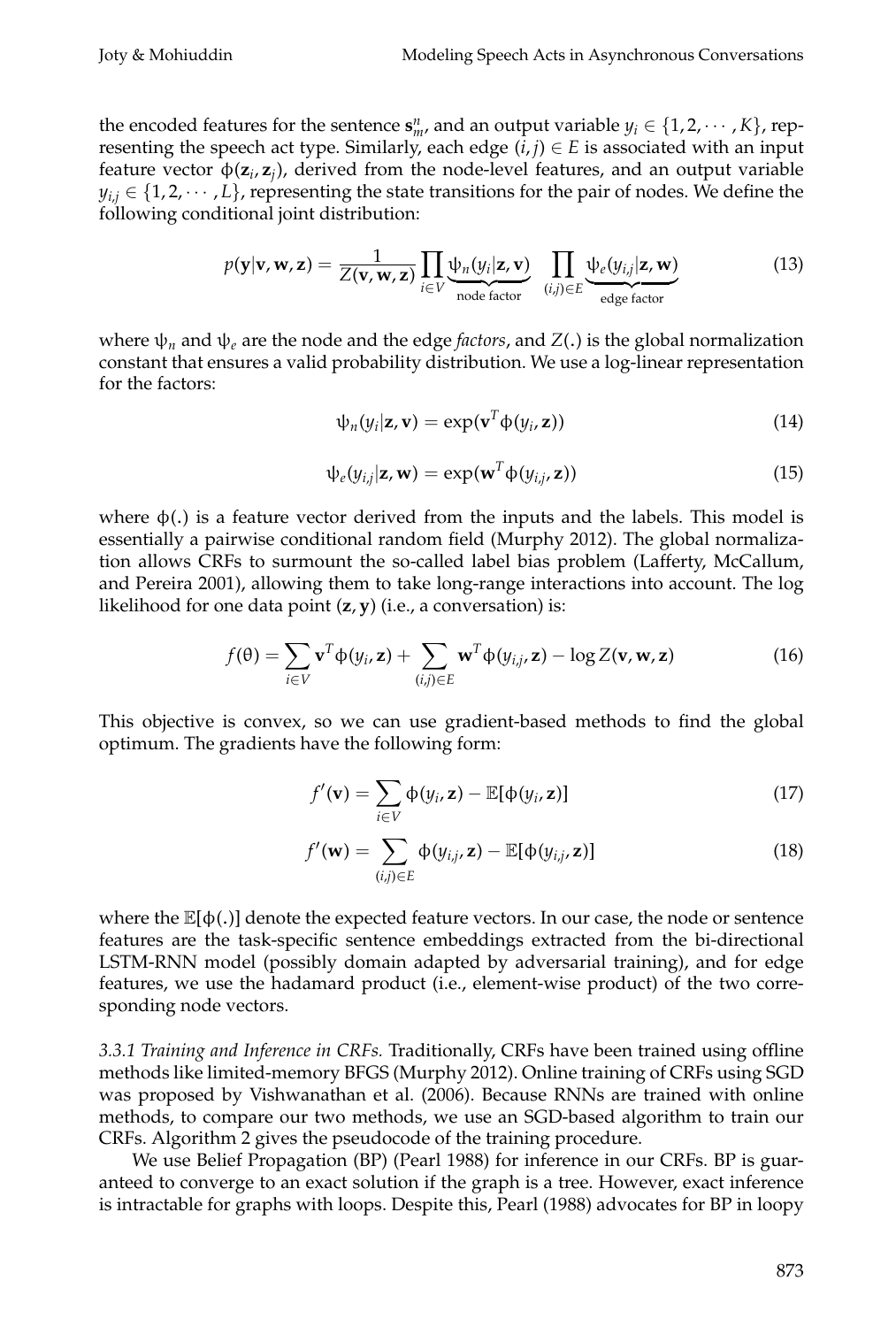**Algorithm 2:** Online learning algorithm for conditional random fields.

1. Initialize the model parameters **v** and **w**; 2. **repeat for** each thread  $G = (V, E)$  **do** (*a*) Compute node and edge factors  $\psi_n(y_i|\mathbf{z}, \mathbf{v})$  and  $\psi_e(y_{i,j}|\mathbf{z}, \mathbf{w})$ ; (*b*) Infer node and edge marginals using sum-product loopy BP; (*c*) Update:  $\mathbf{v} = \mathbf{v} - \eta \frac{1}{|V|} f'(\mathbf{v})$ ; (*d*) Update:  $\mathbf{w} = \mathbf{w} - \eta \frac{1}{|E|} f'(\mathbf{w});$ **end until** *convergence*;

<span id="page-15-0"></span>graphs as an approximation (see Murphy [2012,](#page-0-0) page 768). The algorithm is then called **loopy BP**. Although loopy BP gives approximate solutions for general graphs, it often works well in practice [\(Murphy, Weiss, and Jordan 1999\)](#page-0-0), outperforming other methods such as mean field [\(Weiss 2001\)](#page-0-0).

*3.3.2 Variations of Graph Structures.* One of the advantages of the pairwise CRF in Equation [\(13\)](#page-14-0) is that we can define this model over arbitrary graph structures, which allows us to capture conversational dependencies at various levels. Modeling the arbitrary graph structure can be crucial, especially in scenarios where the reply-to structure of the conversation is not known. By defining structured models over plausible graph structures, we can get a sense of the underlying conversational structure. We distinguish between two types of conversational dependencies:

- (i) **Intra-comment connections:** This defines how the speech acts of the sentences inside a comment are connected with each other.
- (ii) **Across-comment connections:** This defines how the speech acts of the sentences across comments are connected in a conversation.

Table [1](#page-15-1) summarizes the connection types that we have explored in our CRF models. Each configuration of intra- and across-connections yields a different pairwise CRF. Figure [6](#page-16-1) shows four such CRFs with three comments  $-C_1$  being the first comment, and  $C_i$  and  $C_j$  being two other comments in the conversation. Figure [6\(](#page-16-1)a) shows the structure for the **NO-NO** configuration, where there is no link between nodes of both intra- and across-comments. In this setting, the CRF model boils down to the MaxEnt model. Figure [6\(](#page-16-1)b) shows the structure for **LC-LC** configuration, where there are linear

<span id="page-15-1"></span>

| Table 1                                      | Connection types in CRF models.                                                                                                                              |                                                                        |
|----------------------------------------------|--------------------------------------------------------------------------------------------------------------------------------------------------------------|------------------------------------------------------------------------|
| Tag                                          | Connection type                                                                                                                                              | Applicable to                                                          |
| NO.<br>LC<br>FC<br>FC <sub>1</sub><br>$LC_1$ | No connection between nodes<br>Linear chain connection<br>Fully connected<br>Fully connected with first comment only<br>Linear chain with first comment only | intra & across<br>intra & across<br>intra & across<br>across<br>across |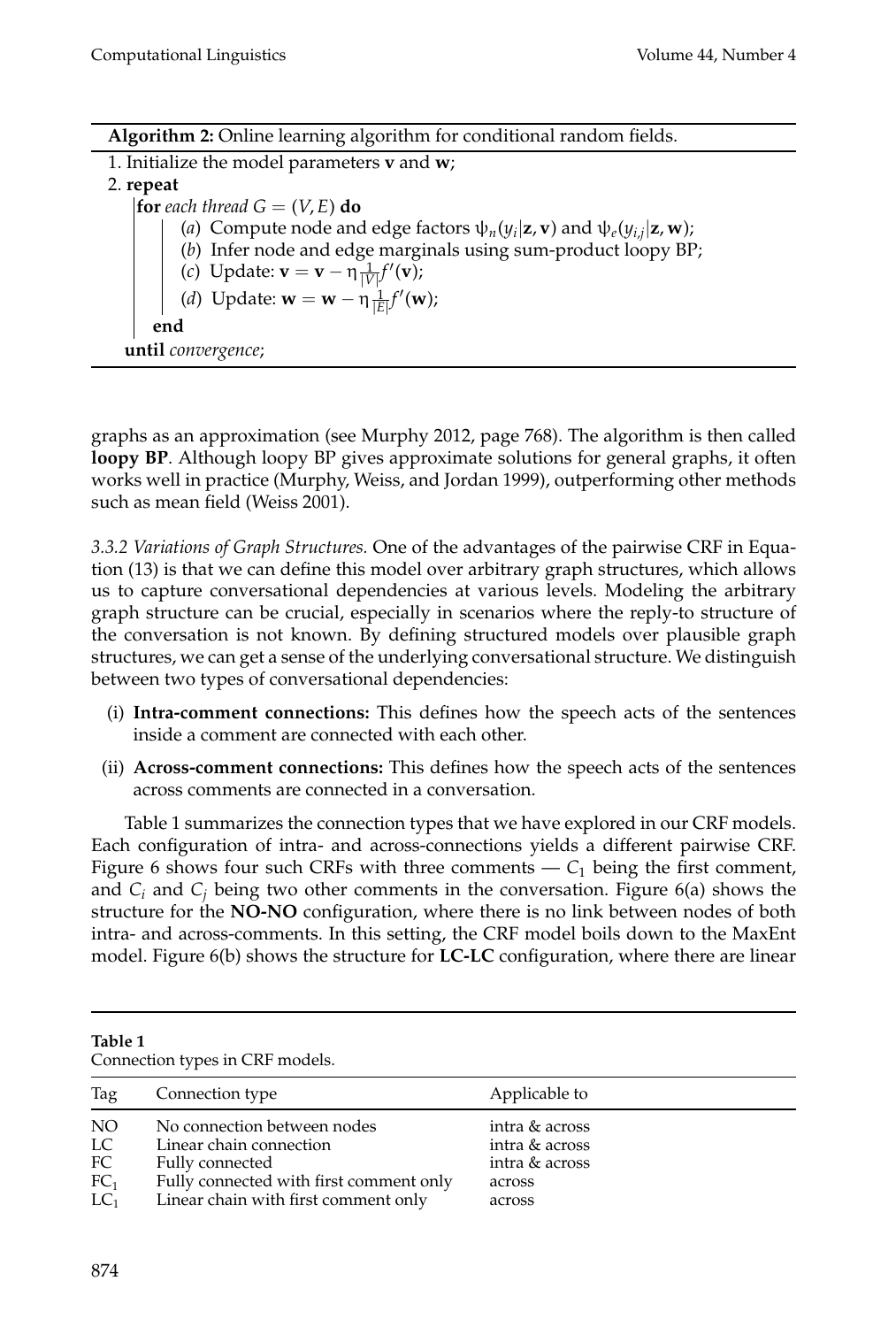<span id="page-16-1"></span>

**Figure 6** CRFs over different graph structures.

chain relations between nodes of both intra- and across-comments. The linear chain across comments refers to the structure, where the last sentence of each comment is connected to the first sentence of the comment that comes next in the temporal order.

Figures [6\(](#page-16-1)c) shows the CRF for **LC-LC**<sup>1</sup> , in which the sentences inside a comment have linear chain connections, and the last sentence of the first comment is connected to the first sentence of the other comments. Figure  $6(d)$  shows the graph structure for **LC-FC**<sup>1</sup> configuration, in which the sentences inside comments have linear chain connections, and sentences of the first comment are fully connected with the sentences of the other comments. Similarly, Figures  $6(e)$  and  $6(f)$  show the graph structures for **FC-LC** and **FC-FC** configurations.

# <span id="page-16-0"></span>**4. Corpora**

In this section, we describe the data sets used in our experiments. We use a number of *labeled* data sets to train and test our models, one of which we constructed in this work. Additionally, we use a large *unlabeled* conversational data set to train our (unsupervised) word embedding models.

# <span id="page-16-2"></span>**4.1 Labeled Corpora**

There exist large corpora of utterances annotated with speech acts in synchronous spoken domains, for example, Switchboard-DAMSL (SWBD) (Jurafsky, Shriberg, and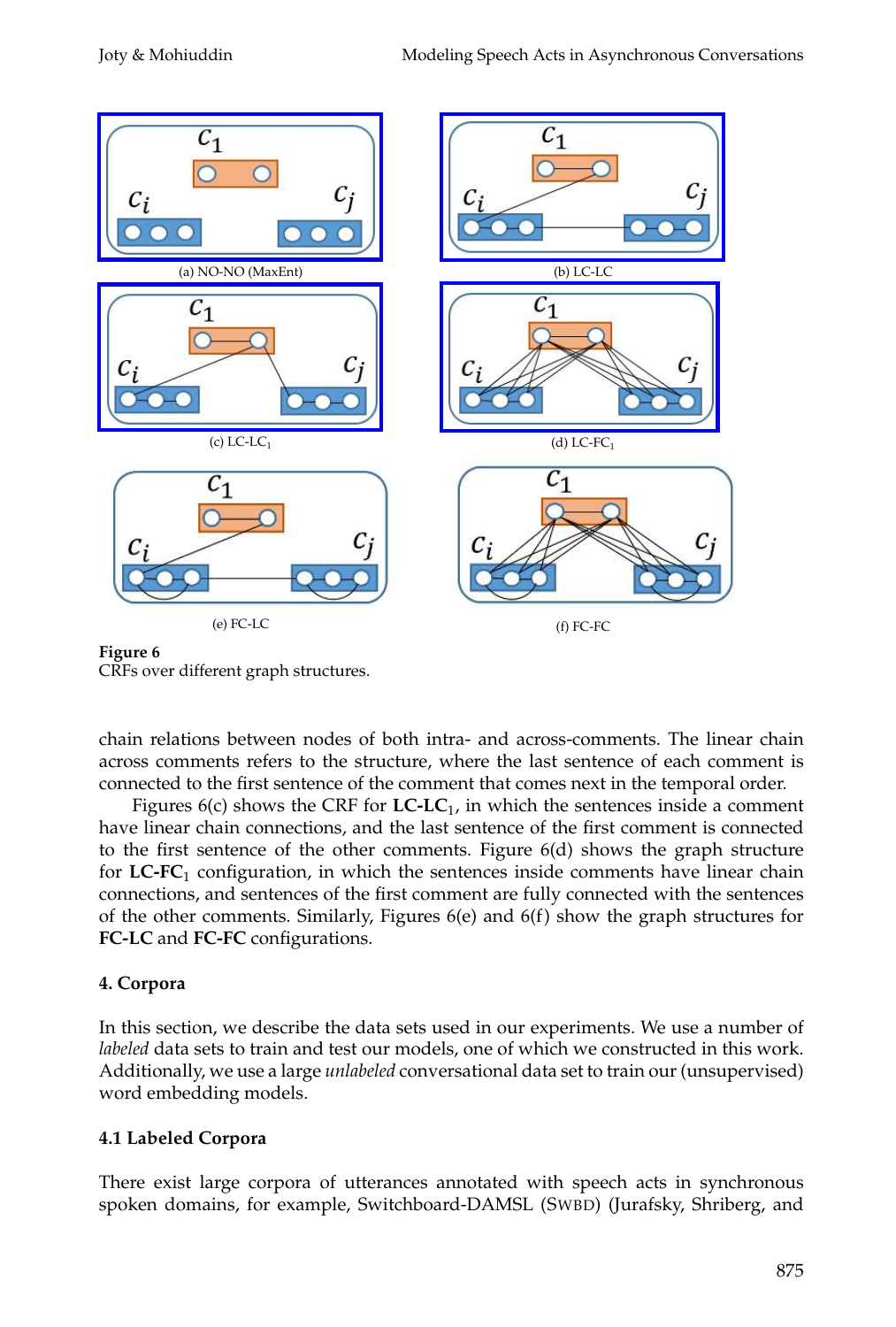| Tag       | Description                | BC <sub>3</sub> | TA       |  |
|-----------|----------------------------|-----------------|----------|--|
| S         | Statement                  | 69.56%          | 65.62%   |  |
| P         | Polite mechanism           | $6.97\%$        | 9.11%    |  |
| QY        | Yes-no question            | 6.75%           | 8.33%    |  |
| AM        | Action motivator           | $6.09\%$        | 7.71%    |  |
| <b>QW</b> | Wh-question                | $2.29\%$        | 4.23%    |  |
| A         | Accept response            | $2.07\%$        | 1.10%    |  |
| QO        | Open-ended question        | 1.32%           | $0.92\%$ |  |
| AA        | Acknowledge and appreciate | 1.24%           | 0.46%    |  |
| QR        | Or/or-clause question      | 1.10%           | 1.16%    |  |
| R         | Reject response            | $1.06\%$        | $0.64\%$ |  |
| U         | Uncertain response         | $0.79\%$        | 0.65%    |  |
| QH        | Rhetorical question        | 0.75%           | $0.08\%$ |  |
|           |                            |                 |          |  |

<span id="page-17-0"></span>Dialog act tags and their relative frequencies in the BC3 and TripAdvisor (TA) corpora.

Biasca [1997\)](#page-0-0) and Meeting Recorder Dialog Act (MRDA) [\(Dhillon et al. 2004\)](#page-0-0). However, the asynchronous domain lacks such large corpora. Some prior studies [\(Cohen,](#page-0-0) [Carvalho, and Mitchell 2004; Feng et al. 2006; Ravi and Kim 2007; Bhatia, Biyani,](#page-0-0) [and Mitra 2014\)](#page-0-0) tackle the task at the comment level, and use task-specific tagsets. In contrast, in this work we are interested in identifying speech acts at the sentence level, and also using a standard tagset like the ones defined in SWBD or MRDA.

Several studies attempt to solve the task at the sentence level. [Jeong, Lin, and Lee](#page-0-0) [\(2009\)](#page-0-0) created a data set of TripAdvisor (TA) forum conversations annotated with the standard 12 act types defined in MRDA. They also remapped the BC3 e-mail corpus [\(Ulrich, Murray, and Carenini 2008\)](#page-0-0) according to this tagset. Table [2](#page-17-0) shows the tags and their relative frequency in the two data sets. Subsequent studies [\(Joty, Carenini, and](#page-0-0) [Lin 2011; Tavafi et al. 2013; Oya and Carenini 2014\)](#page-0-0) use these data sets. We also use these data sets in our work. Table [3](#page-17-1) shows some basic statistics about these data sets. On average, BC3 conversations are longer than those of TripAdvisor in terms of both number of comments and number of sentences.

Since these data sets are relatively small in size with sparse tag distributions, we group the 12 act types into 5 coarser classes to learn a reasonable classifier. Some prior work [\(Tavafi et al. 2013; Oya and Carenini 2014\)](#page-0-0) has also taken the same approach. More specifically, all the question types are grouped into one general class *Question*, all response types into *Response*, and appreciation and polite mechanisms into the *Polite* class.

In addition to the asynchronous data sets – TA, BC3, and QC3 (to be introduced subsequently), we also demonstrate the performance of our models on the synchronous

#### <span id="page-17-1"></span>**Table 3**

Statistics about TripAdvisor (TA), BC3, and QC3 corpora.

|                                                                                                                                                                      |             | Asynchronous                             |                               |
|----------------------------------------------------------------------------------------------------------------------------------------------------------------------|-------------|------------------------------------------|-------------------------------|
|                                                                                                                                                                      | TA          | BC3                                      | OC <sub>3</sub>               |
| Total number of conversations<br>Average number of comments per conversation<br>Average number of sentences per conversation<br>Average number of words per sentence | 200<br>4.02 | 39<br>6.54<br>18.56 34.15<br>14.90 12.61 | 47<br>13.32<br>33.28<br>19.78 |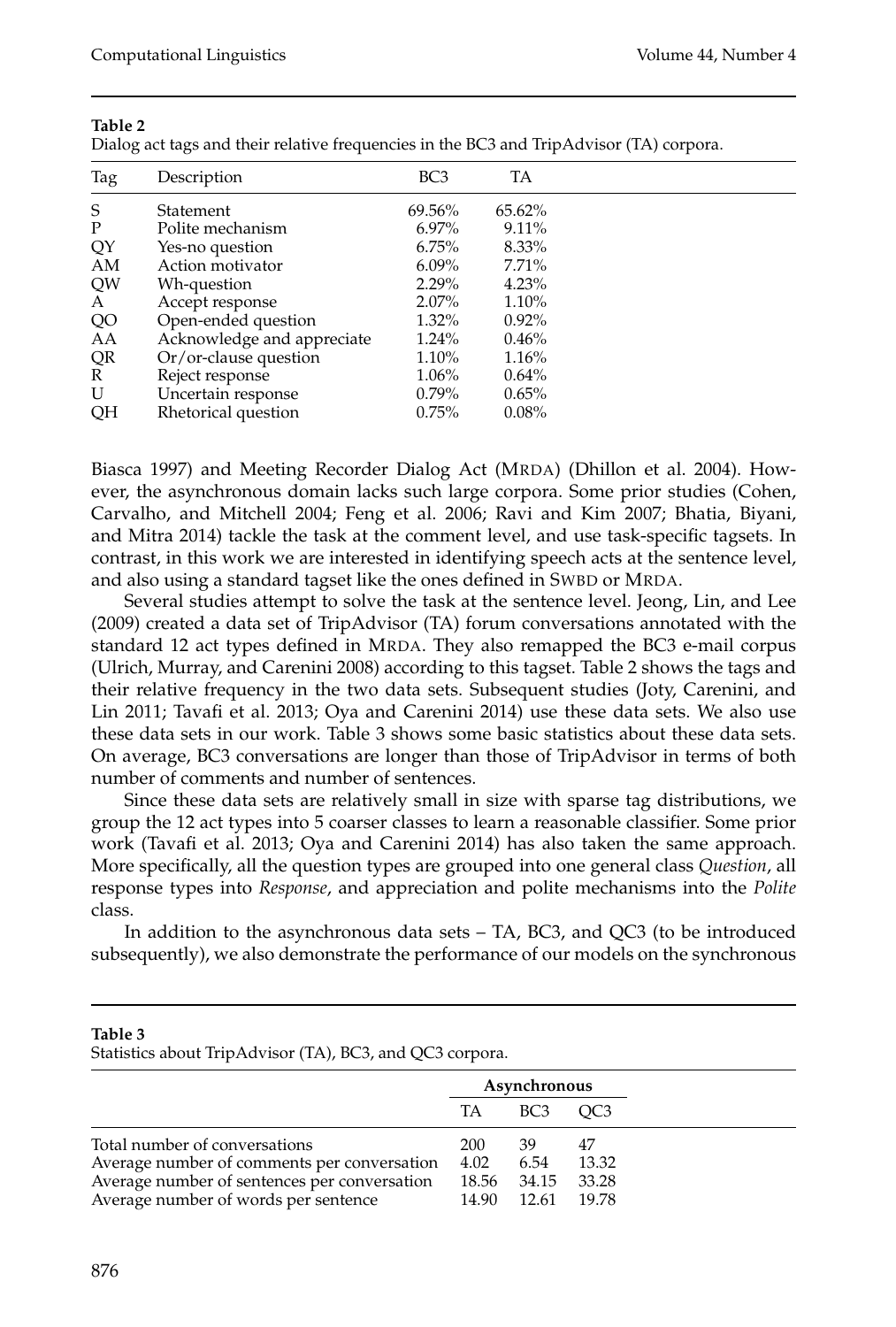<span id="page-18-0"></span>Distribution of speech acts (in percentage) in our corpora.

|           |                                                              |       | Asynchronous |       | Synchronous |
|-----------|--------------------------------------------------------------|-------|--------------|-------|-------------|
| Tag       | Description                                                  | TA    | BC3          | OC3   | <b>MRDA</b> |
| SU        | Suggestion (Action motivator)                                | 7.71  | 5.48         | 17.38 | 5.97        |
| R         | Response (Accept, Reject, Uncertain)                         | 2.4   | 3.75         | 5.24  | 15.63       |
| Q         | Questions (Yes-no, Wh, Rhetorical,<br>Or-clause, Open-ended) | 14.71 | 8.41         | 12.59 | 8.62        |
| P         | Polite (Acknowledge & appreciate, Polite)                    | 9.57  | 8.63         | 6.13  | 3.77        |
| <b>ST</b> | Statement                                                    | 65.62 | 73.72        | 58.66 | 66.00       |

### <span id="page-18-3"></span>**Table 5** Cohen's κ agreement for different speech acts in QC3.

|              | Tag Speech act Cohen's K |      |  |
|--------------|--------------------------|------|--|
| SU           | Suggestion               | 0.86 |  |
| $\mathbb{R}$ | Response                 | 0.43 |  |
| Q            | Ouestion                 | 0.87 |  |
| P            | Polite                   | 0.75 |  |
| <b>ST</b>    | Statement                | 0.78 |  |

MRDA meeting corpus, and use it for domain adaptation. Table [4](#page-18-0) shows the label distribution of the resulting data sets; Statement is the most dominant class, followed by Question, Polite, and Suggestion.

*4.1.1 QC3 Conversational Corpus: A New Asynchronous Data Set.* Because both TripAdvisor and BC3 are quite small to make a general comment about model performance in asynchronous conversations, we have created a new annotated data set of forum conversations called Qatar Computing Conversational Corpus or  $QC3.6$  $QC3.6$ <sup>6</sup> We selected 50 conversations from a popular community question answering site named Qatar Living<sup>[7](#page-18-2)</sup> for our annotation. We used three conversations for our pilot study and used the remaining 47 for the actual study. The resulting corpus, as shown in the last column of Table [3,](#page-17-1) on average contains 13.32 comments and 33.28 sentences per conversation, and 19.78 words per sentence.

Two native speakers of English annotated each conversation using a Web-based annotation framework [\(Ulrich, Murray, and Carenini 2008\)](#page-0-0). They were asked to annotate each sentence with the most appropriate speech act tag from the list of five speech act types. Because this task is not always obvious, we gave them detailed annotation guidelines with real examples. We use Cohen's κ to measure the agreement between the annotators. The third column in Table [5](#page-18-3) presents the  $\kappa$  values for the act types, which vary from 0.43 (for Response) to 0.87 (for Question).

In order to create a consolidated data set, we collected the disagreements between the two annotators, and used a third annotator to resolve those cases. The fifth column

<span id="page-18-1"></span><sup>6</sup> Available from <https://ntunlpsg.github.io/project/speech-act/>.

<span id="page-18-2"></span><sup>7</sup> <http://www.qatarliving.com/>.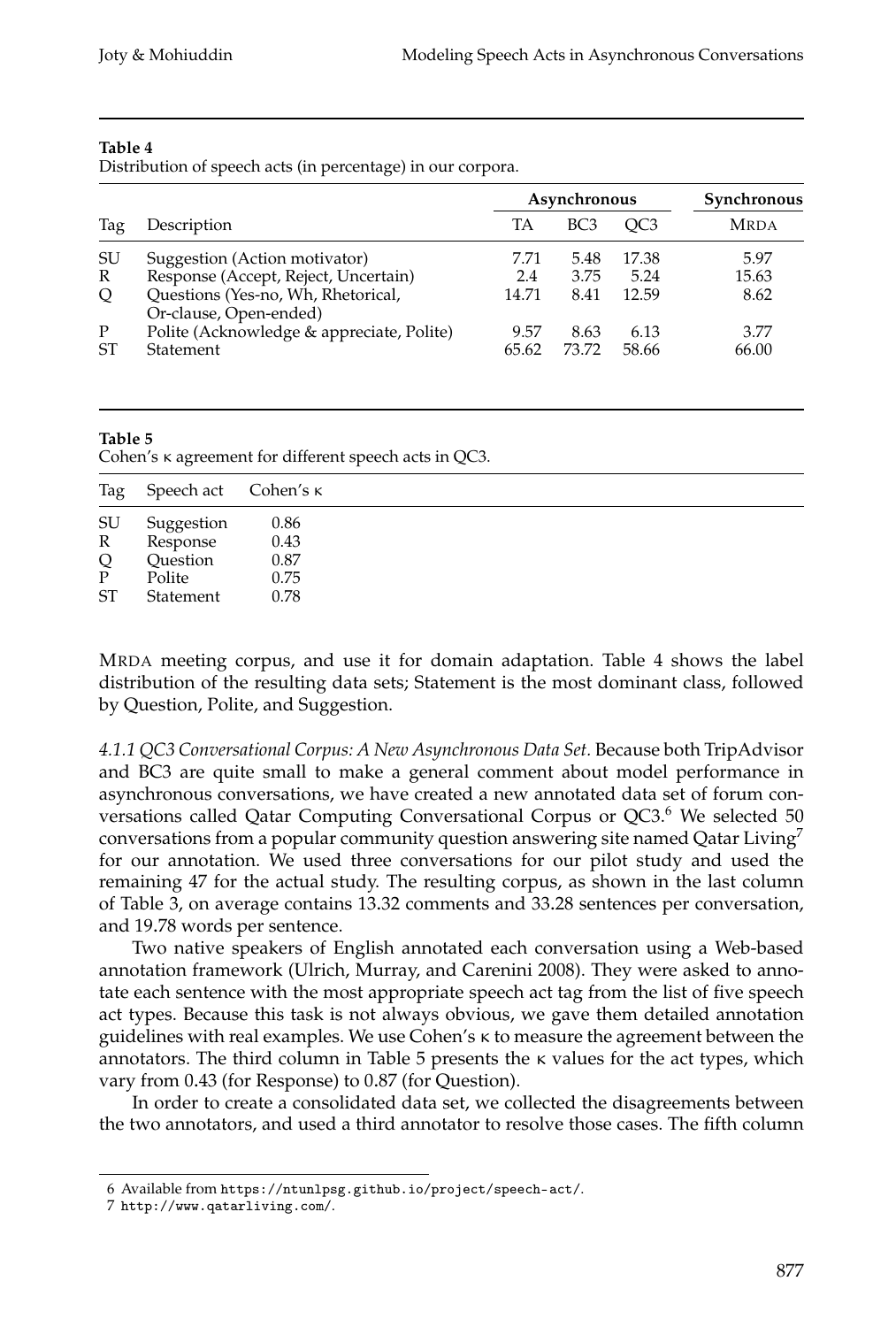<span id="page-19-3"></span>Data sets and their statistics used for training the conversational word embeddings.

|              | Domain  | Data sets    | Number of Threads Number of Tokens |             | Number of Words |
|--------------|---------|--------------|------------------------------------|-------------|-----------------|
| Asynchronous | E-mail  | W3C.         | 23,940                             | 21,465,830  | 546,921         |
|              | Forum   | TripAdvisor  | 25,000                             | 2,037,239   | 127,233         |
|              | Forum   | Qatar Living | 219,690                            | 103,255,922 | 1,157,757       |
| Synchronus   | Meeting | <b>MRDA</b>  | -                                  | 675,110     | 18,514          |
|              | Phone   | <b>SWBD</b>  | -                                  | 1,131,516   | 57,075          |

in Table [4](#page-18-0) presents the distribution of the speech acts in the resulting data set. As we can see, after Statement, Suggestion is the most frequent class, followed by the Question and the Polite classes.

#### <span id="page-19-0"></span>**4.2 Conversational Word Embeddings**

One simple way to exploit unlabeled data for semi-supervised learning is to use word embeddings that are learned from large unlabeled data sets [\(Turian, Ratinov, and](#page-0-0) [Bengio 2010\)](#page-0-0). Word embeddings such as word2vec skip-gram [\(Mikolov, Yih, and Zweig](#page-0-0) [2013\)](#page-0-0) and Glove vectors [\(Pennington, Socher, and Manning 2014\)](#page-0-0) capture syntactic and semantic properties of words and their linguistic regularities in the vector space. The skip-gram model was trained on part of the Google news data set containing about 100 billion words, and it contains 300-dimensional vectors for 3 million unique words and phrases.<sup>[8](#page-19-1)</sup> Glove was trained on the combination of Wikipedia 2014 and Gigaword 5 data sets containing 6B tokens and 400K unique (uncased) words. It comes with 50d, 100d, 200d, and 300d vectors.<sup>[9](#page-19-2)</sup> For our experiments, we use the 300d vectors.

Many recent studies have shown that the pretrained embeddings improve the performance on supervised tasks [\(Schnabel et al. 2015\)](#page-0-0). In our work, we have used these generic off-the-shelf pretrained embeddings to boost the performance of our models. In addition, we have also trained the word2vec skip-gram model and Glove on a large conversational corpus to obtain more relevant *conversational* word embeddings. Later in our experiments (Section [5\)](#page-20-0) we will demonstrate that the *conversational* word embeddings are more effective than the generic ones because they are trained on similar data sets.

To train the word embeddings, we collected conversations of both synchronous and asynchronous types. For asynchronous, we collected e-mail threads from W3C (w3c.org), and forum conversations from TripAdvisor and QatarLiving sites. The raw data was too noisy to directly inform our models, as it contains system messages and signatures. We cleaned up the data with the intention of keeping only the headers, bodies, and quotations. For synchronous, we used the utterances from the SWBD and MRDA corpora. Table [6](#page-19-3) shows some basic statistics about these (unlabeled) data sets. We trained our word vectors on the concatenated set of all data sets (i.e., 120M tokens). Note that the conversations in our labeled data sets were taken from these sources (e.g., BC3 from W3C, QC3 from QatarLiving, and TA from TripAdvisor.)

<span id="page-19-1"></span><sup>8</sup> Available from <https://code.google.com/archive/p/word2vec/>.

<span id="page-19-2"></span><sup>9</sup> Available from <https://nlp.stanford.edu/projects/glove/>.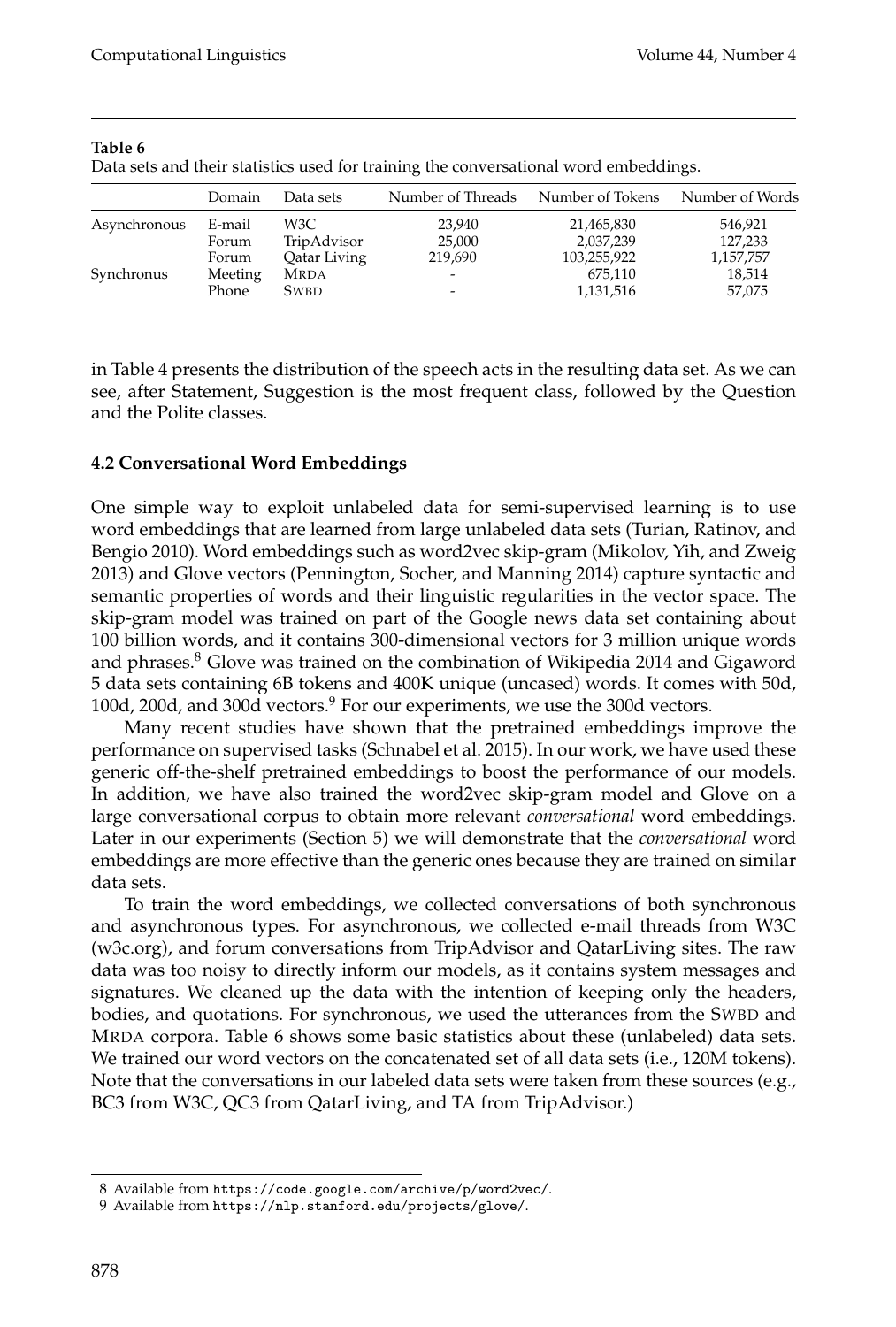|                         | Roadmap to our experiments.                                                                                           |                                         |                                                                                                                                                                                              |
|-------------------------|-----------------------------------------------------------------------------------------------------------------------|-----------------------------------------|----------------------------------------------------------------------------------------------------------------------------------------------------------------------------------------------|
| Model Tested            | <b>Training Regime</b>                                                                                                | Section                                 | Corpora Used                                                                                                                                                                                 |
| LSTM-RNN<br><b>CRFs</b> | In-domain supervised<br>Concatenation supervised<br>Unsup. adaptation<br>Semi-sup. adaptation<br>In-domain supervised | 5.2.2<br>5.2.3<br>5.2.4<br>5.2.4<br>5.3 | OC3/TA/BC3/MRDA (all labeled)<br>OC3+TA+BC3+MRDA (labeled)<br>QC3/TA/BC3 (unlabeled) + MRDA (labeled)<br>$QC3/TA/BC3$ (labeled) + MRDA (labeled)<br>QC3/TA/BC3 (labeled; conversation level) |

<span id="page-20-2"></span>Roadmap to our experiments.

### <span id="page-20-0"></span>**5. Experiments**

In this section, we present our experimental settings, results, and analysis. We start with an outline of the experiments.

### **5.1 Outline of Experiments**

Our main objective is to evaluate our speech act recognizer on asynchronous conversations. For this, we evaluate our models on the forum and e-mail data sets introduced earlier in Section [4.1:](#page-16-2) (i) our newly created QC3 data set, (ii) the TripAdvisor (TA) data set from [Jeong, Lin, and Lee \(2009\)](#page-0-0), and (iii) the BC3 e-mail corpus from [\(Ulrich, Murray,](#page-0-0) [and Carenini 2008\)](#page-0-0). In addition, we validate our sentence encoding approach on the MRDA meeting corpus.

Because of the noisy and informal nature of conversational texts, we performed a series of preprocessing steps before using it for training or testing. We normalize all characters to their lowercased forms, truncate elongations to two characters, and spell out every digit and URL. We further tokenized the texts using the CMU TweetNLP tool [\(Gimpel et al. 2011\)](#page-0-0).

For performance comparison, we use both **accuracy** and **macro-averaged F<sup>1</sup>** score. Accuracy gives the overall performance of a classifier but could be biased toward the most populated classes, whereas macro-averaged *F*<sup>1</sup> weights every class equally, and is not influenced by class imbalance. Statistical significance tests are done using an **approximate randomization** test based on the accuracy.[10](#page-20-1) We used SIGF V.2 [\(Padó 2006\)](#page-0-0) with 10,000 iterations.

In the following, we first demonstrate the effectiveness of our LSTM-RNN model for learning task-specific sentence encoding by training it on the task in three different settings: (i) training on **in-domain** data only, (ii) training on a **simple concatenation** of synchronous and asynchronous data, and (iii) training it with **adversarial training** for domain adaptation. We also compare the effectiveness of different embedding types in these three training settings. The best task-specific embeddings are then extracted and fed into the CRF models to learn inter-sentence dependencies. In Section [5.3,](#page-27-0) we compare how our CRF models with different conversational graph structure perform. Table [7](#page-20-2) gives an outline of our experimental roadmap.

<span id="page-20-1"></span><sup>10</sup> Significance tests operate on individual instances rather than individual classes; thus not applicable for macro *F*<sup>1</sup> .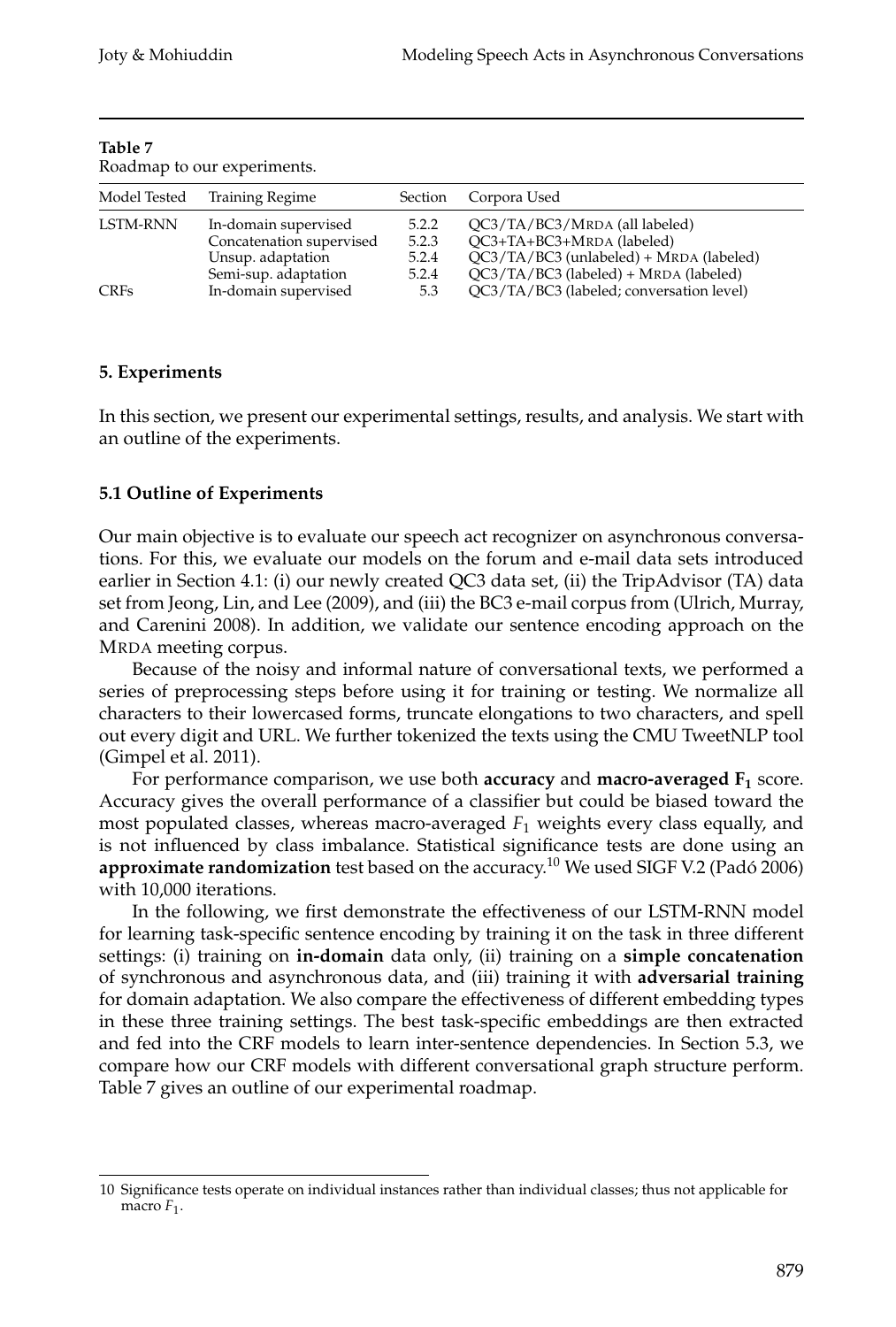<span id="page-21-0"></span>

| Table |  |  |  |  |  |  |  |  |  |  |  |  |  |  |  |  |  |  |  |  |  |  |  |  |  |  |  |  |  |  |  |  |  |  |  |  |  |  |  |  |  |  |  |  |  |  |  |  |  |  |  |  |  |  |  |  |  |  |  |  |  |  |  |  |  |  |  |  |  |  |  |  |  |  |  |  |  |  |  |  |  |  |  |  |  |  |  |  |  |  |  |  |  |  |  |  |  |  |  |  |  |  |  |  |  |  |  |  |  |  |  |  |  |  |  |  |  |  |  |  |  |  |  |  |  |  |  |  |  |  |  |  |  |  |  |  |  |  |  |  |  |  |  |  |  |  |
|-------|--|--|--|--|--|--|--|--|--|--|--|--|--|--|--|--|--|--|--|--|--|--|--|--|--|--|--|--|--|--|--|--|--|--|--|--|--|--|--|--|--|--|--|--|--|--|--|--|--|--|--|--|--|--|--|--|--|--|--|--|--|--|--|--|--|--|--|--|--|--|--|--|--|--|--|--|--|--|--|--|--|--|--|--|--|--|--|--|--|--|--|--|--|--|--|--|--|--|--|--|--|--|--|--|--|--|--|--|--|--|--|--|--|--|--|--|--|--|--|--|--|--|--|--|--|--|--|--|--|--|--|--|--|--|--|--|--|--|--|--|--|--|--|--|--|--|
|-------|--|--|--|--|--|--|--|--|--|--|--|--|--|--|--|--|--|--|--|--|--|--|--|--|--|--|--|--|--|--|--|--|--|--|--|--|--|--|--|--|--|--|--|--|--|--|--|--|--|--|--|--|--|--|--|--|--|--|--|--|--|--|--|--|--|--|--|--|--|--|--|--|--|--|--|--|--|--|--|--|--|--|--|--|--|--|--|--|--|--|--|--|--|--|--|--|--|--|--|--|--|--|--|--|--|--|--|--|--|--|--|--|--|--|--|--|--|--|--|--|--|--|--|--|--|--|--|--|--|--|--|--|--|--|--|--|--|--|--|--|--|--|--|--|--|--|

Number of sentences in train, development, and test sets for different data sets.

| Corpora         | Type                       | Train  | Dev.  | Test   |  |
|-----------------|----------------------------|--------|-------|--------|--|
| QC <sub>3</sub> | asynchronous               | 1,252  | 157   | 156    |  |
| <b>TA</b>       | asynchronous               | 2,968  | 372   | 371    |  |
| BC <sub>3</sub> | asynchronous               | 1,065  | 34    | 133    |  |
| <b>MRDA</b>     | synchronous                | 50,865 | 8.366 | 10,492 |  |
| Total (CONCAT)  | asynchronous + synchronous | 56,150 | 8.929 | 11,152 |  |

### <span id="page-21-4"></span>**5.2 Effectiveness of LSTM RNN**

We first describe the experimental settings for our LSTM RNN sentence encoding model—the data set splits, training settings, and compared baselines. Then we present our results on the three training scenarios as outlined in Table [7.](#page-20-2)

*5.2.1 Experimental Settings.* We split each of our asynchronous corpora randomly into 70% *sentences* for training, 10% for development, and 20% for testing. For MRDA, we use the same train:test:dev split as [Jeong, Lin, and Lee \(2009\)](#page-0-0). Table [8](#page-21-0) summarizes the resulting data sets.

We compare the performance of our LSTM-RNN model with MaxEnt (**ME**) and Multi-layer Perceptron (**MLP**) with one hidden layer.<sup>[11](#page-21-1)</sup> In one setting, we fed them with the bag-of-words (**BOW**) representation of the sentence, namely, vectors containing binary values indicating the presence or absence of a word in the training set vocabulary. In another setting, we use a concatenation of the pretrained word embeddings as the sentence representation.

We train the models by optimizing the cross entropy in Equation [\(7\)](#page-9-1) using the gradient-based learning algorithm ADAM [\(Kingma and Ba 2014\)](#page-0-0).<sup>[12](#page-21-2)</sup> The learning rate and other parameters were set to the values as suggested by the authors. To avoid overfitting, we use dropout [\(Srivastava et al. 2014\)](#page-0-0) of hidden units and early-stopping based on the loss on the development set.[13](#page-21-3) Maximum number of epochs was set to 50 for RNNs, ME, and MLP. We experimented with dropout rates of  $\{0.0, 0.2, 0.4\}$ , minibatch sizes of  $\{16, 32, 64\}$ , and hidden layer units of  $\{100, 150, 200\}$  in MLP and LSTMs. The vocabulary V in LSTMs was limited to the most frequent  $P\%$  ( $P \in \{85, 90, 95\}$ ) words in the training corpus, where *P* is considered a hyperparameter.

We initialize the word vectors in our model either by sampling randomly from the small uniform distribution  $U(-0.05, 0.05)$ , or by using pretrained embeddings. The dimension for random initialization was set to 128. For pretrained embeddings, we experiment with off-the-shelf embeddings that come with word2vec [\(Mikolov et al. 2013b\)](#page-0-0) and Glove [\(Pennington, Socher, and Manning 2014\)](#page-0-0) as well as with our conversational word embeddings (Section [4.2\)](#page-19-0).

We experimented with four variations of our LSTM-RNN model: (i) **U-LSTMrand**, referring to *unidirectional* RNN with *random* word vector initialization; (ii) **U-LSTMpre**,

<span id="page-21-1"></span><sup>11</sup> More hidden layers worsened the performance.

<span id="page-21-2"></span><sup>12</sup> Other algorithms like Adagrad or RMSProp gave similar results.

<span id="page-21-3"></span><sup>13</sup> *l*<sup>1</sup> and *l*<sup>2</sup> regularization on weights did not work well.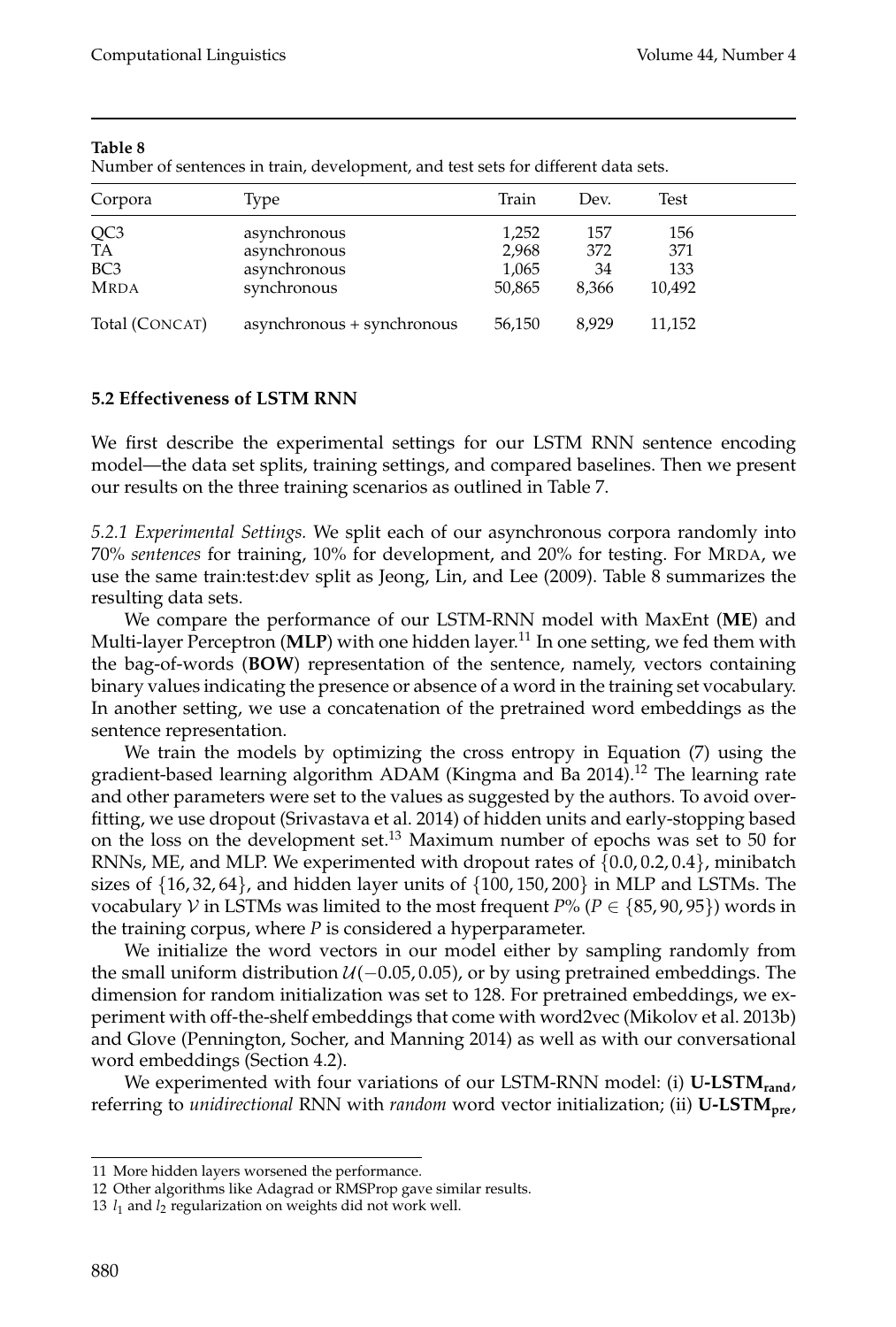referring to *unidirectional* RNN initialized with pretrained word embeddings of type *pre*; (iii) **B-LSTMrand**, referring to *bidirectional* RNN with *random* initialization; and (iv) **B-LSTMpre**, referring to *bidirectional* RNN initialized with pretrained word vectors of type *pre*.

<span id="page-22-0"></span>*5.2.2 Results for In-Domain Training.* Before reporting the performance of our sentence encoding model on asynchronous domains, we first evaluate it on the (synchronous) MRDA meeting corpus where it can be compared to previous studies on a large data set.

*Results on MRDA Meeting Corpus.* Table [9](#page-22-1) presents the results on MRDA for in-domain training. The first two rows show the best results reported so far on this data set from [Jeong, Lin, and Lee \(2009\)](#page-0-0) for classifying sentences into 12 speech act types; the first row shows the results of the model that uses only *n*-grams, and the second row shows the results using all of the features, including *n*-grams, speaker, part-of-speech, and dependency structure. Note that our LSTM RNNs and their *n*-gram model use the same word sequence information.

The second group of results (third and fourth rows) are for ME and MLP models with BOW sentence representation. The third group shows the results for unidirectional LSTM with random and pretrained off-the-shelf embeddings. The fourth group shows the corresponding results for bi-directional LSTMs. Finally, the fifth row presents the results for bi-directional LSTM with our conversational embeddings. To compare our results with the results of [Jeong, Lin, and Lee \(2009\)](#page-0-0), we ran our models on 12-class classification task in addition to our original 5-class task.

It can be observed that all of our LSTM-RNNs achieve state-of-the-art results, and the bi-directional ones with pretrained embeddings generally perform better than others in terms of the *F*<sup>1</sup> -score. The best results are obtained with our conversational embeddings. Our best model B-LSTM<sub>conv-glove</sub> (B-LSTM with Glove conversational embeddings) gives absolute improvements of about 5.0% and 3.5% in *F*<sup>1</sup> compared to the *n*-gram and all-features models, respectively, of [Jeong, Lin, and Lee \(2009\)](#page-0-0). This is

### <span id="page-22-1"></span>**Table 9**

Results on MRDA (synchronous) meeting corpus in macro-averaged *F*<sup>1</sup> and accuracy. Accuracy numbers are shown in parentheses. Top two rows report results from [Jeong, Lin, and Lee \(2009\)](#page-0-0) for their model with *n*-gram and all feature sets. Best results are **boldfaced**. Accuracy numbers significantly superior to the best baselines are marked with \*.

|                                           |                         | <b>MRDA</b>    |               |
|-------------------------------------------|-------------------------|----------------|---------------|
|                                           | Pretrained Embedding    | 5 classes      | 12 classes    |
| Jeong, Lin, and Lee (2009) (n-gram)       |                         |                | 57.53 (83.30) |
| Jeong, Lin, and Lee (2009) (all features) |                         |                | 59.04 (83.49) |
| $ME_{bow}$                                |                         | 65.25 (83.95)  | 57.79 (82.84) |
| $\text{MLP}_{\text{bow}}$                 |                         | 68.12 (84.24)  | 58.19 (83.24) |
| $U$ -LST $M_{\text{random}}$              |                         | 71.19 (84.38)  | 58.72 (83.34) |
| $\text{U-LSTM}_{\text{google-W2v}}$       | word2vec (Google)       | 72.32 (84.19)  | 59.05 (83.26) |
| $U$ -LST $M_{\rm{glove}}$                 | Glove (off-the-shelf)   | 72.24 (84.93)  | 60.02 (83.14) |
| $B$ -LST $M_{\rm random}$                 |                         | 71.26 (84.12)  | 60.98 (83.04) |
| $B$ -LST $M_{\rm{google-w2v}}$            | word2vec (Google)       | 72.34 (84.39)  | 61.72 (83.17) |
| B-LSTM <sub>glove</sub>                   | Glove (off-the-shelf)   | 72.41 (84.80)  | 62.33 (82.82) |
| $\text{B-LSTM}_{conv\text{-}w2v}$         | word2vec (conversation) | 72.13 (85.42*) | 62.18 (83.23) |
| $\text{B-LSTM}_{conv\text{-}glove}$       | Glove (conversation)    | 72.88 (85.43*) | 62.53(83.61)  |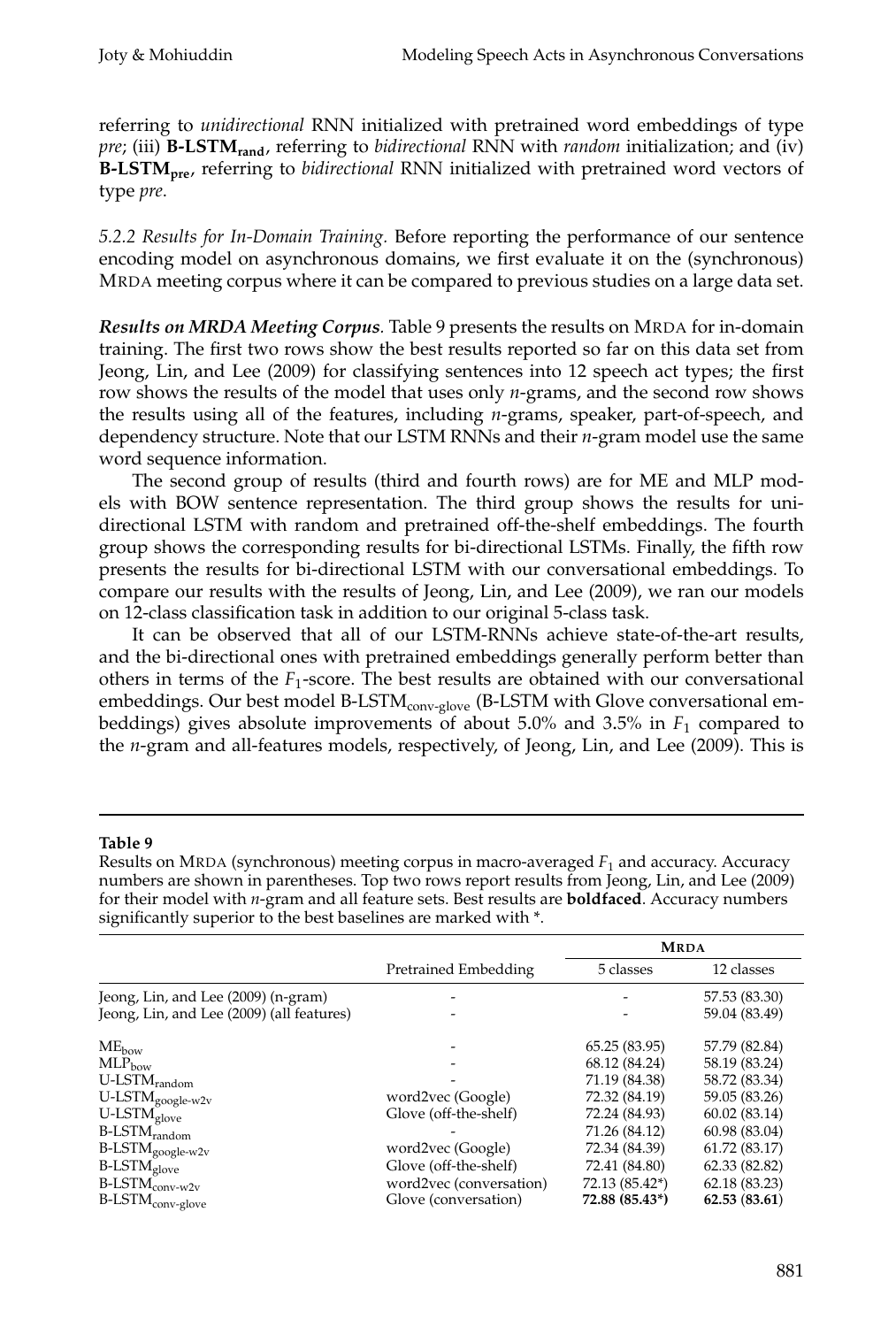<span id="page-23-1"></span>Results for in-domain training on QC3, TA, and BC3 asynchronous data sets in macro-averaged *F*<sup>1</sup> and accuracy (in parentheses). Best results are **boldfaced**. Accuracy numbers significantly superior to the best baselines are marked with \*.

|                                  | OC3            |                |                | TA             | BC <sub>3</sub> |               |
|----------------------------------|----------------|----------------|----------------|----------------|-----------------|---------------|
|                                  | Testset        | 5 folds        | Testset        | 5 folds        | Testset         | 5 folds       |
| $ME_{bow}$                       | 55.11 (76.28)  | 55.15 (73.16)  | 62.82 (82.47)  | 62.65(85.04)   | 54.37 (84.47)   | 52.69 (81.78) |
| $MLP_{bow}$                      | 56.71 (74.35)  | 59.72 (72.46)  | 70.45 (83.83)  | 65.18 (84.02)  | 63.98 (84.58)   | 62.37 (82.04) |
| $U$ -LST $M_{random}$            | 54.52 (70.51)  | 53.39 (67.22)  | 64.52 (80.32)  | 59.20 (80.06)  | 44.41 (81.95)   | 42.21 (72.44) |
| $U$ -LST $M_{\rm{glove}}$        | 59.95 (72.44)  | 55.56 (70.03)  | 67.70 (83.83)  | 60.82 (83.22)  | 45.67 (78.95)   | 43.75 (73.50) |
| $U$ -LST $M_{conv\text{-}glove}$ | 60.59 (75.64)  | 58.70 (72.78)  | 69.48 (83.56)  | 64.64 (83.39)  | 53.51 (84.21)   | 49.67 (77.71) |
| $B$ -LST $M_{random}$            | 57.57 (74.35)  | 58.24 (72.46)  | 74.70 (86.25*) | 67.08 (84.53)  | 47.12 (81.20)   | 44.97 (77.59) |
| $B$ -LSTM <sub>glove</sub>       | 59.16 (73.07)  | 58.86 (72.45)  | 75.49 (86.77*) | 68.31 (83.81)  | 51.15 (84.21)   | 50.67 (75.59) |
| $B$ -LSTM <sub>conv-glove</sub>  | 64.72 (77.56*) | 63.47 (75.59*) | 76.15 (86.52*) | 69.59 (86.18*) | 61.44 (83.45)   | 55.84 (79.95) |

remarkable because our LSTM-RNNs learn the sentence representation automatically from the word sequence and do not use any hand-engineered features.

*Results on Asynchronous Data Sets.* Now let us consider the results in Table [10](#page-23-1) for the asynchronous data sets—QC3, TA, and BC3. We show the results of our models based on 5-fold cross validation in addition to the random (20%) test set in Table [8.](#page-21-0) The 5-fold setting allows us to get more generic performance of the models on a particular data set. For simplicity, we only report the results for Glove embeddings that were found to be superior to word2vec embeddings.

We can observe trends similar to those for MRDA: (i) bidirectional LSTMs outperform their unidirectional counterparts, (ii) pretrained Glove vectors provide better results than the randomly initialized ones, and (iii) conversational word embeddings give the best results among the embedding types. When we compare these results with those of the baselines ( $ME_{bow}$  and  $MLP_{bow}$ ), we see our method outperforms those on QC3 and TA (3.8% to 8.0%), but fails to do so on BC3. This is due to the small size of the data that affects deep neural methods like LSTM-RNNs, which usually require much labeled data to learn an effective compositional model. In the following, we show the effect of adding more labeled data from the MRDA meeting corpus.

<span id="page-23-0"></span>*5.2.3 Adding Meeting Data.* To validate our claim that LSTM-RNNs can learn a more effective model for our task when they are provided with enough training data, we create a concatenated *training* setting by merging the training and the development sets of the four corpora in Table [8](#page-21-0) (see the Train and Dev. columns in the last row); the test set for each data set remains the same. We will refer to this train-test setting as CONCAT.

Table [11](#page-24-0) shows the results of the baseline and the B-LSTM models on the three test sets for this concatenated training setting. We notice that our B-LSTM models with pretrained embeddings outperform  $ME_{bow}$  and  $MLP_{bow}$  significantly. Again, the conversational Glove embeddings prove to be the best word vectors giving the best results across the data sets. Our best model gives absolute improvements of 2% to 12% in  $F_1$  across the data sets over the best baselines.

When we compare these results with those in Table [10,](#page-23-1) we notice that with more heterogeneous data sets, B-LSTM, by virtue of its distributed and condensed representation, generalizes well across different domains. In contrast, ME and MLP, because of their BOW representation, suffer from the data diversity of different domains. These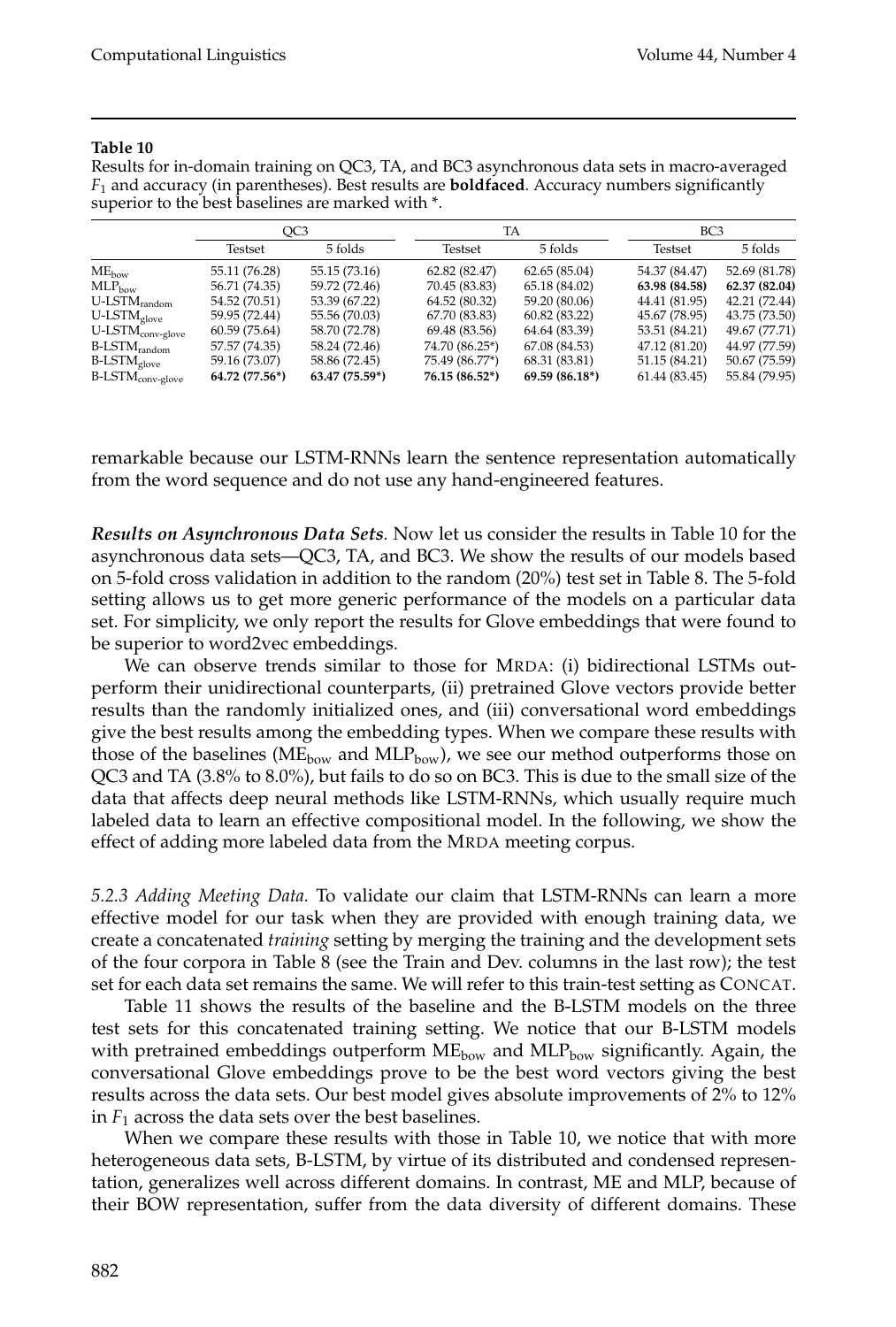<span id="page-24-0"></span>Macro-averaged *F*<sup>1</sup> and Accuracy (in parentheses) results for training on the **concatenated (CONCAT)** data set **without any explicit domain adaptation**. Best results are **boldfaced**. Accuracy numbers significantly higher than the best baseline  $MLP_{bow}$  are marked with  $*$ .

|                                                                   | Pretrained Emb                                  | OC3 (Testset)                    | TA (Testset)                     | BC3 (Testset)                    |
|-------------------------------------------------------------------|-------------------------------------------------|----------------------------------|----------------------------------|----------------------------------|
| $ME_{\text{how}}$                                                 |                                                 | 50.64 (71.15)                    | 72.49 (84.10)                    | 53.17 (76.00)                    |
| $MLP_{bow}$                                                       |                                                 | 58.60 (74.36)                    | 73.07 (85.29)                    | 56.19 (78.00)                    |
| $B$ -LST $M_{\text{google-w2v}}$                                  | word2vec (off-the-shelf)                        | 67.00 (79.49*)                   | 74.63 (87.67*)                   | $56.55(80.04*)$                  |
| $B$ -LST $M_{\text{glove}}$                                       | Glove (off-the-shelf)                           | $62.71(80.13*)$                  | 76.61 (87.33*)                   | 54.87 (80.00*)                   |
| $B$ -LSTM <sub>conv-w2v</sub><br>$B$ -LST $M_{conv\text{-}glove}$ | word2vec (conversation)<br>Glove (conversation) | 66.34 (79.48*)<br>70.51 (80.77*) | 75.03 (86.55*)<br>78.08 (88.95*) | 58.28 (79.00*)<br>57.47 (80.00*) |

results also confirm that B-LSTM gives better sentence representation than BOW when it is given enough training data.

*Comparison with Other Classifiers and Sentence Encoders.* Now, we compare our best B-LSTM model (i.e., B-LSTM<sub>conv-glove</sub>) with other classifiers and sentence encoders in the concatenated (CONCAT) training setting. The models that we compare with are:

- (a) **MEconv-glove:** We represent each sentence as a *concatenated* vector of its word vectors, and train a MaxEnt (ME) classifier based on this representation. For word vectors, we use our best performing conversational Glove vectors as we use in our B-LSTM<sub>conv-glove</sub> model. We set a maximum sentence length of 100 words, and used *zero-padding* for shorter sentences. This model has a total of 100 (input words)  $\times$ 300 (embedding dimensions)  $\times$  5 (class labels) = 150,000 trainable parameters.<sup>[14](#page-24-1)</sup>
- (b) **MLPconv-glove:** We represent each sentence similarly as above, and train a one-hidden layer Multi-layer Perceptron (MLP) based on the representation. The hidden layer has 1, 000 units, which is determined based on the performance on the development set. This model has a total of  $100 \times 300 \times 1000 \times 5 = 150,000,000$  parameters.
- (c) **MEconv-glove-averaging:** We represent each sentence as a *mean* vector of its word vectors, and train a MaxEnt classifier using this representation. This model has a total of  $300 \times 5 = 1,500$  trainable parameters.
- (d) **SVMconv-glove-averaging:** We train a SVM classifier based on the mean vector.[15](#page-24-2) In our training, we use a linear kernel with the default C value of 1.0.
- (e) **MEskip-thought:** We encode each sentence with the skip-thought encoder of [Kiros et al.](#page-0-0) [\(2015\)](#page-0-0). The skip-thought model uses an encoder-decoder framework to learn the sentence representation in a *task-agnostic* (unsupervised) way. It encodes each sentence with a GRU-RNN [\(Cho et al. 2014\)](#page-0-0), and uses the encoded vector to decode the words of the neighboring sentences using another GRU-based RNN as a language model. The model is originally trained on the BookCorpus<sup>[16](#page-24-3)</sup> with a vocabulary size of 20K words. It then uses the CBOW word2vec vectors [\(Mikolov et al. 2013a\)](#page-0-0) to expand the vocabulary size to 930,911 words. Following the recommendation from

<span id="page-24-1"></span><sup>14</sup> For simplicity, we excluded the bias vectors from our computation.

<span id="page-24-2"></span><sup>15</sup> SVM training with linear kernel did not scale to the concatenated vector.

<span id="page-24-3"></span><sup>16</sup> <http://yknzhu.wixsite.com/mbweb>.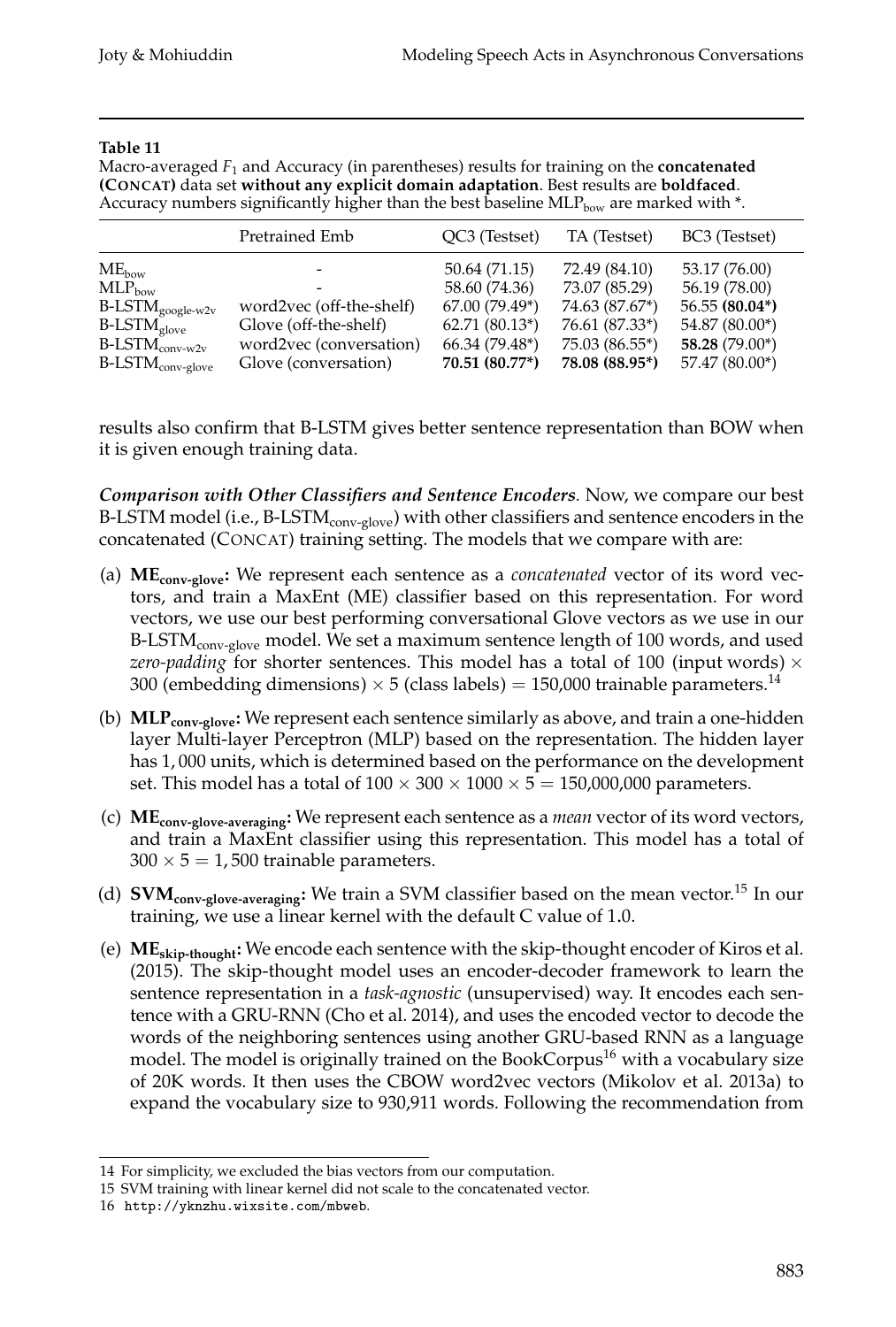the authors, we use the *combine-skip model* that concatenates the vectors encoded by a uni-directional encoder (uni-skip) and a bi-directional encoder (bi-skip). The resulting vectors are of 4,800 dimensions—the first 2,400 dimensions is the uniskip vector, and the last 2,400 dimensions is the bi-skip vector. We learn a ME classifier based on this representation. This model has a total of  $4,800 \times 5 = 24,000$ parameters.

(f) **B-GRU:** This is a variation of our B-LSTM<sub>conv-glove</sub> model, where we replace the LSTM cells with GRU cells [\(Cho et al. 2014\)](#page-0-0) in the recurrent layer. This model has a total of 2 (bi-direction)  $\times$  3 (gates)  $\times$  (128<sup>2</sup> (hidden-hidden) + 300  $\times$ 128 (input-hidden) +  $256 \times 5 = 329,984$  trainable parameters (excluding the biases). Our LSTM-based RNN model uses four gates, which gives a total of 439,552 parameters to train.

We notice that all these models have a large number of parameters to learn an effective classification model for our task using the sentence representation as input features. Similar to our B-LSTM, the B-GRU and the skip-thought models are compositional, that is, they compose the sentence representation from the representation of its words using the sentence structure. Although the 4,800 dimensional sentence representation for skipthought is not learned on the task, the associated weight parameters in the ME<sub>skip-thought</sub> model are trained on the task.

Table [12](#page-26-0) presents the results. It can be observed that in general the compositional methods perform better than the non-compositional ones (e.g., averaging, concatenation), and when the compositional method is trained on the task, we get the best performance on two out of three data sets. In particular, our B-LSTM<sub>conv-glove</sub> gets the best results on QC3 and TA, outperforming B-GRU $_{\rm conv\text{-}glove}$  by a slight margin in  $F_1.^{17}$  $F_1.^{17}$  $F_1.^{17}$ The MEskip-thought performs the best on BC3, and close to the best results on TA. This is not so surprising because the skip-thought model encodes a sentence like a neural conversation model [\(Vinyals and Le 2015\)](#page-0-0), and it has been shown that such models capture information relevant to speech acts [\(Ritter, Cherry, and Dolan 2010\)](#page-0-0).

To further analyze the cases where  $B$ -LST $M_{conv\text{-}glove}$  makes a difference, Figure [7](#page-26-1) shows the corresponding confusion matrices for  $B\text{-LSTM}_{conv\text{-}glove}$  and  $MLP_{conv\text{-}glove}$  on the concatenated testsets of QC3, TA, and BC3. In general, our classifiers get confused between Response and Statement, and between Suggestion and Statement the most. We noticed a similar observation in the human annotations, where annotators had difficulties with these three acts. It is noticeable that  $B\text{-LSTM}_{conv\text{-}close}$  is less affected by class imbalance, and it can detect the *Suggestion* and *Polite* acts much more correctly than MLP<sub>conv-glove</sub>. This indicates that LSTM-RNNs can model the grammar of the sentence when composing the words into phrases and sentences sequentially.

<span id="page-25-0"></span>*5.2.4 Effectiveness of Domain Adaptation.* We have seen that semi-supervised learning in the form of word embeddings learned from a large unlabeled conversational corpus benefits our B-LSTM model. In the previous section, we witnessed further performance gains by exploiting more labeled data from the synchronous domain (MRDA). However, these methods make a simplified assumption that the conversational data comes from the same distribution. As mentioned before, the conversations in QC3, TA, or BC3 are quite different from MRDA meeting conversations in terms of style (spoken vs. written)

<span id="page-25-1"></span><sup>17</sup> There is no significant difference between the accuracy numbers for B-GRU and B-LSTM.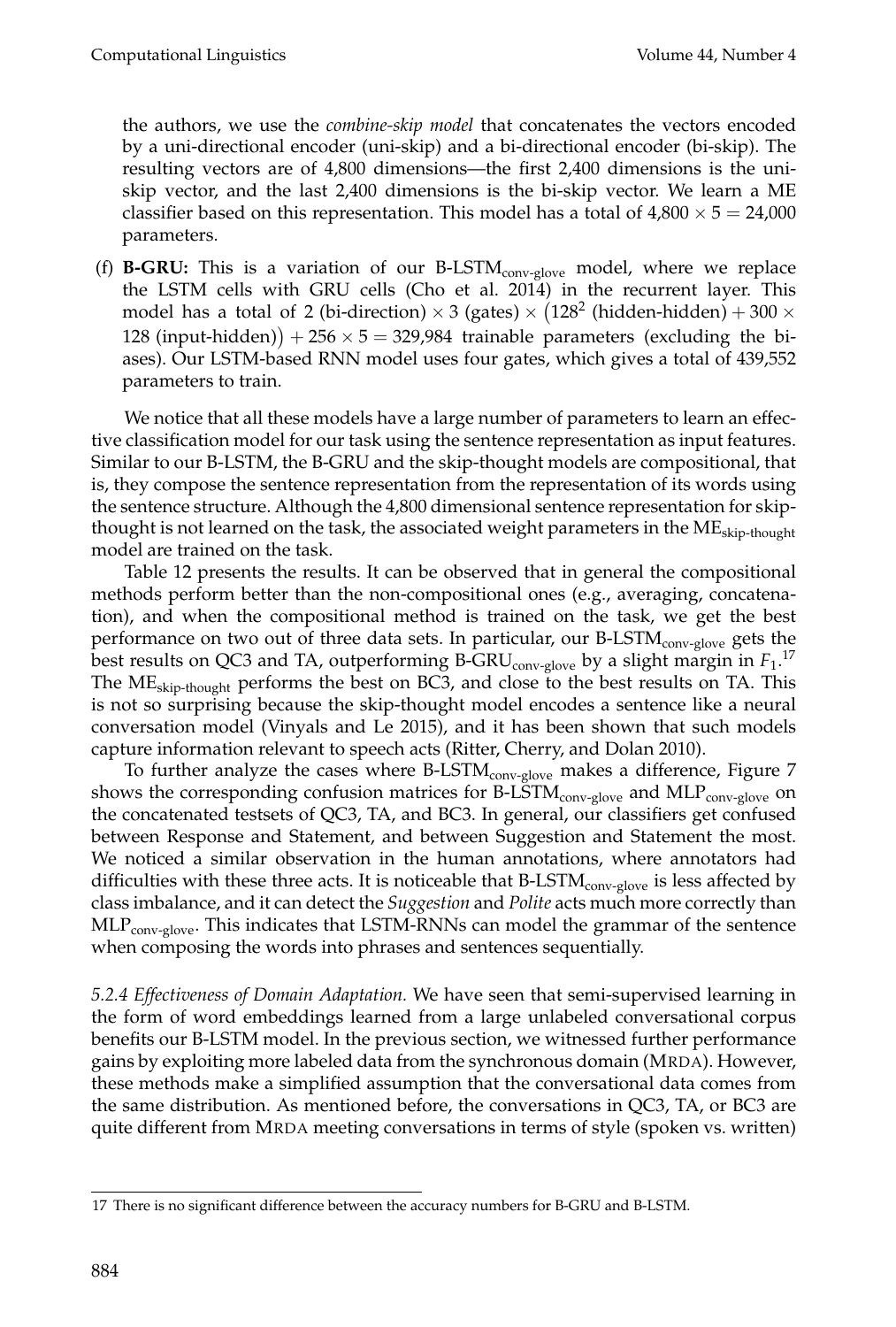<span id="page-26-0"></span>Comparison of different sentence encoders on the concatenated (CONCAT) data set. Best results are **boldfaced**. Accuracies significantly higher than ME<sub>skip-thought</sub> are marked with \*.

| Encoder       | Classifier | Model Name                                 | QC3 (Testset)   | TA (Testset)   | BC3 (Testset) |
|---------------|------------|--------------------------------------------|-----------------|----------------|---------------|
| Concatenation | ME.        | ME <sub>conv-glove</sub>                   | 60.52 (76.28)   | 75.47 (86.79)  | 60.46 (79.00) |
| Concatenation | MLP        | $MLP_{conv\text{-}glove}$                  | 60.47 (73.07)   | 75.85 (86.52)  | 55.33 (78.00) |
| Averaging     | ME.        | ME <sub>conv-glove-averaging</sub>         | 63.32 (76.92)   | 73.72 (84.09)  | 45.65 (74.00) |
| Averaging     | <b>SVM</b> | $\text{SVM}_{\text{conv-glove-averaging}}$ | 18.74 (60.89)   | 29.46 (64.69)  | 16.19(68.00)  |
| Skip-thought  | ME.        | $MEskip-thought$                           | 59.65 (78.13)   | 77.09 (86.22)  | 71.89 (89.00) |
| <b>B-GRU</b>  | ME.        | B-GRU <sub>conv-glove</sub>                | 69.45 (81.41*)  | 77.77 (88.68*) | 58.66 (79.00) |
| <b>B-LSTM</b> | ME.        | B-LSTM <sub>conv-glove</sub>               | $70.51(80.77*)$ | 78.08 (88.95*) | 58.28 (79.00) |

and vocabulary usage. We believe that the results can be improved further by modeling the shift of domains (or distributions) explicitly.

In Section [3.2,](#page-9-2) we described two adaptation scenarios: (i) *unsupervised*, where no annotated data is available in the target domains, and (ii) *supervised*, where some annotated data is available in the target domain. We use all the available labels in the CONCAT data set for our supervised training. This makes the adaptation results comparable with our pre-adaptation results reported earlier in Table [12.](#page-26-0)

Table [13](#page-27-1) presents the results for the adapted B-LST $M_{conv-glove}$  model under the above training conditions (last two rows). For comparison, we have also shown the results for two baselines: (i) a *transfer* B-LSTM<sub>conv-glove</sub> model in the first row that is trained on only MRDA (source domain) data, and (ii) a *merge* B-LSTM<sub>conv-glove</sub> model in the second row that is trained on the concatenation of MRDA and the target domain data (QC3, TA, or BC3). Recall that the *merge* model is the one that gave the best results so far (i.e., last row of Table [11\)](#page-24-0).

We can observe that without any labeled data in the target domain, the adapted B-LSTM<sub>conv-glove</sub> in the third row performs worse than the transfer baseline in QC3 and TA. In this case, because the out-of-domain labeled data set (MRDA) is much larger, it overwhelms the model, inducing features that are not relevant for the task in the target domain. However, when we provide the model with some labeled in-domain examples

<span id="page-26-1"></span>

#### **Figure 7**

Confusion matrices for (a)  $MLP_{conv-glove}$  and (b) B-LST $M_{conv-glove}$  on the test sets of QC3, TA, and BC3. P stands for Polite, Q for Question, R for Response, ST for Statement, and SU stands for Suggestion.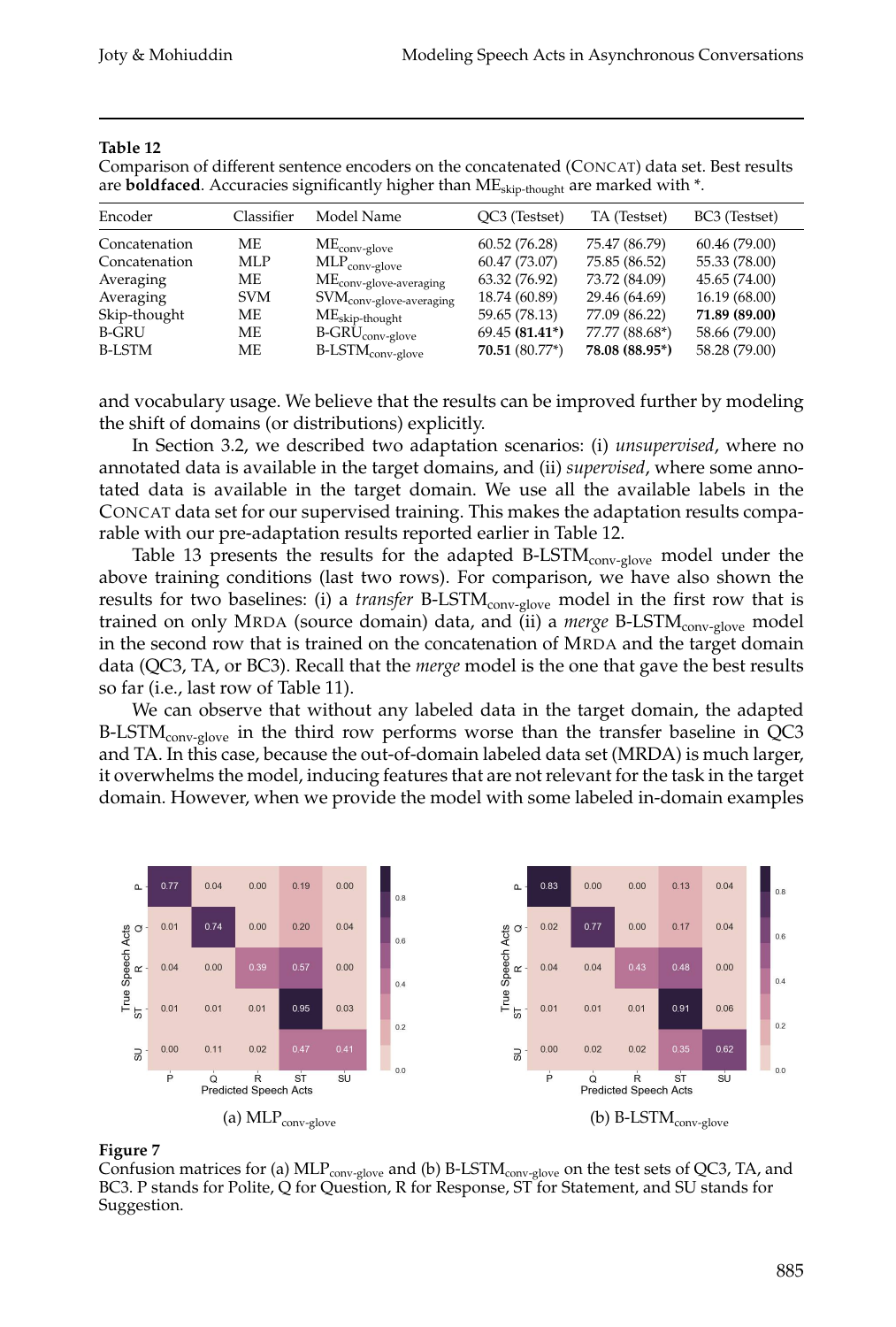<span id="page-27-1"></span>Results on the concatenated (CONCAT) data set with adversarial training.

|                                      | <b>Training Regime</b>  | OC3 (Testset) | TA (Testset)  | BC3 (Testset) |
|--------------------------------------|-------------------------|---------------|---------------|---------------|
| B-LSTM <sub>conv-glove</sub>         | Transfer                | 60.81(72.35)  | 70.26 (83.85) | 36.57 (57.14) |
| $B$ -LSTM <sub>conv-glove</sub>      | Concatenation/Merge     | 70.51 (80.77) | 78.08 (88.95) | 58.28 (79.00) |
| Adapted B-LSTM <sub>conv-glove</sub> | Unsupervised adaptation | 47.67 (70.51) | 66.17 (81.85) | 39.97 (67.42) |
| Adapted B-LSTM <sub>conv-glove</sub> | Supervised adaptation   | 71.52 (82.48) | 81.21 (88.67) | 69.30 (88.22) |

in the supervised adaptation setting (last row), we observe gains over the merge model (second row) in all three data sets. Remarkably, the absolute improvements in  $F_1$  for BC3 and TA are more than 11% and 3%, respectively.

To analyze further the performance of our adapted model, Figure [8](#page-27-2) presents the *F*<sup>1</sup> scores with varying amounts of labeled data in the target domain. It can be noticed that for all three data sets, the largest improvements come from the first 25% of the labeled data. The gains from the second quartile are also relatively higher than the last two quartiles for TA and QC3. This demonstrates the effectiveness of our adversarial domain adaptation method. In the future, it will be interesting to compare adversarial training with other domain adaptation methods.

### <span id="page-27-0"></span>**5.3 Effectiveness of CRFs**

*Conversation-Level Data Set for CRFs.* To demonstrate the effectiveness of CRFs in capturing inter-sentence dependencies in an asynchronous conversation, we create another training setting called **CONV-LEVEL** (Conversation-level), in which training instances are entire conversations and the random splits are done at the *conversation* level (as opposed to sentence) for the asynchronous corpora. This is required because the CRFs perform joint learning and inference based on an entire

<span id="page-27-2"></span>

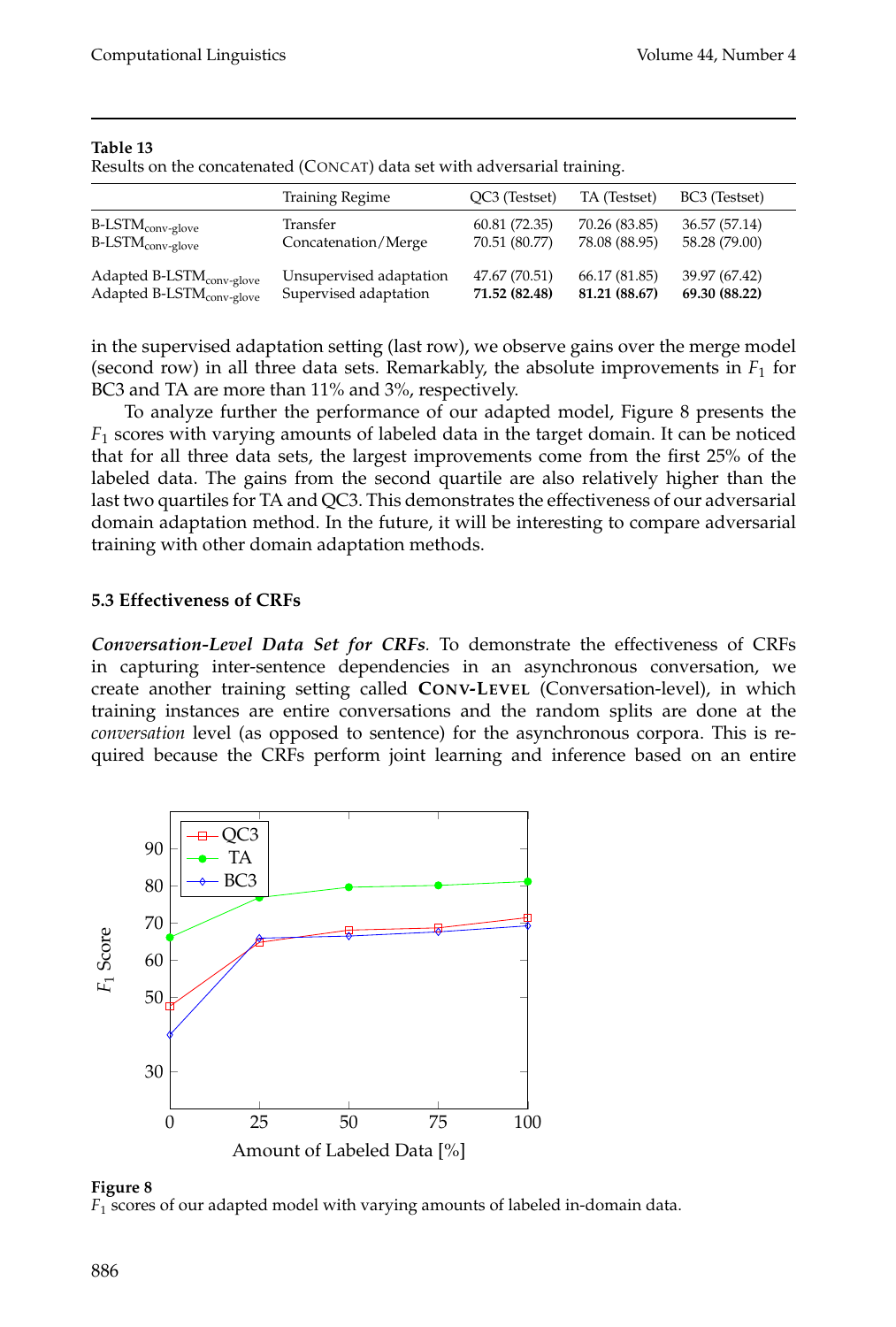<span id="page-28-0"></span>Data sets for CONV-LEVEL (conversation-level) setting to train, validate, and test our CRF models. Numbers in parentheses indicate the number of sentences.

|                                          | Train                                  | Dev.                         | Test                         |  |
|------------------------------------------|----------------------------------------|------------------------------|------------------------------|--|
| QC <sub>3</sub><br>TA<br>BC <sub>3</sub> | 38 (1,332)<br>160(2,957)<br>31 (1,012) | 4 (111)<br>20(310)<br>3(101) | 5(122)<br>20 (444)<br>5(222) |  |
| Total                                    | 229 (5,301)                            | 27 (522)                     | 30 (788)                     |  |

conversation. Table [14](#page-28-0) shows the resulting data sets that we use to train and evaluate our CRFs. We have 229 conversations for training and 27 conversations for development.[18](#page-28-1) The test sets contain 5, 20, and 5 conversations for QC3, TA, and BC3, respectively.

*Baselines and CRF Variants.* We use the following three models as baselines:

- (a) **MEbow**: a MaxEnt model with BOW representation.
- (b) **Adapted B-LSTMconv-glove** (semi-supervised): This model performs adversarial semi-supervised domain adaptation using labeled sentences from MRDA and CONV-LEVEL training sets. Note that this is our best system so far (see Table [13\)](#page-27-1).
- (c) **MEadapt-lstm**: a MaxEnt learned from the sentence embeddings extracted from the adapted B-LST $M_{conv\text{-}glove}$  (semi-supervised), that is, the sentence embeddings are used as feature vectors.

We experiment with the CRF variants shown in Table [1.](#page-15-1) Similar to  $ME_{adapt\text{-1stm}}$ , the CRFs are trained on the CONV-LEVEL training set using the sentence embeddings extracted by applying the adapted B-LSTM<sub>conv-glove</sub> (semi-supervised) model. The CRF models are therefore the structured versions of the  $ME_{adapt-lstm}$  baseline.

*Results and Discussion.* Table [15](#page-29-1) shows our results on the CONV-LEVEL data sets. We can notice that CRFs generally outperform MEs in accuracy, and for some CRF variants we get better results in both macro  $F_1$  and accuracy. This indicates that there are conversational dependencies between the sentences in a conversation.

If we compare the CRF variants, we can see that the model that does not consider any link across comments ( $CRF_{LC-NO}$ ) performs the worst. A simple linear chain connection between sentences in their temporal order  $(CRF_{LC-LC})$  does not improve much. This indicates that the linear chain CRF [\(Lafferty, McCallum, and Pereira 2001\)](#page-0-0) is not the most appropriate model for capturing conversational dependencies in asynchronous conversations.

The  $\text{CRF}_{\text{LC-LC}_1}$  is one of the well performing models and performs significantly bet-ter than the adapted B-LSTM<sub>conv-glove</sub>.<sup>[19](#page-28-2)</sup> This model considers linear chain connections between sentences in a comment and only to the first comment. When we change this model to consider relations with every sentence in the first comment ( $\mathrm{CRF_{LC\text{-}FC}_1}$ ), this

<span id="page-28-1"></span><sup>18</sup> We use the concatenated sets as train and dev sets.

<span id="page-28-2"></span><sup>19</sup> Significance was computed based on the accuracy on the concatenated test set.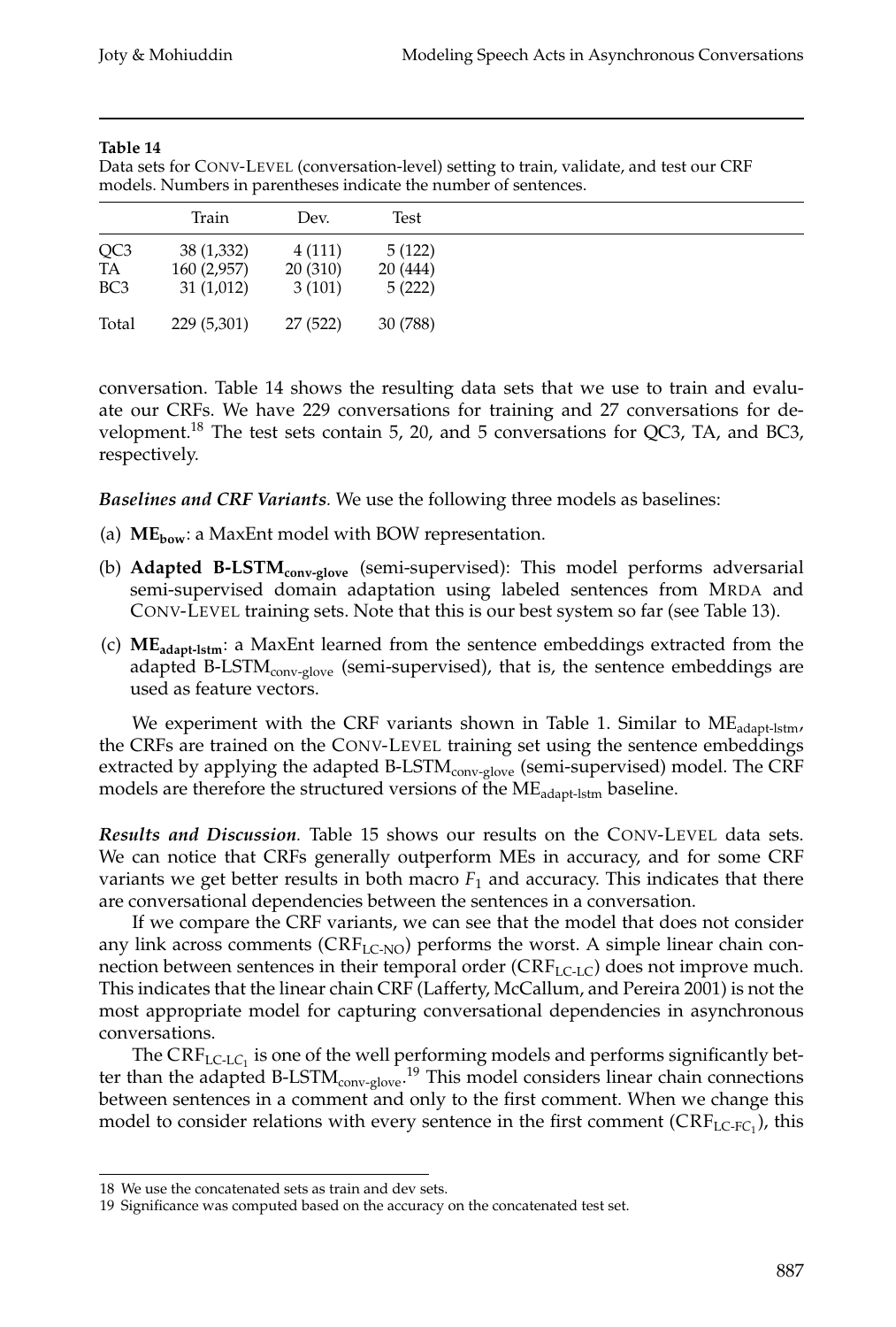<span id="page-29-1"></span>Results of CRFs on CONV-LEVEL data set. Best results are **boldfaced**. Accuracies significantly higher than adapted B-LSTM $_{\rm conv\text{-}glove}$  are marked with  $^*.$ 

|                                                 | OC <sub>3</sub> | TA             | BC <sub>3</sub>  |
|-------------------------------------------------|-----------------|----------------|------------------|
| $ME_{bow}$                                      | 57.37 (69.18)   | 65.39 (85.04)  | 60.32 (80.74)    |
| Adapted B-LSTM <sub>conv-glove</sub> (semi-sup) | 67.34 (80.15)   | 70.36 (86.73)  | 62.65(83.59)     |
| $ME_{adapt-lstm}$                               | 62.36 (78.93)   | 63.31 (85.92)  | 58.32 (81.43)    |
| $\mathrm{CRF}_{\mathrm{LC-NO}}$                 | 67.02 (79.51)   | 67.82 (86.94)  | 63.15 (84.65)    |
| $CRF_{LC-LC}$                                   | 67.12 (79.83)   | 67.94 (86.74)  | 63.75 (84.10)    |
| $CRF_{LC\text{-}LC_1}$                          | $69.32(81.03*)$ | 68.84 (87.34)  | 64.22 (84.71)    |
| $CRF_{LC\text{-}FC_1}$                          | 70.11 (80.67)   | 69.73 (86.51)  | $66.34(86.51*)$  |
| $\mathrm{CRF}_{\mathrm{FC\text{-}FC}}$          | 69.65 (80.77)   | 72.31 (88.61*) | $64.82(86.18^*)$ |

improves the performance further, giving the best results in two of the three data sets. This indicates that there are strong dependencies between the sentences of the initial comment and the sentences of the rest of the comments, and these dependencies are better captured if the relations between them are explicitly considered. The  $CRF_{FC-FC}$ also yields as good results as  $\mathrm{CRF}_{\mathrm{LC}\text{-FC}_1}.$  This could be attributed to the robustness of the fully connected CRF, which learns from all possible pairwise relations.

Another interesting observation is that no single graph structure performs the best across all conversation types. For example, CRFLC-F*C*<sup>1</sup> gives the highest *F*<sup>1</sup> scores for QC3 and BC3, whereas  $CRF_{FC-FC}$  gives the highest results for TA. This shows the variation and the complicated ways in which participants communicate with each other in these conversations. One interesting future work would be to learn the underlying conversational structure automatically. However, we believe that in order to learn an effective model, this would require more labeled data.

To see some real examples in which CRF by means of its global learning and inference makes a difference, let us consider the example in Figure [1](#page-2-0) again. We notice that the two sentences in comment *C*<sup>4</sup> were mistakenly identified as Statement and Response, respectively, by the B-LST $M_{conv\text{-}glove}$  local model. However, by considering these two sentences together with others in the conversation, the global  $\mathrm{CRF}_{\mathrm{LC}\text{-LC}_1}$ ,  $CRF_{LC\text{-}FC_1}$ , and  $CRF_{FC\text{-}FC}$  models were able to correct them (see GLOBAL).  $CRF_{LC\text{-}LC}$ could correctly identify the first one as Question.

### <span id="page-29-0"></span>**6. Conclusions and Future Directions**

We have presented a novel two-step framework for speech act recognition in asynchronous conversation. An LSTM-RNN first composes sentences of a conversation into vector representations by considering the word order in a sentence. Then a pairwise CRF jointly models the inter-sentence dependencies in a conversation. In order to mitigate the problem of limited annotated data in the asynchronous domains, we further adapt the LSTM-RNN to learn from synchronous meeting conversations using adversarial training of neural networks.

We experimented with different LSTM variants (uni- vs. bi-directional, random vs. pretrained initialization), and different CRF variants, depending on the underlying graph structure. We trained word2vec and Glove conversational word embeddings from a large conversational corpus. We trained our models on many different settings using synchronous and asynchronous corpora, including in-domain training,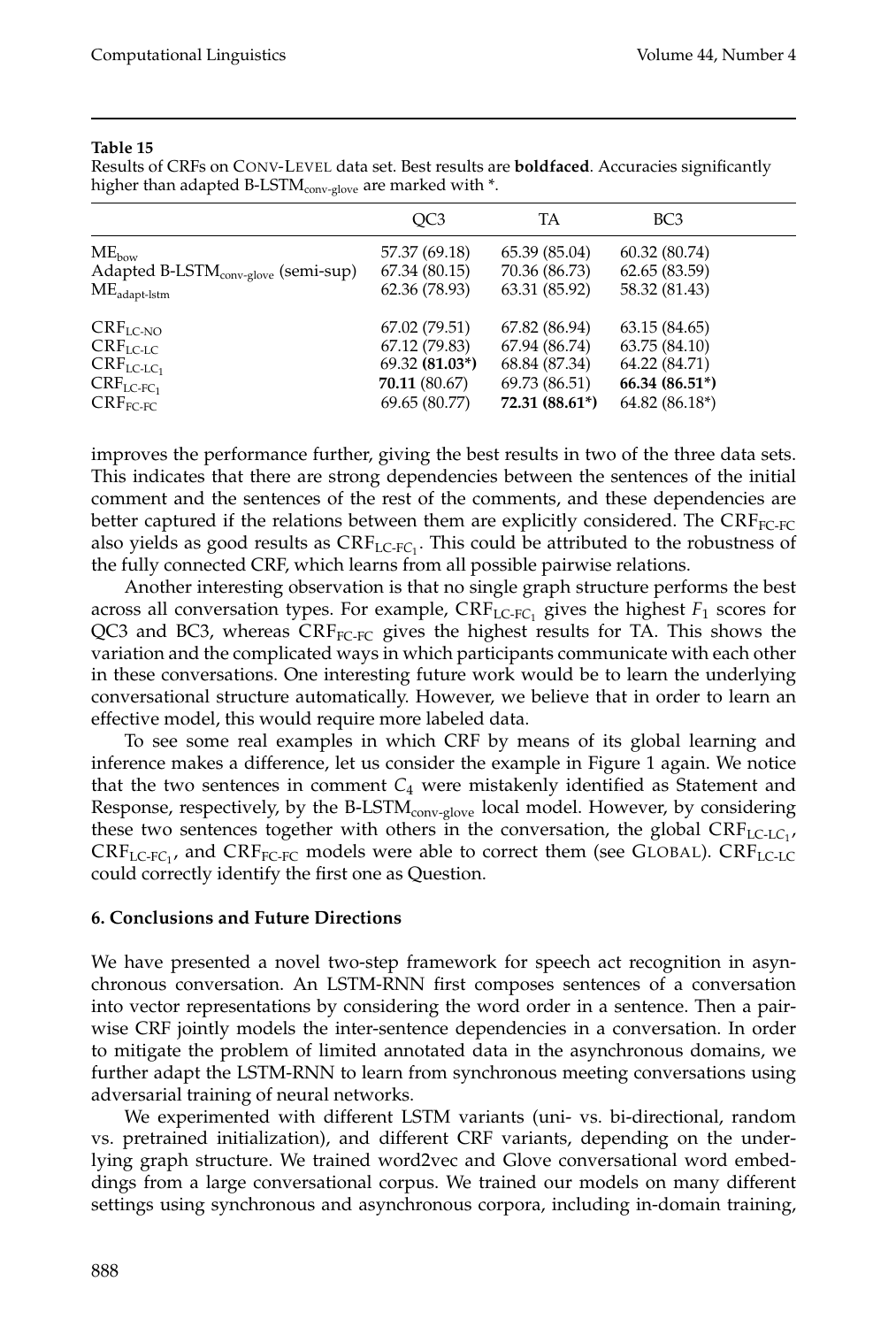concatenated training, unsupervised adaptation, supervised adaptation, and conversation level CRF joint training. We evaluated our approach on a synchronous data set (meeting) and three asynchronous data sets (two forum data sets and one e-mail data set), one of which is presented in this work.

Our experiments show that conversational word embeddings, especially conversational Glove, are quite beneficial for learning better sentence representations for the speech act classification task through bidirectional LSTM. This is especially true when the amount of labeled data in the target domain is limited. Adding more labeled data from synchronous domains yields improvements for bi-LSTMs, but even more gains can be achieved by domain adaptation with adversarial training. Further experiments with CRFs show that global joint models improve over local models given that the models consider the right graph structure. In particular, the LC-FC<sub>1</sub> and FC-FC graph structures were among the best performers.

This work leads us to a number of future directions. First, we would like to combine CRFs with LSTM-RNNs for doing the two steps jointly, so that the LSTM-RNNs can learn the embeddings directly using the global thread-level feedback. This would require the backpropagation algorithm to take error signals from the loopy BP inference. Second, we would also like to apply our models to conversations, where the graph structure is extractable using metadata or other clues, for example, the fragment quotation graphs for e-mail threads [\(Carenini, Ng, and Zhou 2008\)](#page-0-0). One interesting future work would be to jointly model the conversational structure (e.g., reply-to structure) and the speech acts so that the two tasks can inform each other.

In another direction, we would like to evaluate our speech act recognition model on extrinsic tasks. In a separate thread of work, we are developing coherence models for asynchronous conversations [\(Nguyen and Joty 2017; Joty, Mohiuddin, and Tien Nguyen](#page-0-0) [2018\)](#page-0-0). Such coherence models could be useful for a number of downstream tasks including next utterance (or comment) ranking, conversation generation, and thread reconstruction [\(Nguyen et al. 2017\)](#page-0-0). We are now looking into whether speech act information can help us in building better coherence models for asynchronous conversations. We also plan to evaluate the utility of speech acts in downstream NLP tasks involving asynchronous conversations like next utterance ranking [\(Lowe et al. 2015\)](#page-0-0), conversation generation [\(Ritter, Cherry, and Dolan 2010\)](#page-0-0), and summarization [\(Murray, Carenini, and](#page-0-0) [Ng 2010\)](#page-0-0). Finally, we hope that the new corpus, the conversational word embeddings, and the source code that we have made publicly available in this work will facilitate other researchers in extending our work and in applying speech act models to their NLP tasks.

# **Bibliographic Note**

Portions of this work were previously published in the ACL-2016 conference proceeding [\(Joty and Hoque 2016\)](#page-0-0). This article significantly extends the published work in several ways, most notably: (i) we train new word2vec and Glove word embeddings based on a large conversational corpus, and show their effectiveness by comparing with off-the-shelf word embeddings (Section [4.2](#page-19-0) and the Results section), (ii) we extend the LSTM-RNN for domain adaptation using adversarial training of neural networks (Section [3.2\)](#page-9-2), (iii) we evaluate the domain adapted LSTM-RNN model on meeting and forum data sets (Section [5.2\)](#page-21-4), and (iv) we train and evaluate CRFs based on sentence embeddings extracted from the adapted LSTM-RNN (Section [5.3\)](#page-27-0). Beside these extensions, a significant portion of the article was rewritten to adapt to a journal-style publication.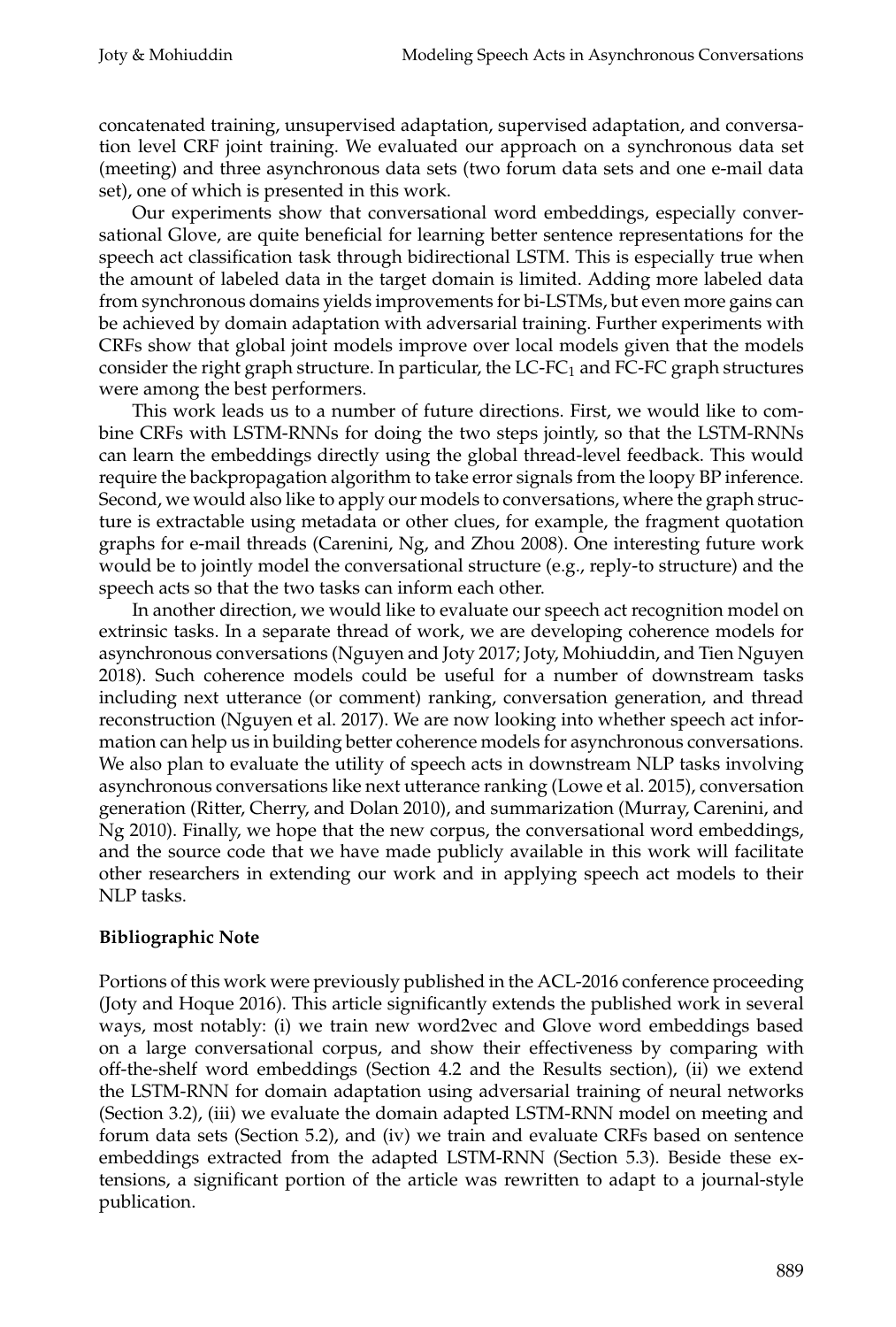# **Acknowledgments**

We thank Aseel Ghazal for her efforts in creating the new QC3 corpus. We also thank Enamul Hoque for running and organizing some of the experiments reported in the ACL-2016 paper. Many thanks to the anonymous reviewers for their insightful comments on the ACL-2016 submitted version.

# **References**

- Allen, James, Nathanael Chambers, George Ferguson, Lucian Galescu, Hyuckchul Jung, Mary Swift, and William Taysom. 2007. Plow: A collaborative task learning agent. In *Proceedings of the 22nd National Conference on Artificial Intelligence - Volume 2*, AAAI'07, pages 1514–1519.
- Arjovsky, Martín, Soumith Chintala, and Léon Bottou. 2017. Wasserstein GAN. *CoRR*, abs/1701.07875.
- Austin, John Langshaw. 1962. *How To Do Things with Words*. Harvard University Press.
- Bahdanau, Dzmitry, Kyunghyun Cho, and Yoshua Bengio. 2015. Neural machine translation by jointly learning to align and translate. In *ICLR*, San Diego, CA.
- Bangalore, Srinivas, Giuseppe Di Fabbrizio, and Amanda Stent. 2006. Learning the structure of task-driven human-human dialogs. In *Proceedings of the 44nd Annual Meeting of the Association for Computational Linguistics, ACL'06*, pages 201–208.
- Bhatia, Sumit, Prakhar Biyani, and Prasenjit Mitra. 2014. Summarizing online forum discussions—can dialog acts of individual messages help? In *Proceedings of the 2014 Conference on Empirical Methods in Natural Language Processing (EMNLP)*, pages 2127–2131, Doha.
- Carenini, Giuseppe, Raymond T. Ng, and Xiaodong Zhou. 2008. Summarizing emails with conversational cohesion and subjectivity. In *Proceedings of the 46th Annual Meeting of the Association for Computational Linguistics, ACL'08*, pages 353–361, OH.
- Carvalho, Vitor R. and William W. Cohen. 2005. On the collective classification of e-mail "speech acts." In *SIGIR '05: Proceedings of the 28th Annual International ACM SIGIR Conference on Research and Development in Information Retrieval*, pages 345–352, New York, NY.
- Cho, Kyunghyun, Bart van Merriënboer, Gulcehre Caglar, Dzmitry Bahdanau,

Fethi Bougares, Holger Schwenk, and Yoshua Bengio. 2014. Learning phrase representations using rnn encoder–decoder for statistical machine translation. In *Proceedings of the 2014 Conference on Empirical Methods in Natural Language Processing (EMNLP)*, pages 1724–1734, Doha.

- Cohen, William W., Vitor R. Carvalho, and Tom M. Mitchell. 2004. Learning to classify e-mail into "speech acts." In *Proceedings of the 2004 Conference on Empirical Methods in Natural Language Processing (EMNLP)*, pages 309–316.
- Dhillon, Rajdip, Sonali Bhagat, Hannah Carvey, and Elizabeth Shriberg. 2004. Meeting recorder project: Dialog act labeling guide. Technical report, ICSI Tech., Berkeley, USA.
- Dielmann, Alfred and Steve Renals. 2008. Recognition of dialogue acts in multiparty meetings using a switching DBN. *[IEEE](https://www.mitpressjournals.org/action/showLinks?doi=10.1162%2Fcoli_a_00339&crossref=10.1109%2FTASL.2008.922463&citationId=p_12) [Transactions on Audio, Speech, and Language](https://www.mitpressjournals.org/action/showLinks?doi=10.1162%2Fcoli_a_00339&crossref=10.1109%2FTASL.2008.922463&citationId=p_12) [Processing](https://www.mitpressjournals.org/action/showLinks?doi=10.1162%2Fcoli_a_00339&crossref=10.1109%2FTASL.2008.922463&citationId=p_12)*, 16:1303–1314.
- Dyer, Chris, Miguel Ballesteros, Wang Ling, Austin Matthews, and Noah A. Smith. 2015. Transition-based dependency parsing with stack long short-term memory. In *Proceedings of the 53rd Annual Meeting of the Association for Computational Linguistics and the 7th International Joint Conference on Natural Language Processing (Volume 1: Long Papers)*, pages 334–343.
- Feng, Donghui, Erin Shaw, Jihie Kim, and Eduard Hovy. 2006. Learning to detect conversation focus of threaded discussions. In *Proceedings of the Main Conference on Human Language Technology Conference of the North American Chapter of the Association of Computational Linguistics*, HLT-NAACL '06, pages 208–215, Stroudsburg, PA.
- Ferschke, Oliver, Iryna Gurevych, and Yevgen Chebotar. 2012. Behind the article: Recognizing dialog acts in Wikipedia talk pages. In *Proceedings of the 13th Conference of the European Chapter of the Association for Computational Linguistics*, EACL '12, pages 777–786, Avignon.
- Finkel, J., A. Kleeman, and C. Manning. 2008. Efficient, feature-based, conditional random field parsing. In *Proceedings of the 46th Annual Meeting of the Association for Computational Linguistics*, ACL'08, pages 959–967, Columbus, OH.
- Ganin, Yaroslav, Evgeniya Ustinova, Hana Ajakan, Pascal Germain, Hugo Larochelle, François Laviolette, Mario Marchand, and Victor Lempitsky. 2016. Domain-adversarial training of neural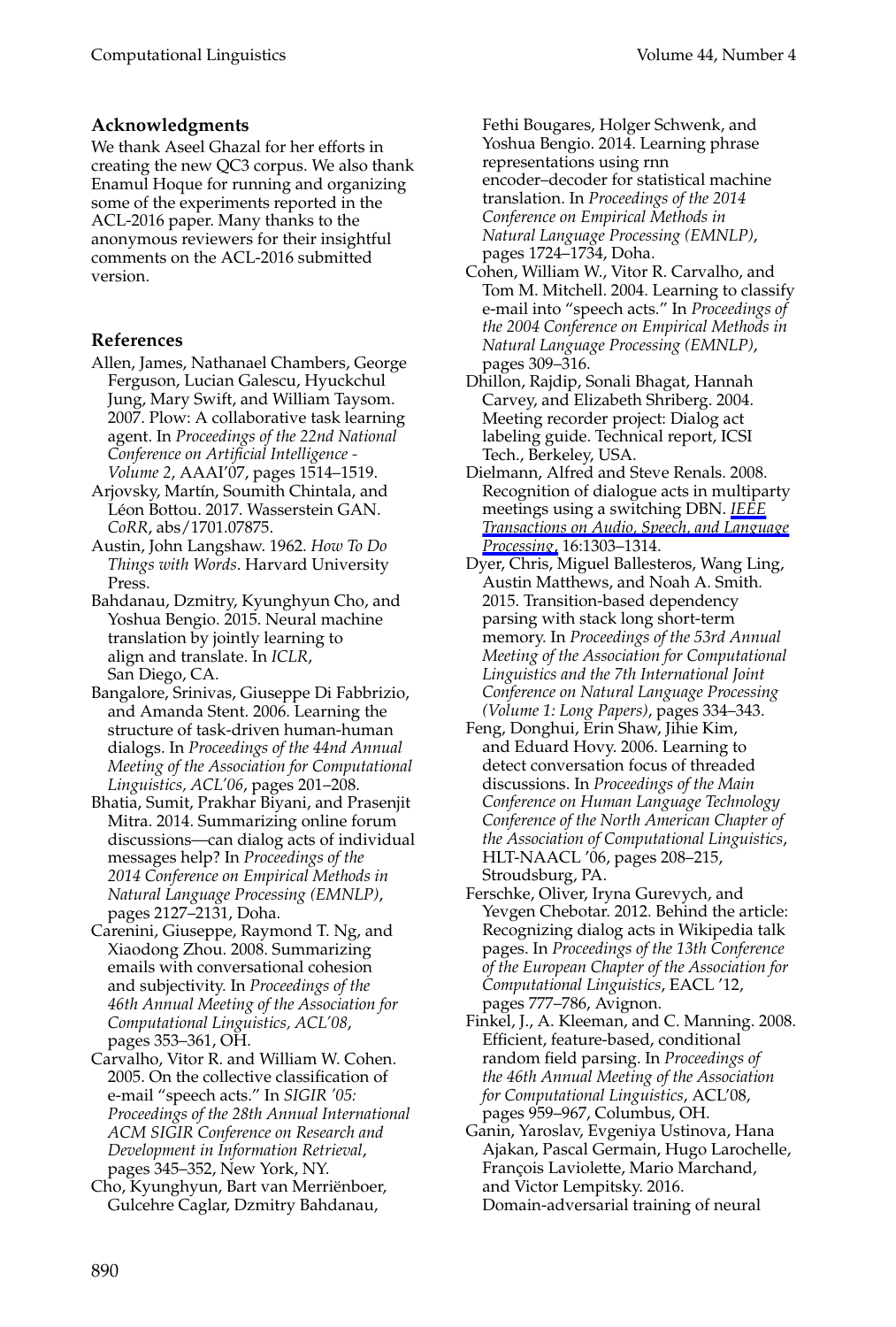networks. *Journal of Machine Learning Research*, 17(1):2096–2030.

- Gimpel, Kevin, Nathan Schneider, Brendan O'Connor, Dipanjan Das, Daniel Mills, Jacob Eisenstein, Michael Heilman, Dani Yogatama, Jeffrey Flanigan, and Noah A Smith. 2011. Part-of-speech tagging for twitter: Annotation, features, and experiments. In *Proceedings of the 49th Annual Meeting of the Association for Computational Linguistics: Human Language Technologies: short papers-Volume 2*, pages 42–47.
- Glorot, Xavier and Yoshua Bengio. 2010. Understanding the difficulty of training deep feedforward neural networks. In *JMLR W&CP: Proceedings of the Thirteenth International Conference on Artificial Intelligence and Statistics (AISTATS 2010)*, volume 9, pages 249–256, Sardinia.
- Goodfellow, Ian, Yoshua Bengio, and Aaron Courville. 2016. *Deep Learning*. MIT Press.
- Goodfellow, Ian, Jean Pouget-Abadie, Mehdi Mirza, Bing Xu, David Warde-Farley, Sherjil Ozair, Aaron Courville, and Yoshua Bengio. 2014. Generative adversarial nets. In *Proceedings of Advances in Neural Information Processing Systems Conference 27*, NIPS '14, pages 2672–2680, Montréal.
- Hochreiter, Sepp and Jürgen Schmidhuber. 1997. Long short-term memory. *[Neural](https://www.mitpressjournals.org/action/showLinks?doi=10.1162%2Fcoli_a_00339&system=10.1162%2Fneco.1997.9.8.1735&citationId=p_22) [Computation](https://www.mitpressjournals.org/action/showLinks?doi=10.1162%2Fcoli_a_00339&system=10.1162%2Fneco.1997.9.8.1735&citationId=p_22)*, 9(8):1735–1780.
- Hong, Liangjie and Brian D. Davison. 2009. A classification-based approach to question answering in discussion boards. In *32nd Annual International ACM SIGIR Conference on Research and Development on Information Retrieval*, pages 171–178, Boston, MA.
- Irsoy, Ozan and Claire Cardie. 2014. Opinion mining with deep recurrent neural networks. In *Proceedings of the 2014 Conference on Empirical Methods in Natural Language Processing (EMNLP)*, pages 720–728, Doha.
- Jeong, Minwoo, Chin-Yew Lin, and Gary Geunbae Lee. 2009. Semi-supervised speech act recognition in emails and forums. In *Proceedings of the 2009 Conference on Empirical Methods in Natural Language Processing (EMNLP)*, pages 1250–1259, Singapore.
- Ji, Yangfeng, Gholamreza Haffari, and Jacob Eisenstein. 2016. A latent variable recurrent neural network for discourse-driven language models. In *Proceedings of the 2016 Conference of the North American Chapter of the Association for Computational Linguistics: Human Language Technologies*, pages 332–342.
- Joty, Shafiq, Giuseppe Carenini, and Chin-Yew Lin. 2011. Unsupervised modeling of dialog acts in asynchronous conversations. In *Proceedings of the Twenty-Second International Joint Conference on Artificial Intelligence*, IJCAI'11, pages 1–130, Barcelona.
- Joty, Shafiq, Giuseppe Carenini, and Raymond T. Ng. 2013. Topic segmentation and labeling in asynchronous conversations. *Journal of Artificial Intelligence Research*, 47(1):521–573.
- Joty, Shafiq and Enamul Hoque. 2016. Speech act modeling of written asynchronous conversations with task-specific embeddings and conditional structured models. In *Proceedings of the 54th Annual Meeting of the Association for Computational Linguistics (Volume 1: Long Papers)*, ACL '16, pages 1746–1756, Berlin.
- Joty, Shafiq, Muhammad Tasnim Mohiuddin, and Dat Tien Nguyen. 2018. Coherence modeling of asynchronous conversations: A neural entity grid approach. In *Proceedings of the 56th Annual Meeting of the Association for Computational Linguistics (Volume 1: Long Papers)*, pages 558–568.
- Julia, Fatema N. and Khan M. Iftekharuddin. 2008. Dialog act classification using acoustic and discourse information of maptask data. *2008 IEEE International Joint Conference on Neural Networks (IEEE World Congress on Computational Intelligence)*, pages 1472–1479.
- Jurafsky, Dan, Liz Shriberg, and Debra Biasca. 1997. Switchboard SWBD-DAMSL shallow-discourse-function annotation coders manual, draft 13. Technical Report, University of Colorado at Boulder & +SRI International.
- Kalchbrenner, Nal and Phil Blunsom. 2013. Recurrent convolutional neural networks for discourse compositionality. In *Proceedings of the Workshop on Continuous Vector Space Models and their Compositionality*, pages 119–126.
- Khanpour, Hamed, Nishitha Guntakandla, and Rodney Nielsen. 2016. Dialogue act classification in domain-independent conversations using a deep recurrent neural network. In *Proceedings of COLING 2016, the 26th International Conference on Computational Linguistics: Technical Papers*, pages 2012–2021.
- Kingma, Diederik P. and Jimmy Ba. 2014. Adam: A method for stochastic optimization. *CoRR*, abs/1412.6980.
- Kiros, Ryan, Yukun Zhu, Ruslan Salakhutdinov, Richard S. Zemel, Antonio Torralba, Raquel Urtasun, and Sanja Fidler.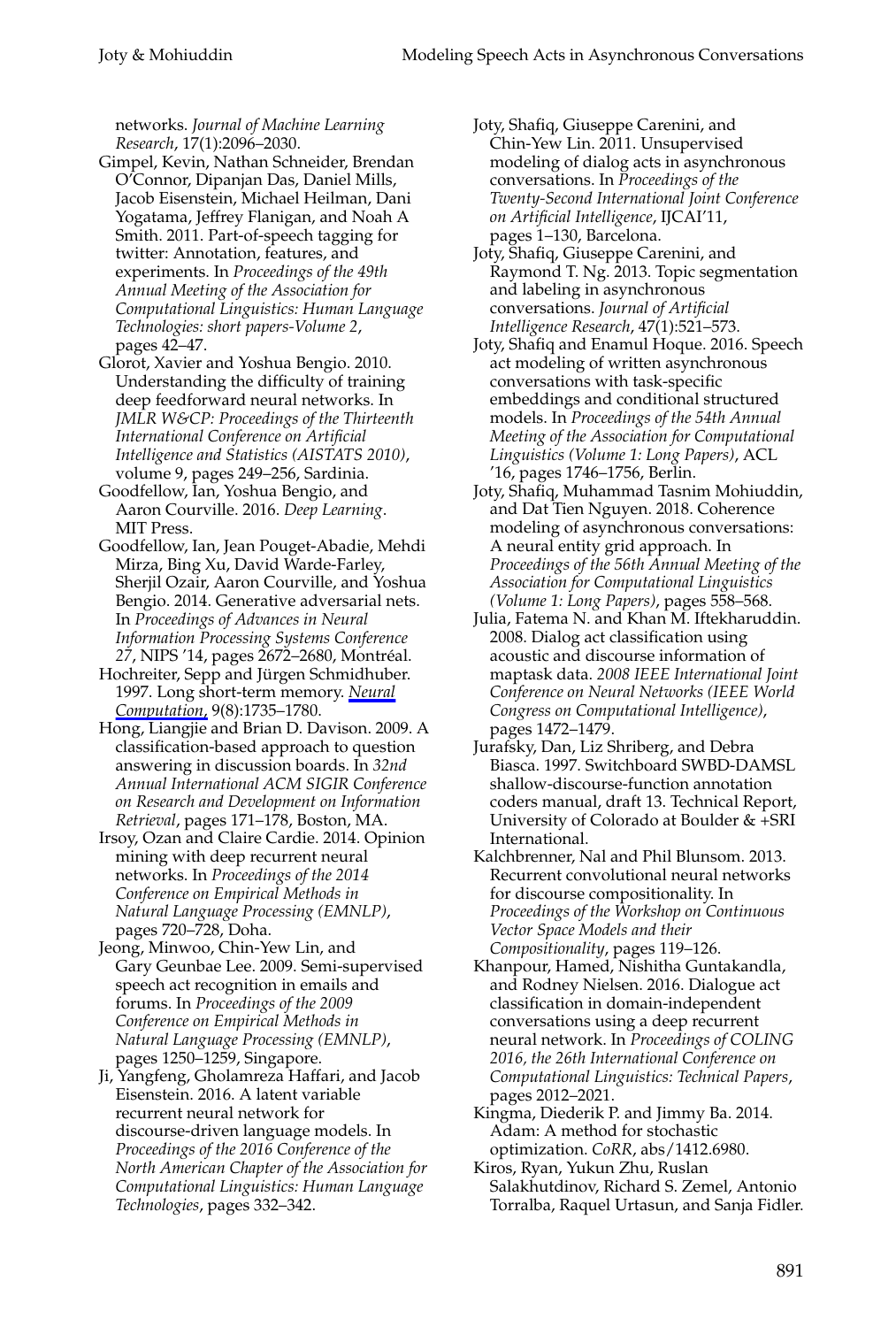2015. Skip-thought vectors. In *Proceedings of the 28th International Conference on Neural Information Processing Systems - Volume 2*, NIPS'15, pages 3294–3302, Cambridge, MA.

- Lafferty, John, Andrew McCallum, and Fernando Pereira. 2001. Conditional random fields: Probabilistic models for segmenting and labeling sequence data. In *Proceedings of the Eighteenth International Conference on Machine Learning*, ICML '01, pages 282–289, San Francisco, CA.
- Lample, Guillaume, Miguel Ballesteros, Sandeep Subramanian, Kazuya Kawakami, and Chris Dyer. 2016. Neural architectures for named entity recognition. In *Proceedings of the 2016 Conference of the North American Chapter of the Association for Computational Linguistics: Human Language Technologies*, pages 260–270.
- Lee, Ji Young and Franck Dernoncourt. 2016. Sequential short-text classification with recurrent and convolutional neural networks. In *Proceedings of the 2016 Conference of the North American Chapter of the Association for Computational Linguistics: Human Language Technologies*, pages 515–520.
- Li, Jiwei, Thang Luong, Dan Jurafsky, and Eduard Hovy. 2015. When are tree structures necessary for deep learning of representations? In *Proceedings of the 2015 Conference on Empirical Methods in Natural Language Processing (EMNLP)*, pages 2304–2314, Lisbon.
- Liu, Pengfei, Shafiq Joty, and Helen Meng. 2015. Fine-grained opinion mining with recurrent neural networks and word embeddings. In *Proceedings of the 2015 Conference on Empirical Methods in Natural Language Processing (EMNLP)*, pages 1433–1443, Lisbon.
- Louis, Annie and Shay B. Cohen. 2015. Conversation trees: A grammar model for topic structure in forums. In *Proceedings of the 2015 Conference on Empirical Methods in Natural Language Processing*, pages 1543–1553, Lisbon.
- Lowe, Ryan, Nissan Pow, Iulian Serban, and Joelle Pineau. 2015. The Ubuntu dialogue corpus: A large data set for research in unstructured multi-turn dialogue systems. *CoRR*, abs/1506.08909.
- Ma, Xuezhe and Eduard Hovy. 2016. End-to-end sequence labeling via bi-directional LSTM-CNNS-CRF. In *Proceedings of the 54th Annual Meeting of the Association for Computational Linguistics (Volume 1: Long Papers)*, pages 1064–1074.
- McKeown, Kathleen, Lokesh Shrestha, and Owen Rambow. 2007. Using question-answer pairs in extractive summarization of e-mail conversations. In *CICLing*, pages 542–550.
- Mikolov, Tomáš. 2012. *Statistical language models based on neural networks.* Ph.D. thesis, Brno University of Technology.
- Mikolov, Tomas, Kai Chen, Greg Corrado, and Jeffrey Dean. 2013a. Efficient estimation of word representations in vector space. *arXiv:1301.3781*.
- Mikolov, Tomas, Ilya Sutskever, Kai Chen, Greg S. Corrado, and Jeff Dean. 2013b. Distributed representations of words and phrases and their compositionality. In *Advances in Neural Information Processing Systems*, pages 3111–3119.
- Mikolov, Tomas, Wen-tau Yih, and Geoffrey Zweig. 2013. Linguistic Regularities in Continuous Space Word Representations. In *Proceedings of the 2013 Conference of the North American Chapter of the Association for Computational Linguistics: Human Language Technologies*, NAACL-HLT '13, pages 746–751, Atlanta, GA.
- Murphy, Kevin. 2012. *Machine Learning A Probabilistic Perspective*. The MIT Press.
- Murphy, Kevin P., Yair Weiss, and Michael I. Jordan. 1999. Loopy belief propagation for approximate inference: An empirical study. In *Proceedings of the Fifteenth Conference on Uncertainty in Artificial Intelligence*, UAI'99, pages 467–475, Stockholm.
- Murray, Gabriel, Giuseppe Carenini, and Raymond Ng. 2010. Interpretation and transformation for abstracting conversations. In *Human Language Technologies: The 2010 Annual Conference of the North American Chapter of the Association for Computational Linguistics*, pages 894–902, Los Angeles, CA.
- Murray, Gabriel, Steve Renals, Jean Carletta, and Johanna Moore. 2006. Incorporating speaker and discourse features into speech summarization. In *Proceedings of the Main Conference on Human Language Technology Conference of the North American Chapter of the Association of Computational Linguistics*, HLT-NAACL '06, pages 367–374, Stroudsburg, PA.
- Nair, Vinod and Geoffrey E. Hinton. 2010. Rectified linear units improve restricted Boltzmann machines. In *Proceedings of the 27th International Conference on Machine Learning*, ICML '10, pages 807–814, Haifa.
- Nguyen, Dat and Shafiq Joty. 2017. A neural local coherence model. In *Proceedings of the*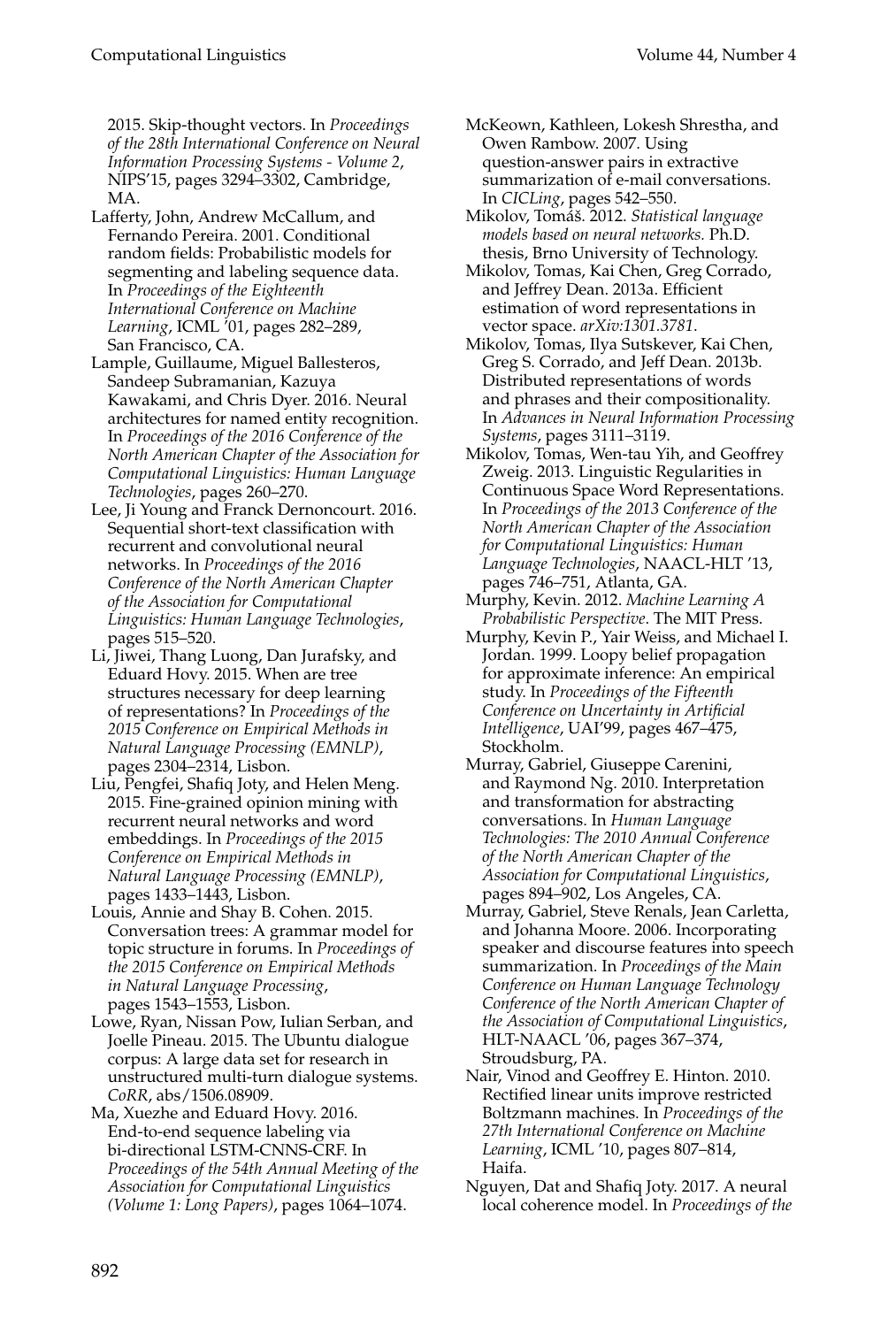*55th Annual Meeting of the Association for Computational Linguistics*, ACL'17, pages 1320–1330, Association for Computational Linguistics, Vancouver.

- Nguyen, Dat, Shafiq Joty, Basma Boussaha, and Maarten Rijke. 2017. Thread reconstruction in conversational data using neural coherence models. In *Proceedings of the Neu-IR 2017 SIGIR Workshop on Neural Information Retrieval*, NeuIR'17, Tokyo.
- Oya, Tatsuro and Giuseppe Carenini. 2014. Extractive summarization and dialogue act modeling on e-mail threads: An integrated probabilistic approach. In *Proceedings of the 15th Annual Meeting of the Special Interest Group on Discourse and Dialogue (SIGDIAL)*, pages 133–140, Philadelphia, PA.
- Padó, Sebastian. 2006. *User's guide to* sigf*: Significance testing by approximate randomisation.*
- Paul, Michael J. 2012. Mixed membership Markov models for unsupervised conversation modeling. In *Proceedings of the 2012 Joint Conference on Empirical Methods in Natural Language Processing and Computational Natural Language Learning*, EMNLP-CoNLL '12, pages 94–104, Stroudsburg, PA.
- Pearl, Judea. 1988. *Probabilistic Reasoning in Intelligent Systems: Networks of Plausible Inference*. Morgan Kaufmann Publishers Inc., San Francisco, CA.
- Pennington, Jeffrey, Richard Socher, and Christopher Manning. 2014. Glove: Global vectors for word representation. In *Proceedings of the 2014 Conference on Empirical Methods in Natural Language Processing*, EMNLP '14, pages 1532–1543, Doha.
- Plank, Barbara, Anders Søgaard, and Yoav Goldberg. 2016. Multilingual part-of-speech tagging with bidirectional long short-term memory models and auxiliary loss. In *Proceedings of the 54th Annual Meeting of the Association for Computational Linguistics (Volume 2: Short Papers)*, pages 412–418.
- Qadir, Ashequl and Ellen Riloff. 2011. Classifying sentences as speech acts in message board posts. In *Proceedings of the 2011 Conference on Empirical Methods in Natural Language Processing*, pages 748–758, Edinburgh.
- Ranganath, Rajesh, Dan Jurafsky, and Dan McFarland. 2009. It's not you, it's me: Detecting flirting and its misperception in speed-dates. In *Proceedings of the 2009 Conference on*

*Empirical Methods in Natural Language Processing*, pages 334–342.

- Ravi, Sujith and Jihie Kim. 2007. Profiling student interactions in threaded discussions with speech act classifiers. In *Proceedings of the 2007 Conference on Artificial Intelligence in Education: Building Technology Rich Learning Contexts That Work*, pages 357–364, IOS Press, Amsterdam.
- Ries, Klaus. 1999. HMM and neural network based speech act detection. In *ICASSP*, pages 497–500, Phoenix, AZ.
- Ritter, Alan, Colin Cherry, and Bill Dolan. 2010. Unsupervised modeling of Twitter conversations. In *Human Language Technologies: The 2010 Annual Conference of the North American Chapter of the Association for Computational Linguistics*, HLT '10, pages 172–180, Stroudsburg, PA.
- Rush, Alexander M., Sumit Chopra, and Jason Weston. 2015. A neural attention model for abstractive sentence summarization. In *Proceedings of the 2015 Conference on Empirical Methods in Natural Language Processing*, pages 379–389.
- Schegloff, Emanuel A. 1968. Sequencing in conversational openings. *[American](https://www.mitpressjournals.org/action/showLinks?doi=10.1162%2Fcoli_a_00339&crossref=10.1525%2Faa.1968.70.6.02a00030&citationId=p_69) [Anthropologist](https://www.mitpressjournals.org/action/showLinks?doi=10.1162%2Fcoli_a_00339&crossref=10.1525%2Faa.1968.70.6.02a00030&citationId=p_69)*, 70(6):1075–1095.
- Schnabel, Tobias, Igor Labutov, David Mimno, and Thorsten Joachims. 2015. Evaluation methods for unsupervised word embeddings. In *Proceedings of the 2015 Conference on Empirical Methods in Natural Language Processing*, pages 298–307, Lisbon.
- Schuster, Mike and Kuldip K. Paliwal. 1997. Bidirectional recurrent neural networks. *[IEEE Transactions on Signal Processing](https://www.mitpressjournals.org/action/showLinks?doi=10.1162%2Fcoli_a_00339&crossref=10.1109%2F78.650093&citationId=p_71)*, 45(11):2673–2681.
- Serban, Iulian V., Alessandro Sordoni, Yoshua Bengio, Aaron Courville, and Joelle Pineau. 2016. Building end-to-end dialogue systems using generative hierarchical neural network models. In *Proceedings of the Thirtieth AAAI Conference on Artificial Intelligence*, AAAI'16, pages 3776–3783.
- Shen, Sheng-syun and Hung-yi Lee. 2016. Neural attention models for sequence classification: Analysis and application to key term extraction and dialogue act detection. *CoRR*, abs/1604.00077.
- Shrestha, Lokesh and Kathleen McKeown. 2004. Detection of question-answer pairs in e-mail conversations. In *COLING '04: Proceedings of the 20th International Conference on Computational Linguistics*, page 889, Morristown, NJ.